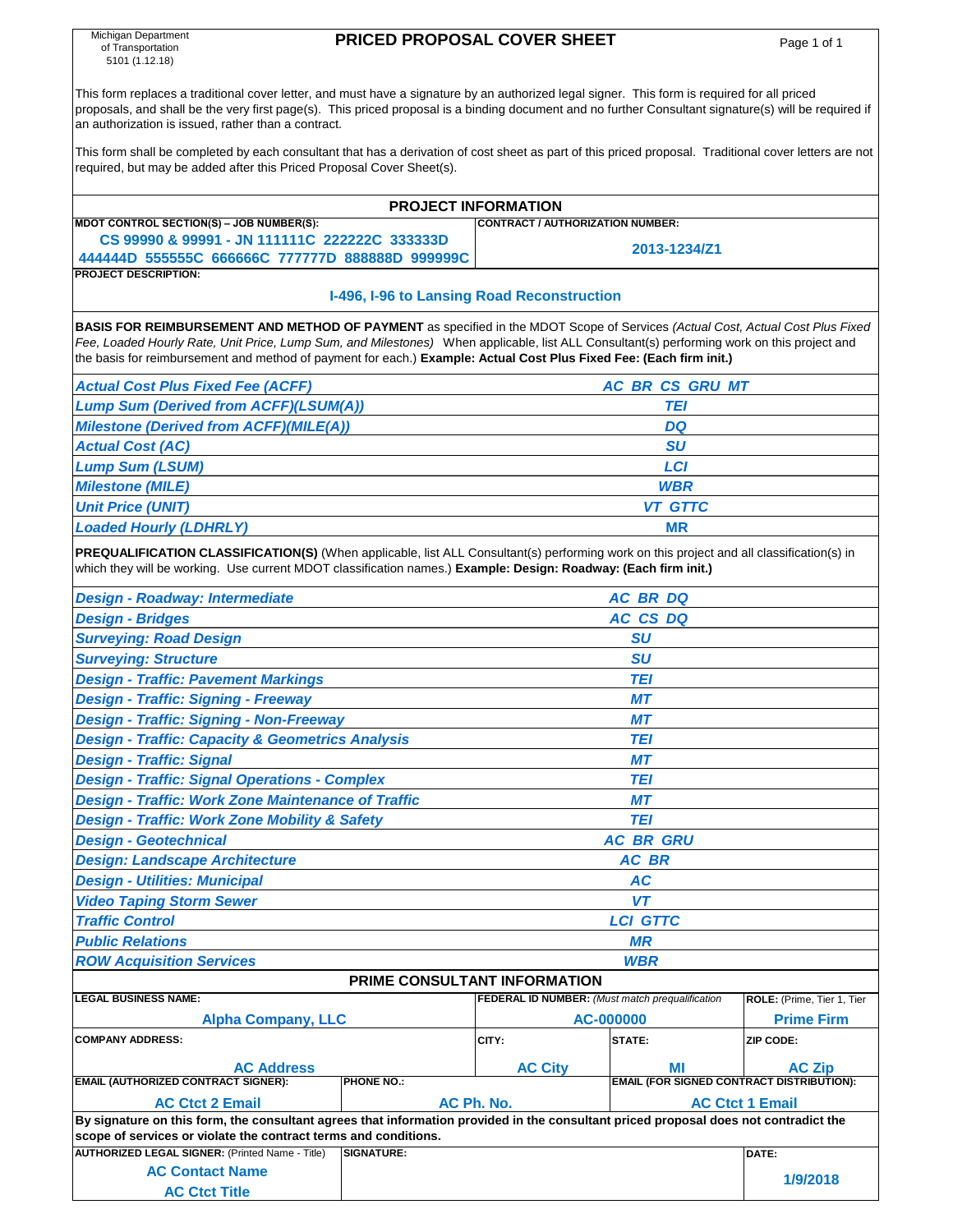| Michigan Department<br>of Transportation<br>5101S (1.12.18)                                                                                     |                             |                                                        | SUBCONSULTANT PRICED PROPOSAL COVER SHEET                                                                                                                                                                                                                                                                                                                                                                                                                                                                                                                                                                   | AND INTENT TO SUBCONTRACT                             |                                                  |                                                                                                                                                                              |  |  |  |  |  |  |  |  |  |
|-------------------------------------------------------------------------------------------------------------------------------------------------|-----------------------------|--------------------------------------------------------|-------------------------------------------------------------------------------------------------------------------------------------------------------------------------------------------------------------------------------------------------------------------------------------------------------------------------------------------------------------------------------------------------------------------------------------------------------------------------------------------------------------------------------------------------------------------------------------------------------------|-------------------------------------------------------|--------------------------------------------------|------------------------------------------------------------------------------------------------------------------------------------------------------------------------------|--|--|--|--|--|--|--|--|--|
|                                                                                                                                                 |                             |                                                        | This form is to demonstrate the CONTRACTING CONSULTANT'S intent to subcontract or to amend a subcontract. This form replaces the traditional subcontract agreements<br>submitted directly to MDOT through the subcontracting process. It does not serve as a replacement for any subcontract agreements between the CONTRACTING<br>CONSULTANT and SUBCONTRACTING CONSULTANT(S). This form is required of all SUBCONTRACTING CONSULTANTS providing services under the Prime Contract<br>and must have a signature by an authorized legal signer of the SUBCONTRACTING CONSULTANT and CONTRACTING CONSULTANT. |                                                       |                                                  |                                                                                                                                                                              |  |  |  |  |  |  |  |  |  |
|                                                                                                                                                 |                             |                                                        |                                                                                                                                                                                                                                                                                                                                                                                                                                                                                                                                                                                                             | <b>PROJECT INFORMATION</b>                            |                                                  |                                                                                                                                                                              |  |  |  |  |  |  |  |  |  |
| MDOT CONTROL SECTION(S) - JOB NUMBER(S):                                                                                                        |                             |                                                        |                                                                                                                                                                                                                                                                                                                                                                                                                                                                                                                                                                                                             | CONTRACT / AUTHORIZATION NUMBER:                      |                                                  | <b>BASIS OF PAYMENT:</b>                                                                                                                                                     |  |  |  |  |  |  |  |  |  |
|                                                                                                                                                 |                             | CS 99990 & 99991 - JN                                  |                                                                                                                                                                                                                                                                                                                                                                                                                                                                                                                                                                                                             |                                                       | 2013-1234/Z1                                     | <b>LSUM(A)</b>                                                                                                                                                               |  |  |  |  |  |  |  |  |  |
|                                                                                                                                                 | <b>PROJECT DESCRIPTION:</b> |                                                        |                                                                                                                                                                                                                                                                                                                                                                                                                                                                                                                                                                                                             |                                                       |                                                  |                                                                                                                                                                              |  |  |  |  |  |  |  |  |  |
|                                                                                                                                                 |                             |                                                        |                                                                                                                                                                                                                                                                                                                                                                                                                                                                                                                                                                                                             | I-496, I-96 to Lansing Road Reconstruction            |                                                  |                                                                                                                                                                              |  |  |  |  |  |  |  |  |  |
|                                                                                                                                                 |                             | <b>SUBCONTRACT AMOUNT</b>                              |                                                                                                                                                                                                                                                                                                                                                                                                                                                                                                                                                                                                             |                                                       | <b>FIXED FEE</b>                                 |                                                                                                                                                                              |  |  |  |  |  |  |  |  |  |
| <b>ORIGINAL:</b>                                                                                                                                |                             | <b>MODIFICATIONS:</b>                                  | TOTAL:                                                                                                                                                                                                                                                                                                                                                                                                                                                                                                                                                                                                      | <b>ORIGINAL:</b>                                      | <b>MODIFICATIONS:</b>                            | TOTAL:                                                                                                                                                                       |  |  |  |  |  |  |  |  |  |
|                                                                                                                                                 | 184,388.93                  | 68,608.52<br>\$                                        | 252,997.45<br>\$                                                                                                                                                                                                                                                                                                                                                                                                                                                                                                                                                                                            | $\boldsymbol{\mathsf{s}}$<br>٠                        | \$<br>٠                                          | \$<br>$\sim$                                                                                                                                                                 |  |  |  |  |  |  |  |  |  |
|                                                                                                                                                 |                             |                                                        |                                                                                                                                                                                                                                                                                                                                                                                                                                                                                                                                                                                                             |                                                       |                                                  |                                                                                                                                                                              |  |  |  |  |  |  |  |  |  |
| SUBCONTRACTING CONSULTANT PREQUALIFICATION CLASSIFICATION(S) -OR- DESCRIPTION OF SERVICES:<br><b>Design - Traffic: Pavement Markings</b><br>TEI |                             |                                                        |                                                                                                                                                                                                                                                                                                                                                                                                                                                                                                                                                                                                             |                                                       |                                                  |                                                                                                                                                                              |  |  |  |  |  |  |  |  |  |
| <b>Design - Traffic: Capacity &amp; Geometrics Analysis</b><br>TEI                                                                              |                             |                                                        |                                                                                                                                                                                                                                                                                                                                                                                                                                                                                                                                                                                                             |                                                       |                                                  |                                                                                                                                                                              |  |  |  |  |  |  |  |  |  |
| <b>Design - Traffic: Signal Operations - Complex</b>                                                                                            |                             |                                                        |                                                                                                                                                                                                                                                                                                                                                                                                                                                                                                                                                                                                             |                                                       |                                                  |                                                                                                                                                                              |  |  |  |  |  |  |  |  |  |
|                                                                                                                                                 |                             | Design - Traffic: Work Zone Mobility & Safety          |                                                                                                                                                                                                                                                                                                                                                                                                                                                                                                                                                                                                             |                                                       | TEI<br><b>TEI</b>                                |                                                                                                                                                                              |  |  |  |  |  |  |  |  |  |
|                                                                                                                                                 |                             |                                                        |                                                                                                                                                                                                                                                                                                                                                                                                                                                                                                                                                                                                             |                                                       |                                                  | The SUBCONTRACTING CONSULTANT shall be governed by The laws of The State of Michigan and compliant with all applicable Federal laws and regulations, as set forth            |  |  |  |  |  |  |  |  |  |
|                                                                                                                                                 |                             |                                                        | in The Prime Contract. The SUBCONTRACTING CONSULTANT shall be governed by all The terms and conditions of The Prime Contract, including any amendments to the                                                                                                                                                                                                                                                                                                                                                                                                                                               |                                                       |                                                  |                                                                                                                                                                              |  |  |  |  |  |  |  |  |  |
|                                                                                                                                                 |                             |                                                        | original Prime Contract. The terms and conditionsof the Prime Contract shall prevail over the services provided for under any subcontract.                                                                                                                                                                                                                                                                                                                                                                                                                                                                  |                                                       |                                                  |                                                                                                                                                                              |  |  |  |  |  |  |  |  |  |
|                                                                                                                                                 |                             |                                                        | The effective date of the subcontract shall not be prior to the date of signature by both parties, unless a Limited Notice to Proceed is in place. The expiration date of the                                                                                                                                                                                                                                                                                                                                                                                                                               |                                                       |                                                  |                                                                                                                                                                              |  |  |  |  |  |  |  |  |  |
|                                                                                                                                                 |                             |                                                        | subcontract shall be the same as the Prime Contract unless otherwise mutually agreed upon by both parties and referenced in the subcontract.                                                                                                                                                                                                                                                                                                                                                                                                                                                                |                                                       |                                                  |                                                                                                                                                                              |  |  |  |  |  |  |  |  |  |
|                                                                                                                                                 |                             |                                                        | MDOT, FHWA or its representative may inspect, copy, scan or audit the CONTRACTING CONSULTANT or SUBCONTRACTING CONSULTANT records at any reasonable                                                                                                                                                                                                                                                                                                                                                                                                                                                         |                                                       |                                                  | time after giving reasonable notice. Any audit, examination, review, assessment, inspection and/or investigation performed would allow MDOT to make financial adjustments to |  |  |  |  |  |  |  |  |  |
|                                                                                                                                                 |                             |                                                        | charges for which this company has requested reimbursement via an MDOT service contract, and require the company to be directly responsible for any monies owed MDOT.                                                                                                                                                                                                                                                                                                                                                                                                                                       |                                                       |                                                  |                                                                                                                                                                              |  |  |  |  |  |  |  |  |  |
|                                                                                                                                                 |                             |                                                        | The CONTRACTING CONSULTANT shall make payment to any SUBCONTRACTING CONSULTANT within (10) days of receipt of payment. The CONTRACTING                                                                                                                                                                                                                                                                                                                                                                                                                                                                      |                                                       |                                                  |                                                                                                                                                                              |  |  |  |  |  |  |  |  |  |
|                                                                                                                                                 |                             |                                                        | CONSULTANT shall pay the SUBCONTRACTING CONSULTANT on the basis of payment identified above.                                                                                                                                                                                                                                                                                                                                                                                                                                                                                                                |                                                       |                                                  |                                                                                                                                                                              |  |  |  |  |  |  |  |  |  |
|                                                                                                                                                 |                             |                                                        | Records, including executed subcontracts, are to be maintained for 3 years from the date of final payment to the CONTRACTING CONSULTANT and all other pending                                                                                                                                                                                                                                                                                                                                                                                                                                               |                                                       |                                                  |                                                                                                                                                                              |  |  |  |  |  |  |  |  |  |
|                                                                                                                                                 |                             |                                                        | matters are closed. The Department or its representative may inspect, copy, scan, or audit the Records at any reasonable time after giving reasonable notice.<br>The SUBCONTRACTING CONSULTANT agrees that the cost reported to the CONTRACTING CONSULTANT for this Contract will represent only those items that are                                                                                                                                                                                                                                                                                       |                                                       |                                                  |                                                                                                                                                                              |  |  |  |  |  |  |  |  |  |
|                                                                                                                                                 |                             |                                                        | properly chargeable in accordance with the Prime Contract. The SUBCONTRACTING CONSULTANT also certifies that upon receipt, it will read the Prime Contract terms and                                                                                                                                                                                                                                                                                                                                                                                                                                        |                                                       |                                                  |                                                                                                                                                                              |  |  |  |  |  |  |  |  |  |
|                                                                                                                                                 |                             |                                                        | will make itself aware of the applicable laws, regulations, and terms of the prime contract that apply to the reporting of costs incurred under the terms of the Prime Contract.                                                                                                                                                                                                                                                                                                                                                                                                                            |                                                       |                                                  |                                                                                                                                                                              |  |  |  |  |  |  |  |  |  |
|                                                                                                                                                 |                             |                                                        | The MDOT Project Manager shall be notified in writing by the CONTRACTING CONSULTANT in the event the subcontract or amendment is not executed.                                                                                                                                                                                                                                                                                                                                                                                                                                                              |                                                       |                                                  |                                                                                                                                                                              |  |  |  |  |  |  |  |  |  |
|                                                                                                                                                 |                             |                                                        | The individuals signing the subcontract represent and warrant that they have the power and authority to enter into the subcontract (or amendment) and bind the parties for                                                                                                                                                                                                                                                                                                                                                                                                                                  |                                                       |                                                  |                                                                                                                                                                              |  |  |  |  |  |  |  |  |  |
| whom they sign.                                                                                                                                 |                             |                                                        |                                                                                                                                                                                                                                                                                                                                                                                                                                                                                                                                                                                                             |                                                       |                                                  |                                                                                                                                                                              |  |  |  |  |  |  |  |  |  |
| and authorized to work in the United States.                                                                                                    |                             |                                                        | The SUBCONTRACTING CONSULTANT certifies that it agrees to use the E-Verify system to verify that all persons it hires during the subcontract term are legally present                                                                                                                                                                                                                                                                                                                                                                                                                                       |                                                       |                                                  |                                                                                                                                                                              |  |  |  |  |  |  |  |  |  |
|                                                                                                                                                 |                             |                                                        | Fixed Fee on "as needed" projects is computed by taking the percent of actual labor hours invoiced to labor hours authorized, then applying that percentage to the total fixed                                                                                                                                                                                                                                                                                                                                                                                                                              |                                                       |                                                  |                                                                                                                                                                              |  |  |  |  |  |  |  |  |  |
| fee authorized.                                                                                                                                 |                             |                                                        |                                                                                                                                                                                                                                                                                                                                                                                                                                                                                                                                                                                                             |                                                       |                                                  |                                                                                                                                                                              |  |  |  |  |  |  |  |  |  |
|                                                                                                                                                 |                             |                                                        |                                                                                                                                                                                                                                                                                                                                                                                                                                                                                                                                                                                                             |                                                       |                                                  | Amendments to add additional funds need to specify what the basis of payment is, the total amendment fee and fixed fee (if applicable) amounts, and the new total maximum    |  |  |  |  |  |  |  |  |  |
|                                                                                                                                                 |                             | not to exceed subcontract fee and fixed fee amounts.   |                                                                                                                                                                                                                                                                                                                                                                                                                                                                                                                                                                                                             |                                                       |                                                  |                                                                                                                                                                              |  |  |  |  |  |  |  |  |  |
|                                                                                                                                                 |                             |                                                        | SUBCONTRACTING CONSULTANT INFORMATION (TIER 1 or TIER 2)                                                                                                                                                                                                                                                                                                                                                                                                                                                                                                                                                    |                                                       |                                                  |                                                                                                                                                                              |  |  |  |  |  |  |  |  |  |
| <b>LEGAL BUSINESS NAME:</b>                                                                                                                     |                             |                                                        |                                                                                                                                                                                                                                                                                                                                                                                                                                                                                                                                                                                                             | FEDERAL ID NUMBER: (Must match prequalification file) |                                                  | ROLE: (Prime, Tier 1, Tier 2)                                                                                                                                                |  |  |  |  |  |  |  |  |  |
|                                                                                                                                                 |                             | <b>Traffic Engineering, Inc.</b>                       |                                                                                                                                                                                                                                                                                                                                                                                                                                                                                                                                                                                                             |                                                       | TE-333333                                        | <b>Tier 1 Sub</b>                                                                                                                                                            |  |  |  |  |  |  |  |  |  |
| <b>COMPANY ADDRESS:</b>                                                                                                                         |                             |                                                        |                                                                                                                                                                                                                                                                                                                                                                                                                                                                                                                                                                                                             | CITY:                                                 | STATE:                                           | ZIP CODE:                                                                                                                                                                    |  |  |  |  |  |  |  |  |  |
|                                                                                                                                                 |                             | <b>TE Address</b>                                      |                                                                                                                                                                                                                                                                                                                                                                                                                                                                                                                                                                                                             | <b>TE City</b>                                        | ΜI                                               | <b>TE Zip</b>                                                                                                                                                                |  |  |  |  |  |  |  |  |  |
| EMAIL (AUTHORIZED CONTRACT SIGNER):                                                                                                             |                             |                                                        | <b>PHONE NO.:</b>                                                                                                                                                                                                                                                                                                                                                                                                                                                                                                                                                                                           |                                                       | <b>EMAIL (FOR SIGNED CONTRACT DISTRIBUTION):</b> |                                                                                                                                                                              |  |  |  |  |  |  |  |  |  |
|                                                                                                                                                 |                             | <b>TE Ctct 2 Email</b>                                 |                                                                                                                                                                                                                                                                                                                                                                                                                                                                                                                                                                                                             | TE Ph. No.                                            |                                                  | <b>TE Ctct 1 Email</b>                                                                                                                                                       |  |  |  |  |  |  |  |  |  |
|                                                                                                                                                 |                             |                                                        | I, as the SUBCONTRACT CONSULTANT, certify that I am prequalified or certified, as required by the Michigan Department of Transportation, to                                                                                                                                                                                                                                                                                                                                                                                                                                                                 |                                                       |                                                  | DBE:                                                                                                                                                                         |  |  |  |  |  |  |  |  |  |
| perform the services under the subcontract.                                                                                                     |                             |                                                        |                                                                                                                                                                                                                                                                                                                                                                                                                                                                                                                                                                                                             |                                                       |                                                  | Y                                                                                                                                                                            |  |  |  |  |  |  |  |  |  |
|                                                                                                                                                 |                             | <b>AUTHORIZED LEGAL SIGNER: (Printed Name - Title)</b> | <b>SIGNATURE:</b>                                                                                                                                                                                                                                                                                                                                                                                                                                                                                                                                                                                           |                                                       |                                                  | DATE:                                                                                                                                                                        |  |  |  |  |  |  |  |  |  |
|                                                                                                                                                 |                             | <b>TE Contact Name</b>                                 |                                                                                                                                                                                                                                                                                                                                                                                                                                                                                                                                                                                                             |                                                       |                                                  |                                                                                                                                                                              |  |  |  |  |  |  |  |  |  |
|                                                                                                                                                 |                             |                                                        |                                                                                                                                                                                                                                                                                                                                                                                                                                                                                                                                                                                                             |                                                       |                                                  | 1/9/2018                                                                                                                                                                     |  |  |  |  |  |  |  |  |  |
|                                                                                                                                                 | <b>TE Ctct Title</b>        |                                                        | <b>CONTRACTING CONSULTANT INFORMATION (PRIME or TIER 1)</b>                                                                                                                                                                                                                                                                                                                                                                                                                                                                                                                                                 |                                                       |                                                  |                                                                                                                                                                              |  |  |  |  |  |  |  |  |  |
|                                                                                                                                                 |                             |                                                        |                                                                                                                                                                                                                                                                                                                                                                                                                                                                                                                                                                                                             |                                                       |                                                  |                                                                                                                                                                              |  |  |  |  |  |  |  |  |  |
|                                                                                                                                                 |                             |                                                        | , as the CONTRACTING CONSULTANT, intend to retain the services of the above SUBCONTRACTING CONSULTANT to perform services.                                                                                                                                                                                                                                                                                                                                                                                                                                                                                  |                                                       |                                                  |                                                                                                                                                                              |  |  |  |  |  |  |  |  |  |
| <b>EGAL BUSINESS NAME:</b>                                                                                                                      |                             |                                                        |                                                                                                                                                                                                                                                                                                                                                                                                                                                                                                                                                                                                             |                                                       | <b>PHONE NO.:</b>                                |                                                                                                                                                                              |  |  |  |  |  |  |  |  |  |
|                                                                                                                                                 |                             |                                                        | <b>Alpha Company, LLC</b>                                                                                                                                                                                                                                                                                                                                                                                                                                                                                                                                                                                   |                                                       |                                                  | AC Ph. No.                                                                                                                                                                   |  |  |  |  |  |  |  |  |  |
|                                                                                                                                                 |                             | <b>AUTHORIZED LEGAL SIGNER: (Printed Name - Title)</b> | <b>SIGNATURE:</b>                                                                                                                                                                                                                                                                                                                                                                                                                                                                                                                                                                                           |                                                       |                                                  | DATE:                                                                                                                                                                        |  |  |  |  |  |  |  |  |  |
|                                                                                                                                                 |                             | <b>AC Contact Name</b>                                 |                                                                                                                                                                                                                                                                                                                                                                                                                                                                                                                                                                                                             |                                                       |                                                  | 1/9/2018                                                                                                                                                                     |  |  |  |  |  |  |  |  |  |
|                                                                                                                                                 |                             | <b>AC Ctct Title</b>                                   |                                                                                                                                                                                                                                                                                                                                                                                                                                                                                                                                                                                                             |                                                       |                                                  |                                                                                                                                                                              |  |  |  |  |  |  |  |  |  |
|                                                                                                                                                 |                             |                                                        |                                                                                                                                                                                                                                                                                                                                                                                                                                                                                                                                                                                                             |                                                       |                                                  |                                                                                                                                                                              |  |  |  |  |  |  |  |  |  |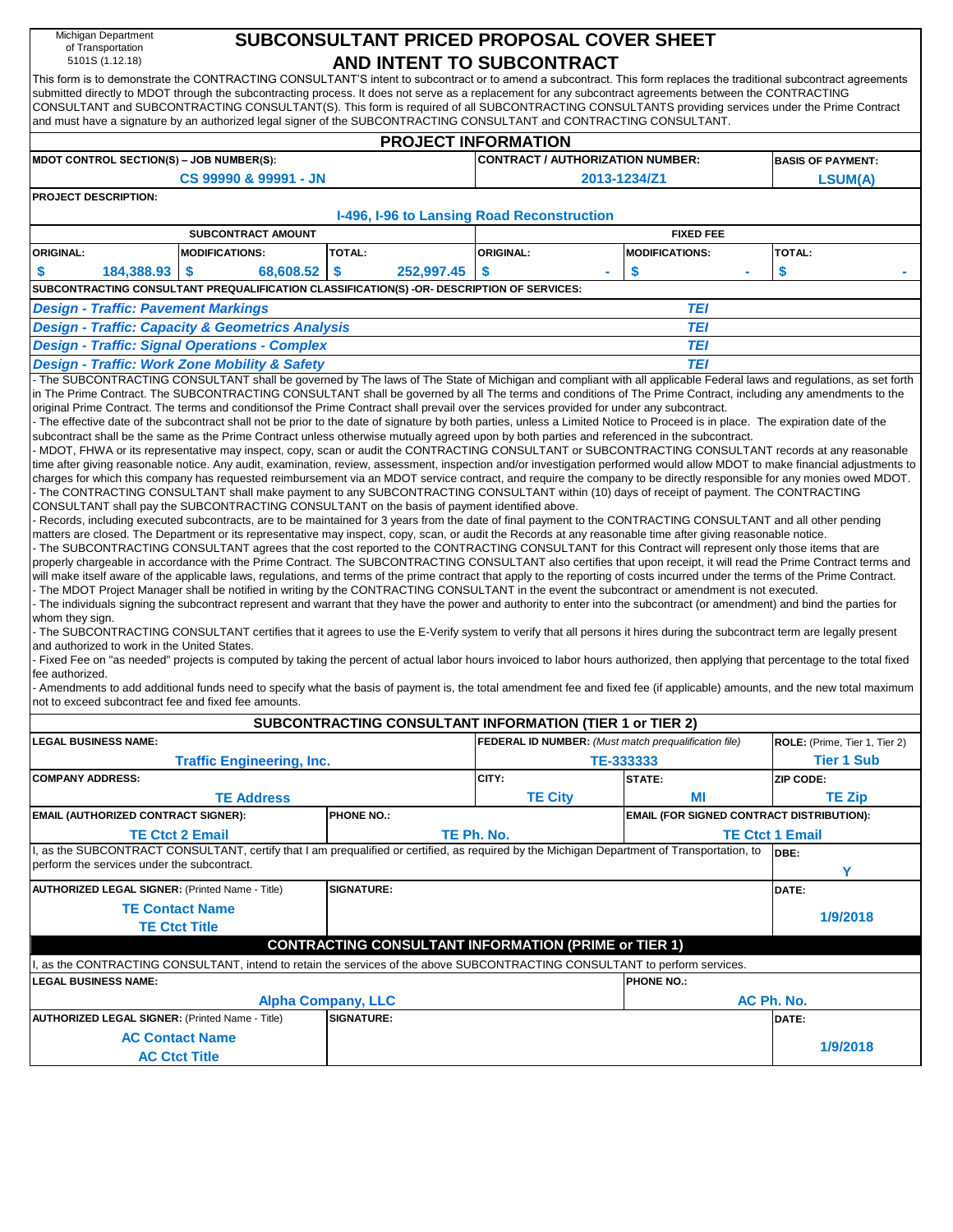| Michigan Department<br>of Transportation                                                           |                                                                                                                                                                                                                                                                                                                                      |                             | SUBCONSULTANT PRICED PROPOSAL COVER SHEET                    |                                                  |                               |  |  |  |  |  |  |  |  |  |
|----------------------------------------------------------------------------------------------------|--------------------------------------------------------------------------------------------------------------------------------------------------------------------------------------------------------------------------------------------------------------------------------------------------------------------------------------|-----------------------------|--------------------------------------------------------------|--------------------------------------------------|-------------------------------|--|--|--|--|--|--|--|--|--|
| 5101S (1.12.18)                                                                                    |                                                                                                                                                                                                                                                                                                                                      |                             | AND INTENT TO SUBCONTRACT                                    |                                                  |                               |  |  |  |  |  |  |  |  |  |
|                                                                                                    | This form is to demonstrate the CONTRACTING CONSULTANT'S intent to subcontract or to amend a subcontract. This form replaces the traditional subcontract agreements                                                                                                                                                                  |                             |                                                              |                                                  |                               |  |  |  |  |  |  |  |  |  |
|                                                                                                    | submitted directly to MDOT through the subcontracting process. It does not serve as a replacement for any subcontract agreements between the CONTRACTING<br>CONSULTANT and SUBCONTRACTING CONSULTANT(S). This form is required of all SUBCONTRACTING CONSULTANTS providing services under the Prime Contract                         |                             |                                                              |                                                  |                               |  |  |  |  |  |  |  |  |  |
|                                                                                                    | and must have a signature by an authorized legal signer of the SUBCONTRACTING CONSULTANT and CONTRACTING CONSULTANT.                                                                                                                                                                                                                 |                             |                                                              |                                                  |                               |  |  |  |  |  |  |  |  |  |
|                                                                                                    |                                                                                                                                                                                                                                                                                                                                      |                             | <b>PROJECT INFORMATION</b>                                   |                                                  |                               |  |  |  |  |  |  |  |  |  |
| MDOT CONTROL SECTION(S) - JOB NUMBER(S):                                                           |                                                                                                                                                                                                                                                                                                                                      |                             | <b>CONTRACT / AUTHORIZATION NUMBER:</b>                      |                                                  | <b>BASIS OF PAYMENT:</b>      |  |  |  |  |  |  |  |  |  |
|                                                                                                    | CS 99990 & 99991 - JN                                                                                                                                                                                                                                                                                                                |                             |                                                              | 2013-1234/Z1                                     | <b>ACFF</b>                   |  |  |  |  |  |  |  |  |  |
| <b>PROJECT DESCRIPTION:</b>                                                                        |                                                                                                                                                                                                                                                                                                                                      |                             |                                                              |                                                  |                               |  |  |  |  |  |  |  |  |  |
|                                                                                                    |                                                                                                                                                                                                                                                                                                                                      |                             | I-496, I-96 to Lansing Road Reconstruction                   |                                                  |                               |  |  |  |  |  |  |  |  |  |
|                                                                                                    | <b>SUBCONTRACT AMOUNT</b>                                                                                                                                                                                                                                                                                                            |                             |                                                              | <b>FIXED FEE</b>                                 |                               |  |  |  |  |  |  |  |  |  |
| <b>ORIGINAL:</b>                                                                                   | <b>MODIFICATIONS:</b>                                                                                                                                                                                                                                                                                                                | TOTAL:                      | <b>ORIGINAL:</b>                                             | <b>MODIFICATIONS:</b>                            | TOTAL:                        |  |  |  |  |  |  |  |  |  |
| 325,710.16<br>S                                                                                    | 13,679.35<br>- 5                                                                                                                                                                                                                                                                                                                     | $\sqrt[6]{3}$<br>339,389.51 | 32,277.60<br><b>S</b>                                        | 1,355.61<br>$\frac{1}{2}$                        | \$<br>33,633.21               |  |  |  |  |  |  |  |  |  |
| SUBCONTRACTING CONSULTANT PREQUALIFICATION CLASSIFICATION(S) -OR- DESCRIPTION OF SERVICES:         |                                                                                                                                                                                                                                                                                                                                      |                             |                                                              |                                                  |                               |  |  |  |  |  |  |  |  |  |
| <b>Design - Traffic: Signing - Freeway</b><br>MТ<br><b>Design - Traffic: Signing - Non-Freeway</b> |                                                                                                                                                                                                                                                                                                                                      |                             |                                                              |                                                  |                               |  |  |  |  |  |  |  |  |  |
|                                                                                                    |                                                                                                                                                                                                                                                                                                                                      |                             |                                                              | MТ                                               |                               |  |  |  |  |  |  |  |  |  |
| <b>Design - Traffic: Signal</b>                                                                    |                                                                                                                                                                                                                                                                                                                                      |                             |                                                              | MТ                                               |                               |  |  |  |  |  |  |  |  |  |
|                                                                                                    | <b>Design - Traffic: Work Zone Maintenance of Traffic</b>                                                                                                                                                                                                                                                                            |                             |                                                              | MТ                                               |                               |  |  |  |  |  |  |  |  |  |
|                                                                                                    | - The SUBCONTRACTING CONSULTANT shall be governed by The laws of The State of Michigan and compliant with all applicable Federal laws and regulations, as set forth<br>in The Prime Contract. The SUBCONTRACTING CONSULTANT shall be governed by all The terms and conditions of The Prime Contract, including any amendments to the |                             |                                                              |                                                  |                               |  |  |  |  |  |  |  |  |  |
|                                                                                                    | original Prime Contract. The terms and conditionsof the Prime Contract shall prevail over the services provided for under any subcontract.                                                                                                                                                                                           |                             |                                                              |                                                  |                               |  |  |  |  |  |  |  |  |  |
|                                                                                                    | - The effective date of the subcontract shall not be prior to the date of signature by both parties, unless a Limited Notice to Proceed is in place. The expiration date of the                                                                                                                                                      |                             |                                                              |                                                  |                               |  |  |  |  |  |  |  |  |  |
|                                                                                                    | subcontract shall be the same as the Prime Contract unless otherwise mutually agreed upon by both parties and referenced in the subcontract.<br>- MDOT, FHWA or its representative may inspect, copy, scan or audit the CONTRACTING CONSULTANT or SUBCONTRACTING CONSULTANT records at any reasonable                                |                             |                                                              |                                                  |                               |  |  |  |  |  |  |  |  |  |
|                                                                                                    | time after giving reasonable notice. Any audit, examination, review, assessment, inspection and/or investigation performed would allow MDOT to make financial adjustments to                                                                                                                                                         |                             |                                                              |                                                  |                               |  |  |  |  |  |  |  |  |  |
|                                                                                                    | charges for which this company has requested reimbursement via an MDOT service contract, and require the company to be directly responsible for any monies owed MDOT.                                                                                                                                                                |                             |                                                              |                                                  |                               |  |  |  |  |  |  |  |  |  |
|                                                                                                    | - The CONTRACTING CONSULTANT shall make payment to any SUBCONTRACTING CONSULTANT within (10) days of receipt of payment. The CONTRACTING<br>CONSULTANT shall pay the SUBCONTRACTING CONSULTANT on the basis of payment identified above.                                                                                             |                             |                                                              |                                                  |                               |  |  |  |  |  |  |  |  |  |
|                                                                                                    | - Records, including executed subcontracts, are to be maintained for 3 years from the date of final payment to the CONTRACTING CONSULTANT and all other pending                                                                                                                                                                      |                             |                                                              |                                                  |                               |  |  |  |  |  |  |  |  |  |
|                                                                                                    | matters are closed. The Department or its representative may inspect, copy, scan, or audit the Records at any reasonable time after giving reasonable notice.                                                                                                                                                                        |                             |                                                              |                                                  |                               |  |  |  |  |  |  |  |  |  |
|                                                                                                    | - The SUBCONTRACTING CONSULTANT agrees that the cost reported to the CONTRACTING CONSULTANT for this Contract will represent only those items that are<br>properly chargeable in accordance with the Prime Contract. The SUBCONTRACTING CONSULTANT also certifies that upon receipt, it will read the Prime Contract terms and       |                             |                                                              |                                                  |                               |  |  |  |  |  |  |  |  |  |
|                                                                                                    | will make itself aware of the applicable laws, regulations, and terms of the prime contract that apply to the reporting of costs incurred under the terms of the Prime Contract.                                                                                                                                                     |                             |                                                              |                                                  |                               |  |  |  |  |  |  |  |  |  |
|                                                                                                    | - The MDOT Project Manager shall be notified in writing by the CONTRACTING CONSULTANT in the event the subcontract or amendment is not executed.                                                                                                                                                                                     |                             |                                                              |                                                  |                               |  |  |  |  |  |  |  |  |  |
| whom they sign.                                                                                    | - The individuals signing the subcontract represent and warrant that they have the power and authority to enter into the subcontract (or amendment) and bind the parties for                                                                                                                                                         |                             |                                                              |                                                  |                               |  |  |  |  |  |  |  |  |  |
|                                                                                                    | - The SUBCONTRACTING CONSULTANT certifies that it agrees to use the E-Verify system to verify that all persons it hires during the subcontract term are legally present                                                                                                                                                              |                             |                                                              |                                                  |                               |  |  |  |  |  |  |  |  |  |
| and authorized to work in the United States.                                                       |                                                                                                                                                                                                                                                                                                                                      |                             |                                                              |                                                  |                               |  |  |  |  |  |  |  |  |  |
| fee authorized.                                                                                    | - Fixed Fee on "as needed" projects is computed by taking the percent of actual labor hours invoiced to labor hours authorized, then applying that percentage to the total fixed                                                                                                                                                     |                             |                                                              |                                                  |                               |  |  |  |  |  |  |  |  |  |
|                                                                                                    | - Amendments to add additional funds need to specify what the basis of payment is, the total amendment fee and fixed fee (if applicable) amounts, and the new total maximum                                                                                                                                                          |                             |                                                              |                                                  |                               |  |  |  |  |  |  |  |  |  |
| not to exceed subcontract fee and fixed fee amounts.                                               |                                                                                                                                                                                                                                                                                                                                      |                             |                                                              |                                                  |                               |  |  |  |  |  |  |  |  |  |
|                                                                                                    |                                                                                                                                                                                                                                                                                                                                      |                             | SUBCONTRACTING CONSULTANT INFORMATION (TIER 1 or TIER 2)     |                                                  |                               |  |  |  |  |  |  |  |  |  |
| <b>LEGAL BUSINESS NAME:</b>                                                                        |                                                                                                                                                                                                                                                                                                                                      |                             | <b>FEDERAL ID NUMBER:</b> (Must match prequalification file) |                                                  | ROLE: (Prime, Tier 1, Tier 2) |  |  |  |  |  |  |  |  |  |
|                                                                                                    | <b>Moore Traffic</b>                                                                                                                                                                                                                                                                                                                 |                             |                                                              | <b>MT-7777777</b>                                | <b>Tier 1 Sub</b>             |  |  |  |  |  |  |  |  |  |
| <b>COMPANY ADDRESS:</b>                                                                            |                                                                                                                                                                                                                                                                                                                                      |                             | CITY:                                                        | STATE:                                           | ZIP CODE:                     |  |  |  |  |  |  |  |  |  |
|                                                                                                    | <b>MT Address</b>                                                                                                                                                                                                                                                                                                                    |                             | <b>MT City</b>                                               | ΜI                                               | <b>S7 Zip</b>                 |  |  |  |  |  |  |  |  |  |
| EMAIL (AUTHORIZED CONTRACT SIGNER):                                                                |                                                                                                                                                                                                                                                                                                                                      | <b>PHONE NO.:</b>           |                                                              | <b>EMAIL (FOR SIGNED CONTRACT DISTRIBUTION):</b> |                               |  |  |  |  |  |  |  |  |  |
|                                                                                                    | <b>MT Ctct 2 Email</b>                                                                                                                                                                                                                                                                                                               |                             | MT Ph. No.                                                   |                                                  | <b>MT Ctct 1 Email</b>        |  |  |  |  |  |  |  |  |  |
| perform the services under the subcontract.                                                        | as the SUBCONTRACT CONSULTANT, certify that I am prequalified or certified, as required by the Michigan Department of Transportation, to                                                                                                                                                                                             |                             |                                                              |                                                  | DBE:                          |  |  |  |  |  |  |  |  |  |
|                                                                                                    |                                                                                                                                                                                                                                                                                                                                      |                             |                                                              |                                                  | Y                             |  |  |  |  |  |  |  |  |  |
| <b>AUTHORIZED LEGAL SIGNER: (Printed Name - Title)</b>                                             |                                                                                                                                                                                                                                                                                                                                      | <b>SIGNATURE:</b>           |                                                              |                                                  | DATE:                         |  |  |  |  |  |  |  |  |  |
|                                                                                                    | <b>MT Contact Name</b>                                                                                                                                                                                                                                                                                                               |                             |                                                              |                                                  | 1/9/2018                      |  |  |  |  |  |  |  |  |  |
|                                                                                                    | <b>MT Ctct Title</b>                                                                                                                                                                                                                                                                                                                 |                             |                                                              |                                                  |                               |  |  |  |  |  |  |  |  |  |
|                                                                                                    |                                                                                                                                                                                                                                                                                                                                      |                             | <b>CONTRACTING CONSULTANT INFORMATION (PRIME or TIER 1)</b>  |                                                  |                               |  |  |  |  |  |  |  |  |  |
|                                                                                                    | I, as the CONTRACTING CONSULTANT, intend to retain the services of the above SUBCONTRACTING CONSULTANT to perform services.                                                                                                                                                                                                          |                             |                                                              |                                                  |                               |  |  |  |  |  |  |  |  |  |
| <b>LEGAL BUSINESS NAME:</b>                                                                        |                                                                                                                                                                                                                                                                                                                                      |                             |                                                              | <b>PHONE NO.:</b>                                |                               |  |  |  |  |  |  |  |  |  |
|                                                                                                    |                                                                                                                                                                                                                                                                                                                                      | <b>Alpha Company, LLC</b>   |                                                              |                                                  | AC Ph. No.                    |  |  |  |  |  |  |  |  |  |
| <b>AUTHORIZED LEGAL SIGNER: (Printed Name - Title)</b>                                             |                                                                                                                                                                                                                                                                                                                                      | <b>SIGNATURE:</b>           |                                                              |                                                  | DATE:                         |  |  |  |  |  |  |  |  |  |
|                                                                                                    | <b>AC Contact Name</b>                                                                                                                                                                                                                                                                                                               |                             |                                                              |                                                  | 1/9/2018                      |  |  |  |  |  |  |  |  |  |
|                                                                                                    | <b>AC Ctct Title</b>                                                                                                                                                                                                                                                                                                                 |                             |                                                              |                                                  |                               |  |  |  |  |  |  |  |  |  |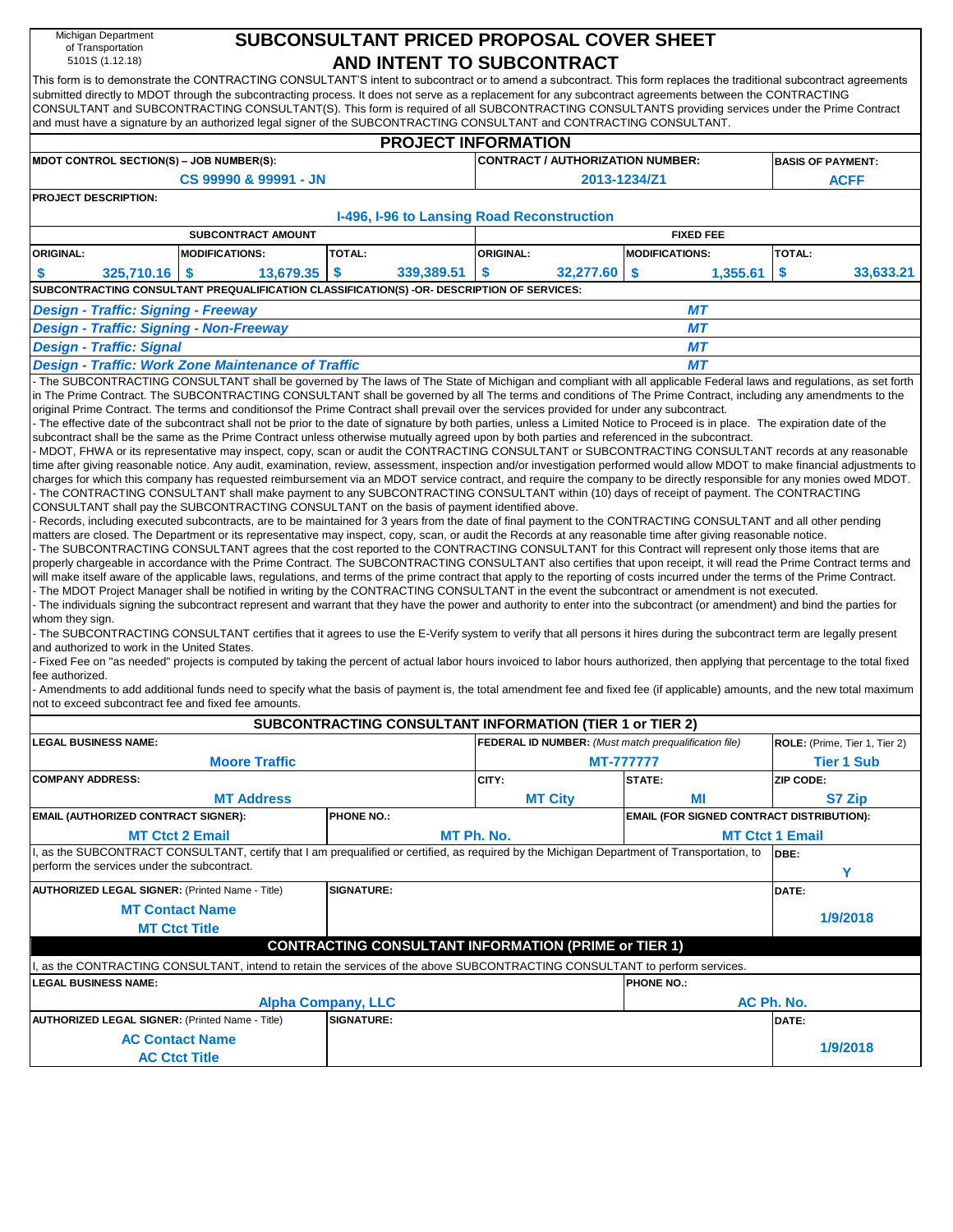| Michigan Department<br>of Transportation<br>5108 (1.12.18)                                                                                                                                                                                                                                                                                                                                                                                                                                                                             | <b>CERTIFICATION OF OVERHEAD COST RATE</b> |                                                              |                                                  | Page 1 of 1                 |  |  |  |  |  |  |  |  |  |
|----------------------------------------------------------------------------------------------------------------------------------------------------------------------------------------------------------------------------------------------------------------------------------------------------------------------------------------------------------------------------------------------------------------------------------------------------------------------------------------------------------------------------------------|--------------------------------------------|--------------------------------------------------------------|--------------------------------------------------|-----------------------------|--|--|--|--|--|--|--|--|--|
| - This Certification is required per U.S. Department of Transportation, Federal Highway Administration (FHWA) Order 4470.1A, and dated<br>October 27, 2010. FHWA has issued this new policy to be effective January 1, 2011, requiring consultants provide certification that costs used<br>to establish overhead cost rates for Federal-aid engineering and design related services contracts do not include any costs which are expressly<br>unallowable; and that the overhead cost rate was established only with allowable costs. |                                            |                                                              |                                                  |                             |  |  |  |  |  |  |  |  |  |
| - This certification is to provide assurance that the overhead costs rate was calculated in accordance with the applicable cost principles<br>contained in the Federal Acquisition Regulations (FAR) of Title 48, Code of Federal Regulations (CFR) Part 31.                                                                                                                                                                                                                                                                           |                                            |                                                              |                                                  |                             |  |  |  |  |  |  |  |  |  |
| - This form shall be completed and submitted by the prime consultant and each subconsultant (first and second tier subconsultant(s)) that have<br>a derivation of cost sheet as part of this priced proposal where an overhead rate was proposed. Please note that the Certifying Official is defined<br>as the firm's Executive (President. Vice President or equivalent) of Chief Financial Officer.                                                                                                                                 |                                            |                                                              |                                                  |                             |  |  |  |  |  |  |  |  |  |
|                                                                                                                                                                                                                                                                                                                                                                                                                                                                                                                                        |                                            | <b>PROJECT INFORMATION</b>                                   |                                                  |                             |  |  |  |  |  |  |  |  |  |
| MDOT CONTROL SECTION(S) - JOB NUMBER(S):                                                                                                                                                                                                                                                                                                                                                                                                                                                                                               |                                            | <b>CONTRACT / AUTHORIZATION NUMBER:</b>                      |                                                  |                             |  |  |  |  |  |  |  |  |  |
| CS 99990 & 99991 - JN 111111C 222222C 333333D                                                                                                                                                                                                                                                                                                                                                                                                                                                                                          |                                            |                                                              |                                                  |                             |  |  |  |  |  |  |  |  |  |
| 444444D 555555C 666666C 777777D 888888D 999999C                                                                                                                                                                                                                                                                                                                                                                                                                                                                                        |                                            |                                                              | 2013-1234/Z1                                     |                             |  |  |  |  |  |  |  |  |  |
| <b>PROJECT DESCRIPTION:</b>                                                                                                                                                                                                                                                                                                                                                                                                                                                                                                            |                                            |                                                              |                                                  |                             |  |  |  |  |  |  |  |  |  |
|                                                                                                                                                                                                                                                                                                                                                                                                                                                                                                                                        | I-496, I-96 to Lansing Road Reconstruction |                                                              |                                                  |                             |  |  |  |  |  |  |  |  |  |
|                                                                                                                                                                                                                                                                                                                                                                                                                                                                                                                                        |                                            | <b>DECLARATION OF CERTIFICATION</b>                          |                                                  |                             |  |  |  |  |  |  |  |  |  |
|                                                                                                                                                                                                                                                                                                                                                                                                                                                                                                                                        |                                            |                                                              |                                                  |                             |  |  |  |  |  |  |  |  |  |
| <b>OVERHEAD COST RATE:</b>                                                                                                                                                                                                                                                                                                                                                                                                                                                                                                             |                                            |                                                              |                                                  | 151.00%                     |  |  |  |  |  |  |  |  |  |
| 8/1/2017<br>DATE MDOT ACCEPTED OVERHEAD COST RATE:                                                                                                                                                                                                                                                                                                                                                                                                                                                                                     |                                            |                                                              |                                                  |                             |  |  |  |  |  |  |  |  |  |
|                                                                                                                                                                                                                                                                                                                                                                                                                                                                                                                                        |                                            |                                                              |                                                  |                             |  |  |  |  |  |  |  |  |  |
| <b>FISCAL YEAR COVERED FOR RATE CALCULATION:</b>                                                                                                                                                                                                                                                                                                                                                                                                                                                                                       |                                            | 1/1/2016                                                     | to                                               | 12/31/2016                  |  |  |  |  |  |  |  |  |  |
|                                                                                                                                                                                                                                                                                                                                                                                                                                                                                                                                        |                                            |                                                              |                                                  |                             |  |  |  |  |  |  |  |  |  |
| I, the undersigned, certify that I have reviewed the overhead rate calculation for the fiscal period as specified above and to the best of<br>my knowledge and belief:                                                                                                                                                                                                                                                                                                                                                                 |                                            |                                                              |                                                  |                             |  |  |  |  |  |  |  |  |  |
|                                                                                                                                                                                                                                                                                                                                                                                                                                                                                                                                        |                                            |                                                              |                                                  |                             |  |  |  |  |  |  |  |  |  |
| 1.) All costs included to establish the above overhead cost rate are allowable in accordance with the cost principles of the Federal Acquisition<br>Regulation (FAR) of title 48, Code of Federal Regulations (CFR), part 31.                                                                                                                                                                                                                                                                                                          |                                            |                                                              |                                                  |                             |  |  |  |  |  |  |  |  |  |
| 2.) This overhead cost rate does not include any costs which are expressly unallowable under the cost principles of the FAR of 48 CFR 31.                                                                                                                                                                                                                                                                                                                                                                                              |                                            |                                                              |                                                  |                             |  |  |  |  |  |  |  |  |  |
| Has the firm been approved to use the SAFE HARBOR INDIRECT COST RATE of 110% with the understanding                                                                                                                                                                                                                                                                                                                                                                                                                                    |                                            |                                                              |                                                  |                             |  |  |  |  |  |  |  |  |  |
| that the Safe Harbor Rate will be used for the life of the agreement?                                                                                                                                                                                                                                                                                                                                                                                                                                                                  |                                            |                                                              |                                                  | N                           |  |  |  |  |  |  |  |  |  |
| All known material transactions or events that have occurred affecting the firm's ownership, organization and overhead cost rates                                                                                                                                                                                                                                                                                                                                                                                                      |                                            |                                                              |                                                  |                             |  |  |  |  |  |  |  |  |  |
| have been disclosed. All supplied wage rates contained within this submittal are true, accurate, and compliant with the guidelines                                                                                                                                                                                                                                                                                                                                                                                                     |                                            |                                                              |                                                  |                             |  |  |  |  |  |  |  |  |  |
| established by 48 CFR 31.201-3.                                                                                                                                                                                                                                                                                                                                                                                                                                                                                                        |                                            |                                                              |                                                  |                             |  |  |  |  |  |  |  |  |  |
|                                                                                                                                                                                                                                                                                                                                                                                                                                                                                                                                        |                                            | <b>CONSULTANT INFORMATION</b>                                |                                                  |                             |  |  |  |  |  |  |  |  |  |
| <b>LEGAL BUSINESS NAME:</b>                                                                                                                                                                                                                                                                                                                                                                                                                                                                                                            |                                            | <b>FEDERAL ID NUMBER:</b> (Must match prequalification file) |                                                  | ROLE: (Prime/Tier 1/Tier 2) |  |  |  |  |  |  |  |  |  |
| <b>Alpha Company, LLC</b>                                                                                                                                                                                                                                                                                                                                                                                                                                                                                                              |                                            |                                                              | AC-000000                                        | <b>Prime Firm</b>           |  |  |  |  |  |  |  |  |  |
| <b>COMPANY ADDRESS:</b>                                                                                                                                                                                                                                                                                                                                                                                                                                                                                                                |                                            | CITY:                                                        | <b>STATE:</b>                                    | <b>ZIP CODE:</b>            |  |  |  |  |  |  |  |  |  |
| <b>AC Address</b>                                                                                                                                                                                                                                                                                                                                                                                                                                                                                                                      |                                            | <b>AC City</b>                                               | MI                                               | <b>AC Zip</b>               |  |  |  |  |  |  |  |  |  |
| <b>EMAIL (AUTHORIZED CONTRACT SIGNER):</b>                                                                                                                                                                                                                                                                                                                                                                                                                                                                                             | <b>PHONE NO.:</b>                          |                                                              | <b>EMAIL (FOR SIGNED CONTRACT DISTRIBUTION):</b> |                             |  |  |  |  |  |  |  |  |  |
| <b>AC Ctct 2 Email</b>                                                                                                                                                                                                                                                                                                                                                                                                                                                                                                                 |                                            | AC Ph. No.                                                   |                                                  | <b>AC Ctct 1 Email</b>      |  |  |  |  |  |  |  |  |  |
| By signature on this form, the consultant agrees that information provided in the consultant priced proposal does not contradict the                                                                                                                                                                                                                                                                                                                                                                                                   |                                            |                                                              |                                                  |                             |  |  |  |  |  |  |  |  |  |
| scope of services or violate the contract terms and conditions.<br><b>CERTIFYING OFFICIAL: (Printed Name - Title)</b>                                                                                                                                                                                                                                                                                                                                                                                                                  | <b>SIGNATURE OF CERTIFYING OFFICIAL:</b>   |                                                              |                                                  | DATE:                       |  |  |  |  |  |  |  |  |  |
| <b>AC Contact Name</b>                                                                                                                                                                                                                                                                                                                                                                                                                                                                                                                 |                                            |                                                              |                                                  |                             |  |  |  |  |  |  |  |  |  |
| <b>AC Ctct Title</b>                                                                                                                                                                                                                                                                                                                                                                                                                                                                                                                   |                                            |                                                              |                                                  | 1/9/2018                    |  |  |  |  |  |  |  |  |  |
|                                                                                                                                                                                                                                                                                                                                                                                                                                                                                                                                        |                                            |                                                              |                                                  |                             |  |  |  |  |  |  |  |  |  |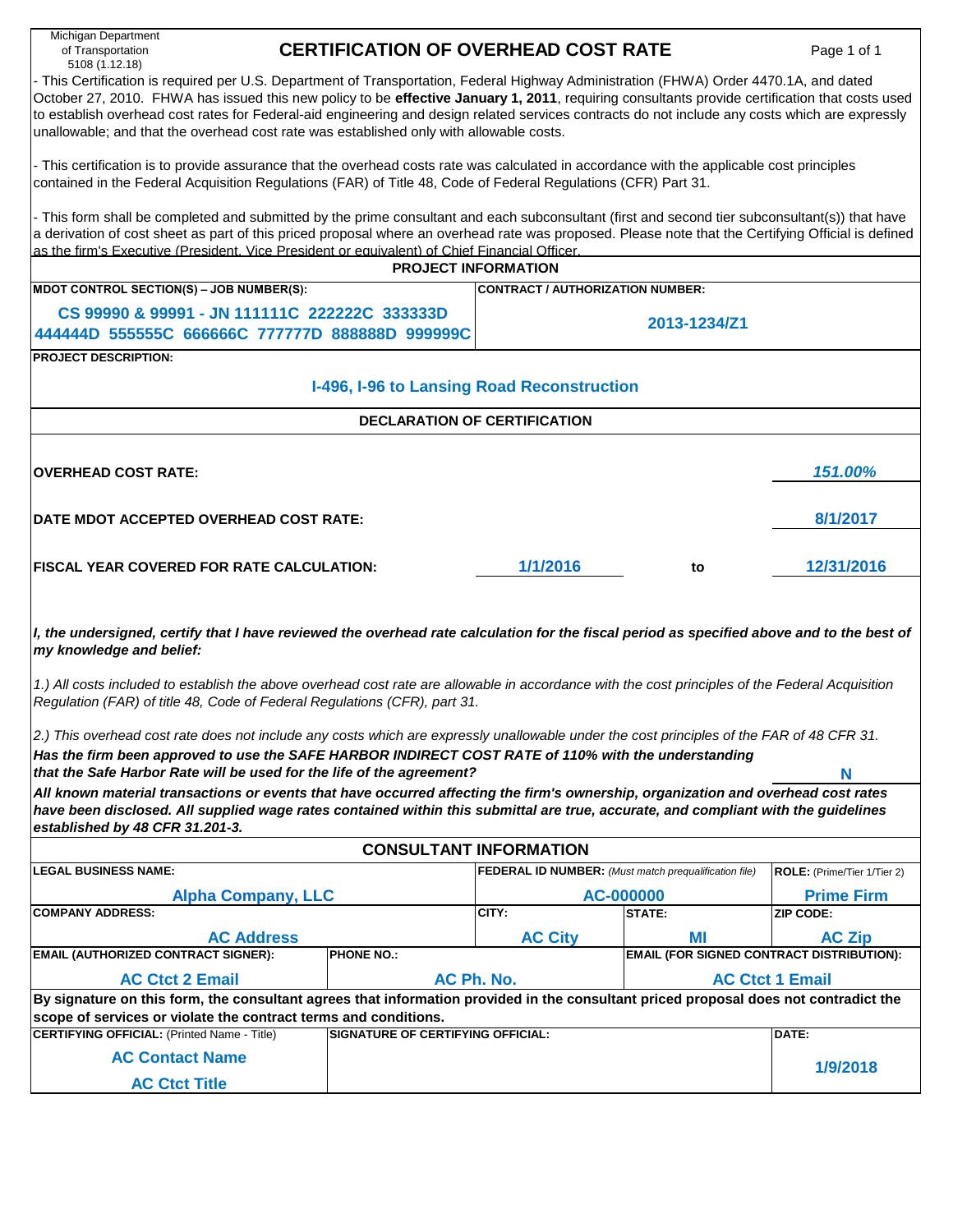| Michigan Department<br>of Transportation<br>5108 (1.12.18)                                                                                                                                                                                                                                                                                                                                                                                                                                                                                                                                                                                                                                                                           | <b>CERTIFICATION OF OVERHEAD COST RATE</b> |                                                              |                                                  | Page 1 of 1                 |  |  |  |  |  |  |  |  |  |
|--------------------------------------------------------------------------------------------------------------------------------------------------------------------------------------------------------------------------------------------------------------------------------------------------------------------------------------------------------------------------------------------------------------------------------------------------------------------------------------------------------------------------------------------------------------------------------------------------------------------------------------------------------------------------------------------------------------------------------------|--------------------------------------------|--------------------------------------------------------------|--------------------------------------------------|-----------------------------|--|--|--|--|--|--|--|--|--|
| - This Certification is required per U.S. Department of Transportation, Federal Highway Administration (FHWA) Order 4470.1A, and dated<br>October 27, 2010. FHWA has issued this new policy to be effective January 1, 2011, requiring consultants provide certification that costs used<br>to establish overhead cost rates for Federal-aid engineering and design related services contracts do not include any costs which are expressly<br>unallowable; and that the overhead cost rate was established only with allowable costs.                                                                                                                                                                                               |                                            |                                                              |                                                  |                             |  |  |  |  |  |  |  |  |  |
| - This certification is to provide assurance that the overhead costs rate was calculated in accordance with the applicable cost principles<br>contained in the Federal Acquisition Regulations (FAR) of Title 48, Code of Federal Regulations (CFR) Part 31.                                                                                                                                                                                                                                                                                                                                                                                                                                                                         |                                            |                                                              |                                                  |                             |  |  |  |  |  |  |  |  |  |
| - This form shall be completed and submitted by the prime consultant and each subconsultant (first and second tier subconsultant(s)) that have<br>a derivation of cost sheet as part of this priced proposal where an overhead rate was proposed. Please note that the Certifying Official is defined<br>as the firm's Executive (President. Vice President or equivalent) of Chief Financial Officer.<br><b>PROJECT INFORMATION</b>                                                                                                                                                                                                                                                                                                 |                                            |                                                              |                                                  |                             |  |  |  |  |  |  |  |  |  |
|                                                                                                                                                                                                                                                                                                                                                                                                                                                                                                                                                                                                                                                                                                                                      |                                            |                                                              |                                                  |                             |  |  |  |  |  |  |  |  |  |
| MDOT CONTROL SECTION(S) - JOB NUMBER(S):                                                                                                                                                                                                                                                                                                                                                                                                                                                                                                                                                                                                                                                                                             |                                            | <b>CONTRACT / AUTHORIZATION NUMBER:</b>                      |                                                  |                             |  |  |  |  |  |  |  |  |  |
| CS 99990 & 99991 - JN 111111C 222222C 333333D                                                                                                                                                                                                                                                                                                                                                                                                                                                                                                                                                                                                                                                                                        |                                            |                                                              | 2013-1234/Z1                                     |                             |  |  |  |  |  |  |  |  |  |
| 444444D 555555C 666666C 777777D 888888D 999999C                                                                                                                                                                                                                                                                                                                                                                                                                                                                                                                                                                                                                                                                                      |                                            |                                                              |                                                  |                             |  |  |  |  |  |  |  |  |  |
| <b>PROJECT DESCRIPTION:</b>                                                                                                                                                                                                                                                                                                                                                                                                                                                                                                                                                                                                                                                                                                          |                                            |                                                              |                                                  |                             |  |  |  |  |  |  |  |  |  |
|                                                                                                                                                                                                                                                                                                                                                                                                                                                                                                                                                                                                                                                                                                                                      | I-496, I-96 to Lansing Road Reconstruction |                                                              |                                                  |                             |  |  |  |  |  |  |  |  |  |
|                                                                                                                                                                                                                                                                                                                                                                                                                                                                                                                                                                                                                                                                                                                                      |                                            | <b>DECLARATION OF CERTIFICATION</b>                          |                                                  |                             |  |  |  |  |  |  |  |  |  |
| <b>OVERHEAD COST RATE:</b>                                                                                                                                                                                                                                                                                                                                                                                                                                                                                                                                                                                                                                                                                                           |                                            |                                                              |                                                  | 134.00%                     |  |  |  |  |  |  |  |  |  |
| DATE MDOT ACCEPTED OVERHEAD COST RATE:                                                                                                                                                                                                                                                                                                                                                                                                                                                                                                                                                                                                                                                                                               |                                            |                                                              |                                                  | 8/1/2017                    |  |  |  |  |  |  |  |  |  |
| <b>FISCAL YEAR COVERED FOR RATE CALCULATION:</b>                                                                                                                                                                                                                                                                                                                                                                                                                                                                                                                                                                                                                                                                                     |                                            | 1/1/2016                                                     | to                                               | 12/31/2016                  |  |  |  |  |  |  |  |  |  |
| I, the undersigned, certify that I have reviewed the overhead rate calculation for the fiscal period as specified above and to the best of<br>my knowledge and belief:<br>1.) All costs included to establish the above overhead cost rate are allowable in accordance with the cost principles of the Federal Acquisition<br>Regulation (FAR) of title 48, Code of Federal Regulations (CFR), part 31.<br>2.) This overhead cost rate does not include any costs which are expressly unallowable under the cost principles of the FAR of 48 CFR 31.<br>Has the firm been approved to use the SAFE HARBOR INDIRECT COST RATE of 110% with the understanding<br>that the Safe Harbor Rate will be used for the life of the agreement? |                                            |                                                              |                                                  | N                           |  |  |  |  |  |  |  |  |  |
| All known material transactions or events that have occurred affecting the firm's ownership, organization and overhead cost rates                                                                                                                                                                                                                                                                                                                                                                                                                                                                                                                                                                                                    |                                            |                                                              |                                                  |                             |  |  |  |  |  |  |  |  |  |
| have been disclosed. All supplied wage rates contained within this submittal are true, accurate, and compliant with the guidelines<br>established by 48 CFR 31.201-3.                                                                                                                                                                                                                                                                                                                                                                                                                                                                                                                                                                |                                            |                                                              |                                                  |                             |  |  |  |  |  |  |  |  |  |
|                                                                                                                                                                                                                                                                                                                                                                                                                                                                                                                                                                                                                                                                                                                                      |                                            | <b>CONSULTANT INFORMATION</b>                                |                                                  |                             |  |  |  |  |  |  |  |  |  |
| <b>LEGAL BUSINESS NAME:</b>                                                                                                                                                                                                                                                                                                                                                                                                                                                                                                                                                                                                                                                                                                          |                                            | <b>FEDERAL ID NUMBER:</b> (Must match prequalification file) |                                                  | ROLE: (Prime/Tier 1/Tier 2) |  |  |  |  |  |  |  |  |  |
| <b>Traffic Engineering, Inc.</b>                                                                                                                                                                                                                                                                                                                                                                                                                                                                                                                                                                                                                                                                                                     |                                            |                                                              | TE-333333                                        | <b>Tier 1 Sub</b>           |  |  |  |  |  |  |  |  |  |
| <b>COMPANY ADDRESS:</b>                                                                                                                                                                                                                                                                                                                                                                                                                                                                                                                                                                                                                                                                                                              |                                            | CITY:                                                        | <b>STATE:</b>                                    | <b>ZIP CODE:</b>            |  |  |  |  |  |  |  |  |  |
| <b>TE Address</b>                                                                                                                                                                                                                                                                                                                                                                                                                                                                                                                                                                                                                                                                                                                    |                                            | <b>TE City</b>                                               | МI                                               | <b>TE Zip</b>               |  |  |  |  |  |  |  |  |  |
| <b>EMAIL (AUTHORIZED CONTRACT SIGNER):</b>                                                                                                                                                                                                                                                                                                                                                                                                                                                                                                                                                                                                                                                                                           | <b>PHONE NO.:</b>                          |                                                              | <b>EMAIL (FOR SIGNED CONTRACT DISTRIBUTION):</b> |                             |  |  |  |  |  |  |  |  |  |
| <b>TE Ctct 2 Email</b>                                                                                                                                                                                                                                                                                                                                                                                                                                                                                                                                                                                                                                                                                                               |                                            | TE Ph. No.                                                   |                                                  | <b>TE Ctct 1 Email</b>      |  |  |  |  |  |  |  |  |  |
| By signature on this form, the consultant agrees that information provided in the consultant priced proposal does not contradict the<br>scope of services or violate the contract terms and conditions.                                                                                                                                                                                                                                                                                                                                                                                                                                                                                                                              |                                            |                                                              |                                                  |                             |  |  |  |  |  |  |  |  |  |
| <b>CERTIFYING OFFICIAL: (Printed Name - Title)</b>                                                                                                                                                                                                                                                                                                                                                                                                                                                                                                                                                                                                                                                                                   | <b>SIGNATURE OF CERTIFYING OFFICIAL:</b>   |                                                              |                                                  | DATE:                       |  |  |  |  |  |  |  |  |  |
| <b>TE Contact Name</b>                                                                                                                                                                                                                                                                                                                                                                                                                                                                                                                                                                                                                                                                                                               |                                            |                                                              |                                                  |                             |  |  |  |  |  |  |  |  |  |
| <b>TE Ctct Title</b>                                                                                                                                                                                                                                                                                                                                                                                                                                                                                                                                                                                                                                                                                                                 |                                            |                                                              |                                                  | 1/9/2018                    |  |  |  |  |  |  |  |  |  |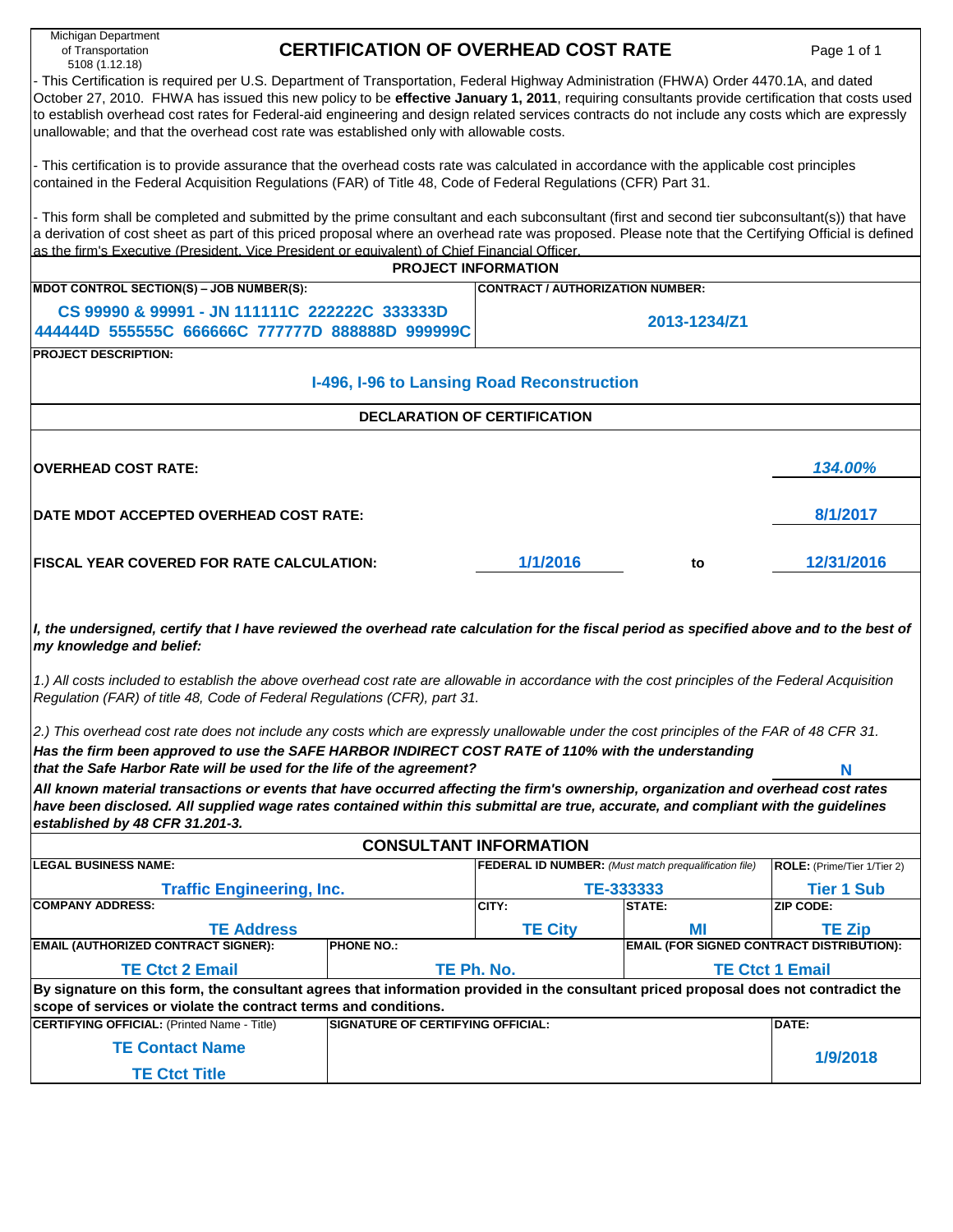| Michigan Department<br>of Transportation<br>5108 (1.12.18)                                                                                                                                                                                                                                                                                                                                                                                                                                                                                                                                                                                                  | <b>CERTIFICATION OF OVERHEAD COST RATE</b>                                                                                                                                                                                                                                                                                                                                                                                                                                                                                             |                                                              |                                                  | Page 1 of 1                 |  |  |  |  |  |  |  |  |  |  |
|-------------------------------------------------------------------------------------------------------------------------------------------------------------------------------------------------------------------------------------------------------------------------------------------------------------------------------------------------------------------------------------------------------------------------------------------------------------------------------------------------------------------------------------------------------------------------------------------------------------------------------------------------------------|----------------------------------------------------------------------------------------------------------------------------------------------------------------------------------------------------------------------------------------------------------------------------------------------------------------------------------------------------------------------------------------------------------------------------------------------------------------------------------------------------------------------------------------|--------------------------------------------------------------|--------------------------------------------------|-----------------------------|--|--|--|--|--|--|--|--|--|--|
|                                                                                                                                                                                                                                                                                                                                                                                                                                                                                                                                                                                                                                                             | - This Certification is required per U.S. Department of Transportation, Federal Highway Administration (FHWA) Order 4470.1A, and dated<br>October 27, 2010. FHWA has issued this new policy to be effective January 1, 2011, requiring consultants provide certification that costs used<br>to establish overhead cost rates for Federal-aid engineering and design related services contracts do not include any costs which are expressly<br>unallowable; and that the overhead cost rate was established only with allowable costs. |                                                              |                                                  |                             |  |  |  |  |  |  |  |  |  |  |
| - This certification is to provide assurance that the overhead costs rate was calculated in accordance with the applicable cost principles<br>contained in the Federal Acquisition Regulations (FAR) of Title 48, Code of Federal Regulations (CFR) Part 31.                                                                                                                                                                                                                                                                                                                                                                                                |                                                                                                                                                                                                                                                                                                                                                                                                                                                                                                                                        |                                                              |                                                  |                             |  |  |  |  |  |  |  |  |  |  |
| - This form shall be completed and submitted by the prime consultant and each subconsultant (first and second tier subconsultant(s)) that have<br>a derivation of cost sheet as part of this priced proposal where an overhead rate was proposed. Please note that the Certifying Official is defined<br>as the firm's Executive (President. Vice President or equivalent) of Chief Financial Officer.<br><b>PROJECT INFORMATION</b>                                                                                                                                                                                                                        |                                                                                                                                                                                                                                                                                                                                                                                                                                                                                                                                        |                                                              |                                                  |                             |  |  |  |  |  |  |  |  |  |  |
|                                                                                                                                                                                                                                                                                                                                                                                                                                                                                                                                                                                                                                                             |                                                                                                                                                                                                                                                                                                                                                                                                                                                                                                                                        |                                                              |                                                  |                             |  |  |  |  |  |  |  |  |  |  |
| MDOT CONTROL SECTION(S) - JOB NUMBER(S):                                                                                                                                                                                                                                                                                                                                                                                                                                                                                                                                                                                                                    |                                                                                                                                                                                                                                                                                                                                                                                                                                                                                                                                        | <b>CONTRACT / AUTHORIZATION NUMBER:</b>                      |                                                  |                             |  |  |  |  |  |  |  |  |  |  |
| CS 99990 & 99991 - JN 111111C 222222C 333333D                                                                                                                                                                                                                                                                                                                                                                                                                                                                                                                                                                                                               |                                                                                                                                                                                                                                                                                                                                                                                                                                                                                                                                        |                                                              |                                                  |                             |  |  |  |  |  |  |  |  |  |  |
| 444444D 555555C 666666C 777777D 888888D 999999C                                                                                                                                                                                                                                                                                                                                                                                                                                                                                                                                                                                                             |                                                                                                                                                                                                                                                                                                                                                                                                                                                                                                                                        |                                                              | 2013-1234/Z1                                     |                             |  |  |  |  |  |  |  |  |  |  |
| <b>PROJECT DESCRIPTION:</b>                                                                                                                                                                                                                                                                                                                                                                                                                                                                                                                                                                                                                                 |                                                                                                                                                                                                                                                                                                                                                                                                                                                                                                                                        |                                                              |                                                  |                             |  |  |  |  |  |  |  |  |  |  |
|                                                                                                                                                                                                                                                                                                                                                                                                                                                                                                                                                                                                                                                             | I-496, I-96 to Lansing Road Reconstruction                                                                                                                                                                                                                                                                                                                                                                                                                                                                                             |                                                              |                                                  |                             |  |  |  |  |  |  |  |  |  |  |
|                                                                                                                                                                                                                                                                                                                                                                                                                                                                                                                                                                                                                                                             |                                                                                                                                                                                                                                                                                                                                                                                                                                                                                                                                        | <b>DECLARATION OF CERTIFICATION</b>                          |                                                  |                             |  |  |  |  |  |  |  |  |  |  |
| <b>OVERHEAD COST RATE:</b>                                                                                                                                                                                                                                                                                                                                                                                                                                                                                                                                                                                                                                  |                                                                                                                                                                                                                                                                                                                                                                                                                                                                                                                                        |                                                              |                                                  | 126.00%                     |  |  |  |  |  |  |  |  |  |  |
| DATE MDOT ACCEPTED OVERHEAD COST RATE:                                                                                                                                                                                                                                                                                                                                                                                                                                                                                                                                                                                                                      |                                                                                                                                                                                                                                                                                                                                                                                                                                                                                                                                        |                                                              |                                                  | 8/1/2017                    |  |  |  |  |  |  |  |  |  |  |
| <b>FISCAL YEAR COVERED FOR RATE CALCULATION:</b>                                                                                                                                                                                                                                                                                                                                                                                                                                                                                                                                                                                                            |                                                                                                                                                                                                                                                                                                                                                                                                                                                                                                                                        | 1/1/2016                                                     | to                                               | 12/31/2016                  |  |  |  |  |  |  |  |  |  |  |
| I, the undersigned, certify that I have reviewed the overhead rate calculation for the fiscal period as specified above and to the best of<br>my knowledge and belief:<br>1.) All costs included to establish the above overhead cost rate are allowable in accordance with the cost principles of the Federal Acquisition<br>Regulation (FAR) of title 48, Code of Federal Regulations (CFR), part 31.<br>2.) This overhead cost rate does not include any costs which are expressly unallowable under the cost principles of the FAR of 48 CFR 31.<br>Has the firm been approved to use the SAFE HARBOR INDIRECT COST RATE of 110% with the understanding |                                                                                                                                                                                                                                                                                                                                                                                                                                                                                                                                        |                                                              |                                                  |                             |  |  |  |  |  |  |  |  |  |  |
| that the Safe Harbor Rate will be used for the life of the agreement?                                                                                                                                                                                                                                                                                                                                                                                                                                                                                                                                                                                       |                                                                                                                                                                                                                                                                                                                                                                                                                                                                                                                                        |                                                              |                                                  | N                           |  |  |  |  |  |  |  |  |  |  |
| All known material transactions or events that have occurred affecting the firm's ownership, organization and overhead cost rates<br>have been disclosed. All supplied wage rates contained within this submittal are true, accurate, and compliant with the guidelines<br>established by 48 CFR 31.201-3.                                                                                                                                                                                                                                                                                                                                                  |                                                                                                                                                                                                                                                                                                                                                                                                                                                                                                                                        |                                                              |                                                  |                             |  |  |  |  |  |  |  |  |  |  |
|                                                                                                                                                                                                                                                                                                                                                                                                                                                                                                                                                                                                                                                             |                                                                                                                                                                                                                                                                                                                                                                                                                                                                                                                                        | <b>CONSULTANT INFORMATION</b>                                |                                                  |                             |  |  |  |  |  |  |  |  |  |  |
| <b>LEGAL BUSINESS NAME:</b>                                                                                                                                                                                                                                                                                                                                                                                                                                                                                                                                                                                                                                 |                                                                                                                                                                                                                                                                                                                                                                                                                                                                                                                                        | <b>FEDERAL ID NUMBER:</b> (Must match prequalification file) |                                                  | ROLE: (Prime/Tier 1/Tier 2) |  |  |  |  |  |  |  |  |  |  |
| <b>Moore Traffic</b>                                                                                                                                                                                                                                                                                                                                                                                                                                                                                                                                                                                                                                        |                                                                                                                                                                                                                                                                                                                                                                                                                                                                                                                                        |                                                              | <b>MT-7777777</b>                                | <b>Tier 1 Sub</b>           |  |  |  |  |  |  |  |  |  |  |
| <b>COMPANY ADDRESS:</b>                                                                                                                                                                                                                                                                                                                                                                                                                                                                                                                                                                                                                                     |                                                                                                                                                                                                                                                                                                                                                                                                                                                                                                                                        | CITY:                                                        | STATE:                                           | <b>ZIP CODE:</b>            |  |  |  |  |  |  |  |  |  |  |
| <b>MT Address</b>                                                                                                                                                                                                                                                                                                                                                                                                                                                                                                                                                                                                                                           |                                                                                                                                                                                                                                                                                                                                                                                                                                                                                                                                        | <b>MT City</b>                                               | МI                                               | S7 Zip                      |  |  |  |  |  |  |  |  |  |  |
| <b>EMAIL (AUTHORIZED CONTRACT SIGNER):</b>                                                                                                                                                                                                                                                                                                                                                                                                                                                                                                                                                                                                                  | <b>PHONE NO.:</b>                                                                                                                                                                                                                                                                                                                                                                                                                                                                                                                      |                                                              | <b>EMAIL (FOR SIGNED CONTRACT DISTRIBUTION):</b> |                             |  |  |  |  |  |  |  |  |  |  |
| <b>MT Ctct 2 Email</b>                                                                                                                                                                                                                                                                                                                                                                                                                                                                                                                                                                                                                                      |                                                                                                                                                                                                                                                                                                                                                                                                                                                                                                                                        | MT Ph. No.                                                   |                                                  | <b>MT Ctct 1 Email</b>      |  |  |  |  |  |  |  |  |  |  |
| By signature on this form, the consultant agrees that information provided in the consultant priced proposal does not contradict the<br>scope of services or violate the contract terms and conditions.                                                                                                                                                                                                                                                                                                                                                                                                                                                     |                                                                                                                                                                                                                                                                                                                                                                                                                                                                                                                                        |                                                              |                                                  |                             |  |  |  |  |  |  |  |  |  |  |
| <b>CERTIFYING OFFICIAL: (Printed Name - Title)</b>                                                                                                                                                                                                                                                                                                                                                                                                                                                                                                                                                                                                          | <b>SIGNATURE OF CERTIFYING OFFICIAL:</b>                                                                                                                                                                                                                                                                                                                                                                                                                                                                                               |                                                              |                                                  | DATE:                       |  |  |  |  |  |  |  |  |  |  |
| <b>MT Contact Name</b>                                                                                                                                                                                                                                                                                                                                                                                                                                                                                                                                                                                                                                      |                                                                                                                                                                                                                                                                                                                                                                                                                                                                                                                                        |                                                              |                                                  |                             |  |  |  |  |  |  |  |  |  |  |
| <b>MT Ctct Title</b>                                                                                                                                                                                                                                                                                                                                                                                                                                                                                                                                                                                                                                        |                                                                                                                                                                                                                                                                                                                                                                                                                                                                                                                                        |                                                              |                                                  | 1/9/2018                    |  |  |  |  |  |  |  |  |  |  |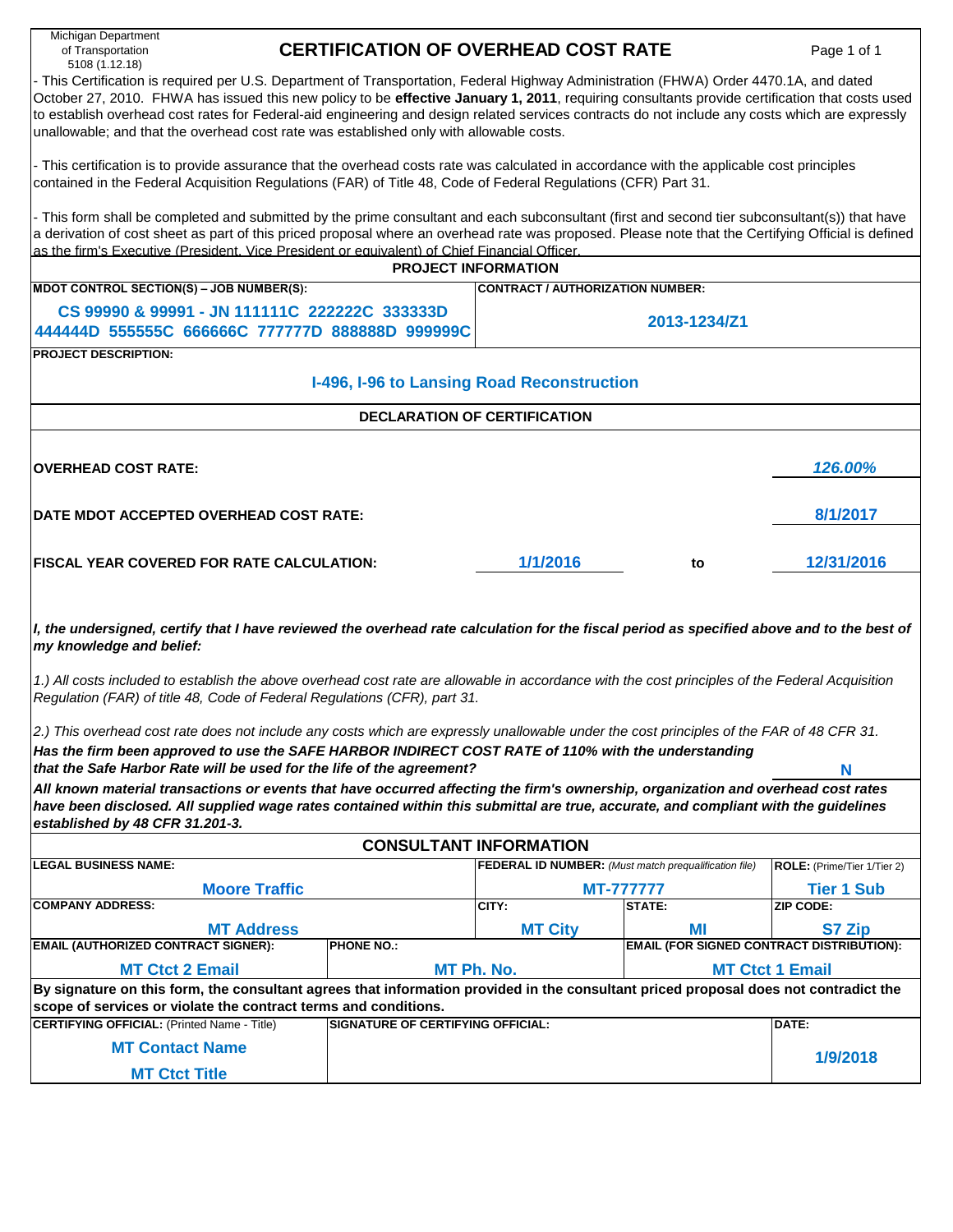| Michigan Department                                                                                                                                                                                                                                                                                                                                                                                                                                                                                                                                                                                               |                                 | <b>DISADVANTAGED BUSINESS ENTERPRISE (DBE)</b> |                |                                                        |
|-------------------------------------------------------------------------------------------------------------------------------------------------------------------------------------------------------------------------------------------------------------------------------------------------------------------------------------------------------------------------------------------------------------------------------------------------------------------------------------------------------------------------------------------------------------------------------------------------------------------|---------------------------------|------------------------------------------------|----------------|--------------------------------------------------------|
| of Transportation<br>0182 (1.12.18)                                                                                                                                                                                                                                                                                                                                                                                                                                                                                                                                                                               |                                 | <b>CONSULTANT PARTICIPATION</b>                |                |                                                        |
| The DBE participation contract goal is specified in the Request for Proposal (RFP). DBE participation                                                                                                                                                                                                                                                                                                                                                                                                                                                                                                             |                                 |                                                |                | CONTRACT / AUTHORIZATION NO:                           |
| forms must be submitted to the individual specified in the RFP after final contract negotiation. The prime<br>vendor/consultant shall select DBEs to perform, at minimum, work which corresponds in dollar value to                                                                                                                                                                                                                                                                                                                                                                                               |                                 |                                                |                | 2013-1234/Z1                                           |
| the DBE participation goal. DBEs must perform a commercially useful function as required by 49 CFR                                                                                                                                                                                                                                                                                                                                                                                                                                                                                                                |                                 |                                                |                | <b>PRIME CONSULTANT:</b>                               |
| §26.55 of the Federal Register and by contractual requirements.                                                                                                                                                                                                                                                                                                                                                                                                                                                                                                                                                   |                                 |                                                |                | <b>Alpha Company, LLC</b>                              |
| 1. Total contract original proposed dollar value:                                                                                                                                                                                                                                                                                                                                                                                                                                                                                                                                                                 |                                 | \$                                             | 3,903,924.86   | PRIME EMAIL ADDRESS:<br><b>AC Ctct 2 Email</b>         |
| 2. Total contract modificaton amendatory                                                                                                                                                                                                                                                                                                                                                                                                                                                                                                                                                                          |                                 | \$                                             |                | <b>PRIME PHONE NO:</b>                                 |
| amount (cumulative):                                                                                                                                                                                                                                                                                                                                                                                                                                                                                                                                                                                              |                                 |                                                | 235,748.79     | AC Ph. No.                                             |
| 3. Total contract dollar value to date:                                                                                                                                                                                                                                                                                                                                                                                                                                                                                                                                                                           |                                 | \$                                             | 4,221,961.52   | <b>PRIME CONTACT PERSON:</b><br><b>AC Contact Name</b> |
| <b>DBE PARTICIPATION GOAL</b>                                                                                                                                                                                                                                                                                                                                                                                                                                                                                                                                                                                     |                                 |                                                |                | PROPOSED CONTRACT DBE PARTICIPATION (CUMULATIVE)       |
| 5%                                                                                                                                                                                                                                                                                                                                                                                                                                                                                                                                                                                                                | 211,098.08<br>\$                | 19.12%                                         |                | \$<br>807,401.41                                       |
| If the consultant is unable to achieve DBE participation totaling, at minimum, the amount required by the contract, the consultant must state<br>their intent to apply for a Good Faith Effort (GFE) modification or waiver of the DBE participation goal with Form 0180. If neither the form nor<br>the statement is provided, the proposal will be considered non-responsive and not eligible for contract award. Form 0180 may also be<br>required to be submitted if a contract amendment or authorization revision results in the DBE requirement not being achieved.                                        |                                 |                                                |                |                                                        |
| NOTE: DBEs may provide prequalified or non-prequalified services. If prequalification is required, credit may be given only for firms who are<br>both prequalified and DBE-certified in the applicable prequalification classification. Only DBEs who are currently certified and listed on the<br>web-based Michigan Uniform Certification Program (MUCP) database are eligible for DBE participation credit: A MUCP is linked directly to<br>the MDOT Web site at http://www.michigan.gov/mdotdbe. Under "Directors", select the "Search MUCP DBE Directory for all certified<br><b>DBEs in Michigan" link.</b> |                                 |                                                |                |                                                        |
| List all the DBE firms selected for this project. Include their address and the dollar value of the proposed subcontract. Detailed information for<br>each DBE firm selected shall be provided on the following page, which must be signed by an authorized agent for each DBE and prime<br>consultant. Use additional pages as necessary.                                                                                                                                                                                                                                                                        |                                 |                                                |                |                                                        |
| <b>DBE FIRM NAME:</b>                                                                                                                                                                                                                                                                                                                                                                                                                                                                                                                                                                                             | <b>ADDRESS:</b>                 |                                                |                | <b>CONTRACT VALUE:</b>                                 |
| <b>Media Relations</b>                                                                                                                                                                                                                                                                                                                                                                                                                                                                                                                                                                                            | MR Address, MR City, MI, MR Zip |                                                |                | \$<br>36,344.56                                        |
| <b>Traffic Engineering, Inc.</b>                                                                                                                                                                                                                                                                                                                                                                                                                                                                                                                                                                                  | TE Address, TE City, MI, TE Zip |                                                |                | \$<br>252,997.45                                       |
| Geotechnicals R' Us, Inc.                                                                                                                                                                                                                                                                                                                                                                                                                                                                                                                                                                                         | GR Address, GR City, MI, S4 Zip |                                                |                | \$<br>169,669.89                                       |
| Lane Closure, Inc.                                                                                                                                                                                                                                                                                                                                                                                                                                                                                                                                                                                                | LC Address, LC City, MI, LC Zip |                                                |                | \$<br>9,000.00                                         |
| <b>Moore Traffic</b>                                                                                                                                                                                                                                                                                                                                                                                                                                                                                                                                                                                              | MT Address, MT City, MI, S7 Zip |                                                |                | \$<br>339,389.51                                       |
| Federal regulations at 49 CFR §26.53 provide that work committed to DBEs may not be performed by others without prior consent by the<br>Department. Failure to utilize and promptly pay DBEs named on these participation sheets without prior approval as outlined in 49 CFR<br>§26.55 may result in sanctions.                                                                                                                                                                                                                                                                                                  |                                 | FOR MDOT INTERNAL USE ONLY                     |                |                                                        |
| <b>RESPONSIBLE BUREAU / DIVISION / GRANTEE</b>                                                                                                                                                                                                                                                                                                                                                                                                                                                                                                                                                                    |                                 |                                                |                |                                                        |
| <b>FEDERAL %</b>                                                                                                                                                                                                                                                                                                                                                                                                                                                                                                                                                                                                  |                                 | <b>FEDERAL FUND TYPE</b>                       |                |                                                        |
|                                                                                                                                                                                                                                                                                                                                                                                                                                                                                                                                                                                                                   |                                 | $\square$ FAA                                  | $\square$ FHWA | $\square$ FTA                                          |
| <b>PROJECT MANAGER</b>                                                                                                                                                                                                                                                                                                                                                                                                                                                                                                                                                                                            |                                 | <b>CONTRACT ADMINISTRATOR</b>                  |                |                                                        |
|                                                                                                                                                                                                                                                                                                                                                                                                                                                                                                                                                                                                                   |                                 |                                                |                |                                                        |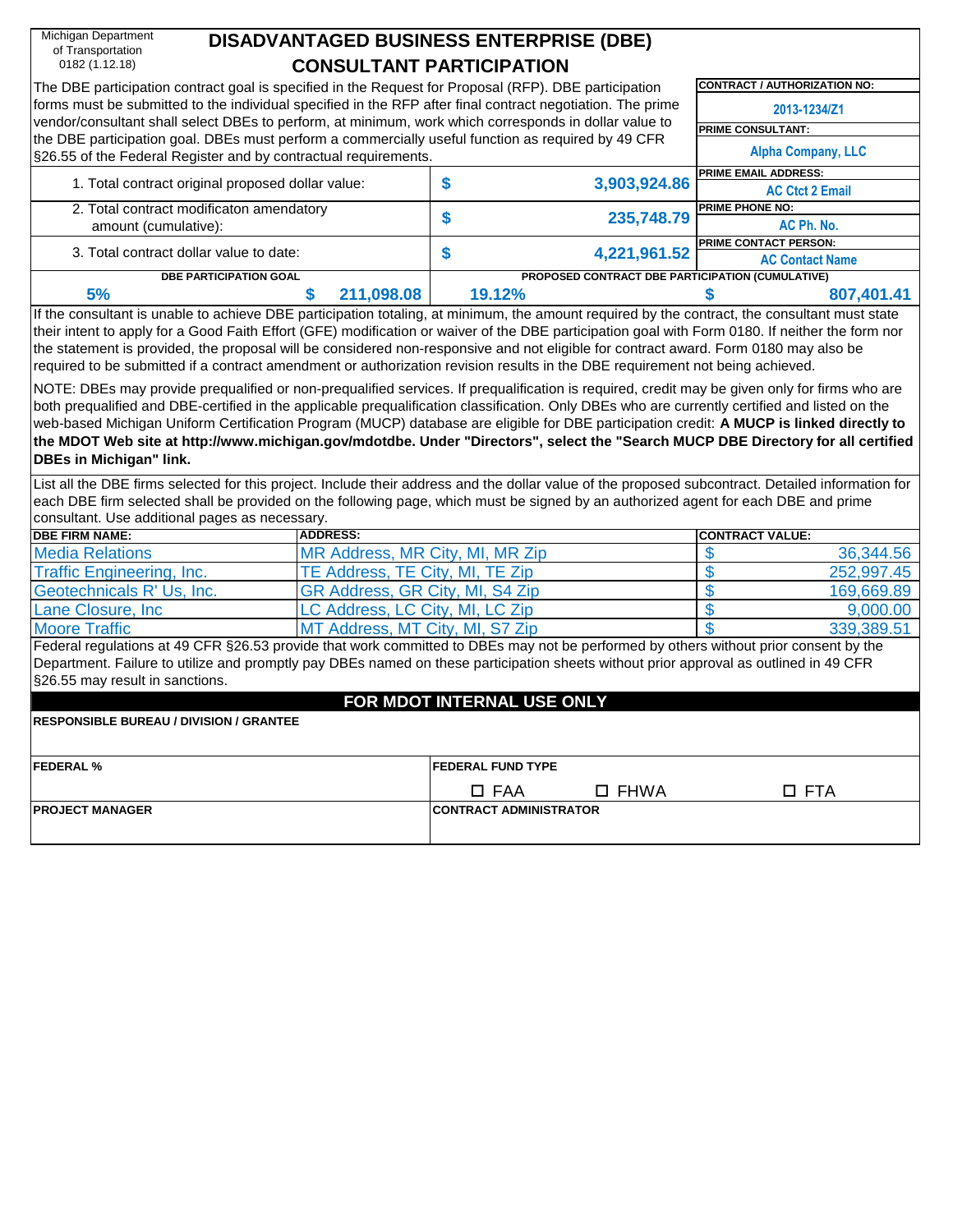| Michigan Department |
|---------------------|
| 0182 (1.12.18)      |

# **DBE CONSULTANT INFORMATION**

This page must be completed and submitted for each DBE consultant listed on page one as being selected to perform a commercially useful function for the referred contract / authorization

**CONTRACT / AUTHORIZATION NO: 2013-1234/Z1 PRIME CONSULTANT: Alpha Company, LLC**

| <b>CONTACT PERSON NAME:</b>                                                                                                                    |                                            |                        |               |  |  |  |  |
|------------------------------------------------------------------------------------------------------------------------------------------------|--------------------------------------------|------------------------|---------------|--|--|--|--|
| <b>TE Contact Name</b>                                                                                                                         |                                            |                        |               |  |  |  |  |
| <b>FIRM NAME:</b>                                                                                                                              |                                            |                        |               |  |  |  |  |
| <b>Traffic Engineering, Inc.</b>                                                                                                               |                                            |                        |               |  |  |  |  |
| <b>COMPANY ADDRESS:</b>                                                                                                                        | CITY:                                      | <b>STATE:</b>          | ZIP CODE:     |  |  |  |  |
| <b>TE Address</b>                                                                                                                              | <b>TE City</b>                             | MI                     | <b>TE Zip</b> |  |  |  |  |
| <b>PHONE NO.:</b>                                                                                                                              | <b>EMAIL (AUTHORIZED CONTRACT SIGNER):</b> |                        |               |  |  |  |  |
| TE Ph. No.                                                                                                                                     | <b>TE Ctct 1 Email</b>                     |                        |               |  |  |  |  |
| LIST THE SERVICES THE DBE FIRM WILL PERFORM INCLUDING ANY PREQUALIFICATION CLASSIFICATIONS:                                                    |                                            |                        |               |  |  |  |  |
| <b>Design - Traffic: Pavement Markings</b>                                                                                                     |                                            | TEI                    |               |  |  |  |  |
| <b>Design - Traffic: Capacity &amp; Geometrics Analysis</b>                                                                                    |                                            | <b>TEI</b>             |               |  |  |  |  |
| <b>Design - Traffic: Signal Operations - Complex</b>                                                                                           |                                            | <b>TEI</b>             |               |  |  |  |  |
| <b>Design - Traffic: Work Zone Mobility &amp; Safety</b>                                                                                       |                                            | TEI                    |               |  |  |  |  |
| ADDITIONAL SERVICES: Federal Regulation requires the Prime Consultant maintain the DBE requirement percentage, as identified on the            |                                            |                        |               |  |  |  |  |
| original RFP, throughout the life of the project. This requirement applies regardless of any additional services added through an amendment or |                                            |                        |               |  |  |  |  |
| revision. If the DBE requirement is not maintained as a result of these additional services, please document the reasons below.                |                                            |                        |               |  |  |  |  |
| <b>Reasons:</b>                                                                                                                                |                                            |                        |               |  |  |  |  |
|                                                                                                                                                |                                            |                        |               |  |  |  |  |
|                                                                                                                                                |                                            |                        |               |  |  |  |  |
| DOLLAR AMOUNT OF SUBCONTRACT OR PURCHASE ORDER:                                                                                                |                                            |                        |               |  |  |  |  |
|                                                                                                                                                | \$252,997.45                               |                        |               |  |  |  |  |
| <b>ACKNOWLEDGED BY:</b>                                                                                                                        |                                            |                        |               |  |  |  |  |
| By signing this commitment, we certify that the DBE firm is MDOT-certified as a DBE, and, if prequalification is required, prequalified in     |                                            |                        |               |  |  |  |  |
| the types of work to be performed.                                                                                                             |                                            |                        |               |  |  |  |  |
| <b>DBE AUTHORIZED SIGNATURE:</b>                                                                                                               | <b>NAME &amp; TITLE</b>                    |                        | DATE:         |  |  |  |  |
|                                                                                                                                                |                                            | <b>TE Contact Name</b> | 1/9/2018      |  |  |  |  |
|                                                                                                                                                |                                            | <b>TE Ctct Title</b>   |               |  |  |  |  |
| <b>PRIME AUTHORIZED SIGNATURE:</b>                                                                                                             | <b>NAME &amp; TITLE</b>                    |                        | DATE:         |  |  |  |  |
|                                                                                                                                                |                                            | <b>AC Contact Name</b> |               |  |  |  |  |
|                                                                                                                                                |                                            | <b>AC Ctct Title</b>   | 1/9/2018      |  |  |  |  |
|                                                                                                                                                |                                            |                        |               |  |  |  |  |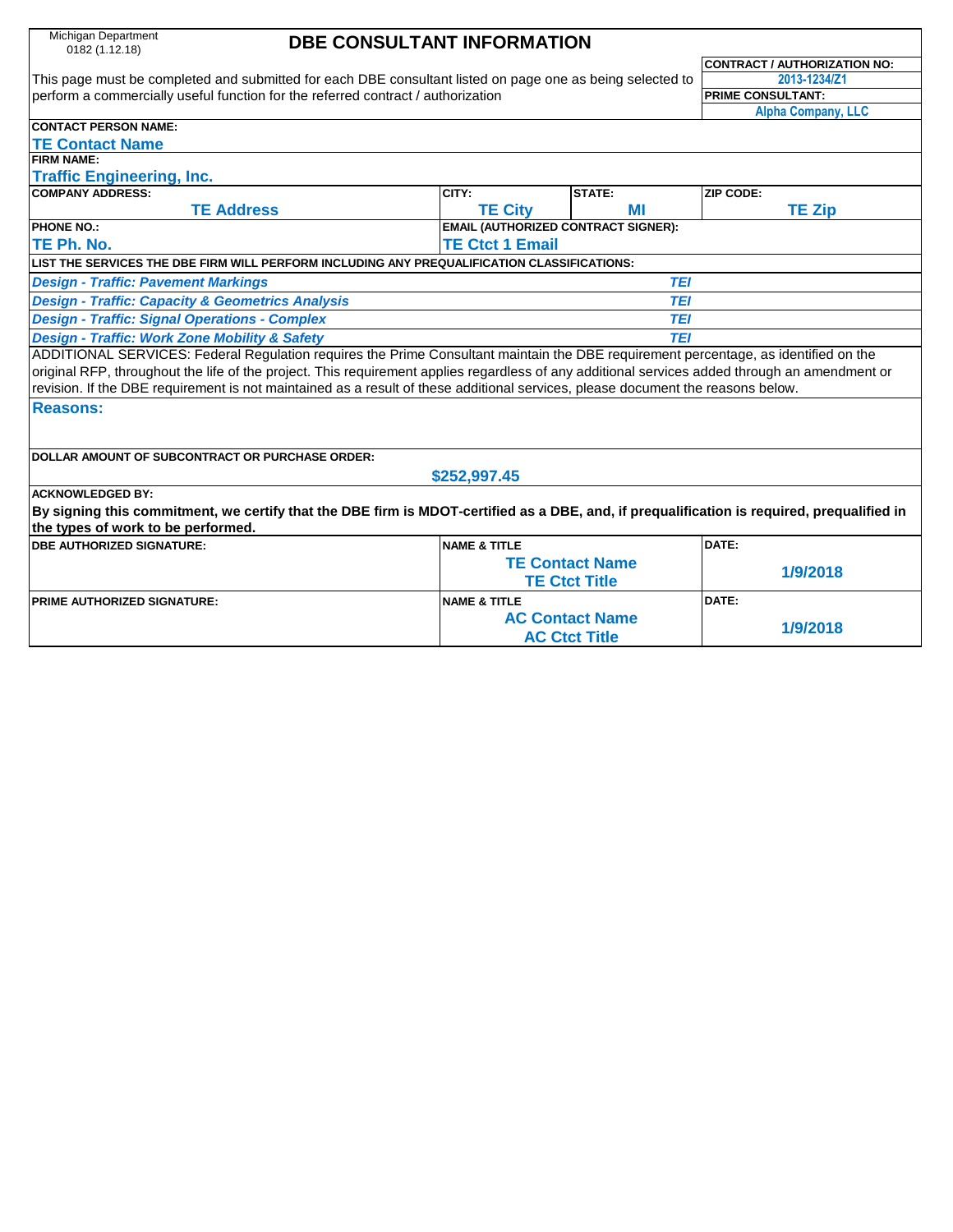| Michigan Department<br>0182 (1.12.18)                                                                                                          | <b>DBE CONSULTANT INFORMATION</b> |                         |                                            |                                                                                                                                            |  |  |
|------------------------------------------------------------------------------------------------------------------------------------------------|-----------------------------------|-------------------------|--------------------------------------------|--------------------------------------------------------------------------------------------------------------------------------------------|--|--|
|                                                                                                                                                |                                   |                         |                                            | <b>CONTRACT / AUTHORIZATION NO:</b>                                                                                                        |  |  |
| This page must be completed and submitted for each DBE consultant listed on page one as being selected to                                      |                                   |                         |                                            | 2013-1234/Z1                                                                                                                               |  |  |
| perform a commercially useful function for the referred contract / authorization                                                               |                                   |                         |                                            | <b>PRIME CONSULTANT:</b>                                                                                                                   |  |  |
|                                                                                                                                                |                                   |                         |                                            | <b>Alpha Company, LLC</b>                                                                                                                  |  |  |
| <b>CONTACT PERSON NAME:</b>                                                                                                                    |                                   |                         |                                            |                                                                                                                                            |  |  |
| <b>MT Contact Name</b>                                                                                                                         |                                   |                         |                                            |                                                                                                                                            |  |  |
| <b>FIRM NAME:</b>                                                                                                                              |                                   |                         |                                            |                                                                                                                                            |  |  |
| <b>Moore Traffic</b>                                                                                                                           |                                   |                         |                                            |                                                                                                                                            |  |  |
| <b>COMPANY ADDRESS:</b>                                                                                                                        |                                   | CITY:                   | <b>STATE:</b>                              | ZIP CODE:                                                                                                                                  |  |  |
|                                                                                                                                                | <b>MT Address</b>                 | <b>MT City</b>          | MI                                         | <b>S7 Zip</b>                                                                                                                              |  |  |
| <b>PHONE NO.:</b>                                                                                                                              |                                   |                         | <b>EMAIL (AUTHORIZED CONTRACT SIGNER):</b> |                                                                                                                                            |  |  |
| MT Ph. No.                                                                                                                                     |                                   | <b>MT Ctct 1 Email</b>  |                                            |                                                                                                                                            |  |  |
| LIST THE SERVICES THE DBE FIRM WILL PERFORM INCLUDING ANY PREQUALIFICATION CLASSIFICATIONS:                                                    |                                   |                         |                                            |                                                                                                                                            |  |  |
| <b>Design - Traffic: Signing - Freeway</b>                                                                                                     |                                   |                         | <b>MT</b>                                  |                                                                                                                                            |  |  |
| <b>Design - Traffic: Signing - Non-Freeway</b>                                                                                                 |                                   |                         | <b>MT</b>                                  |                                                                                                                                            |  |  |
| <b>Design - Traffic: Signal</b>                                                                                                                |                                   |                         | <b>MT</b>                                  |                                                                                                                                            |  |  |
| <b>Design - Traffic: Work Zone Maintenance of Traffic</b>                                                                                      |                                   |                         | MТ                                         |                                                                                                                                            |  |  |
| ADDITIONAL SERVICES: Federal Regulation requires the Prime Consultant maintain the DBE requirement percentage, as identified on the            |                                   |                         |                                            |                                                                                                                                            |  |  |
| original RFP, throughout the life of the project. This requirement applies regardless of any additional services added through an amendment or |                                   |                         |                                            |                                                                                                                                            |  |  |
| revision. If the DBE requirement is not maintained as a result of these additional services, please document the reasons below.                |                                   |                         |                                            |                                                                                                                                            |  |  |
| <b>Reasons:</b>                                                                                                                                |                                   |                         |                                            |                                                                                                                                            |  |  |
|                                                                                                                                                |                                   |                         |                                            |                                                                                                                                            |  |  |
|                                                                                                                                                |                                   |                         |                                            |                                                                                                                                            |  |  |
| DOLLAR AMOUNT OF SUBCONTRACT OR PURCHASE ORDER:                                                                                                |                                   |                         |                                            |                                                                                                                                            |  |  |
|                                                                                                                                                |                                   | \$339,389.51            |                                            |                                                                                                                                            |  |  |
| <b>ACKNOWLEDGED BY:</b>                                                                                                                        |                                   |                         |                                            |                                                                                                                                            |  |  |
|                                                                                                                                                |                                   |                         |                                            | By signing this commitment, we certify that the DBE firm is MDOT-certified as a DBE, and, if prequalification is required, prequalified in |  |  |
| the types of work to be performed.                                                                                                             |                                   |                         |                                            |                                                                                                                                            |  |  |
| <b>DBE AUTHORIZED SIGNATURE:</b>                                                                                                               |                                   | <b>NAME &amp; TITLE</b> |                                            | DATE:                                                                                                                                      |  |  |
|                                                                                                                                                |                                   |                         | <b>MT Contact Name</b>                     | 1/9/2018                                                                                                                                   |  |  |
|                                                                                                                                                |                                   |                         | <b>MT Ctct Title</b>                       |                                                                                                                                            |  |  |
| <b>PRIME AUTHORIZED SIGNATURE:</b>                                                                                                             |                                   | <b>NAME &amp; TITLE</b> |                                            | DATE:                                                                                                                                      |  |  |
|                                                                                                                                                |                                   |                         | <b>AC Contact Name</b>                     |                                                                                                                                            |  |  |
|                                                                                                                                                |                                   |                         | <b>AC Ctct Title</b>                       | 1/9/2018                                                                                                                                   |  |  |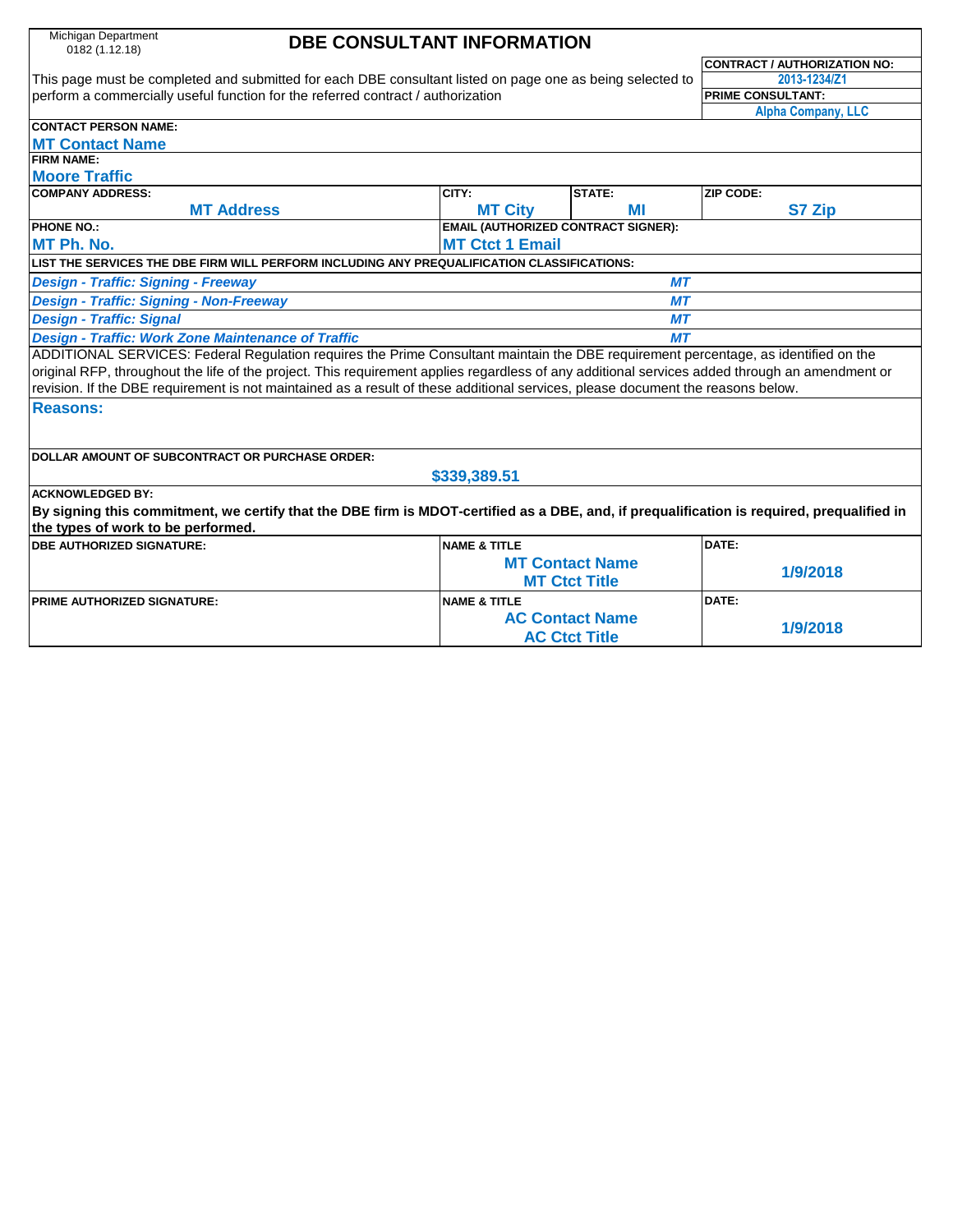Michigan Department of Transportation 5101A-1 (1.12.18)

Firm Role Key: P = Prime Firm, T1 = Tier 1 Sub, T2 = Tier 2 Sub

### **SUMMARY OF TOTAL PROJECT COSTS BY JOB NUMBER**

EXHIBIT A - 1

Firm | Contracted | Payment | JobNumber | JobNumber | JobNumber | JobNumber | JobNumber | JobNumber | JobNumber | JobNumber | DBE | Total | % of **Role: to: Method: 111111C 222222C 333333D 444444D 555555C 666666C 777777D 888888D 999999C (Y/N) Contract HOURS 1,135 458 - - - - - - - 1,593** Alpha Company, LLC P MDOT ACFF 1,135 332 - - - - - - - 1,467 Moore Traffic T1 AC ACFF - 126 - - - - - - - 126 **LABOR \$ 64,559.34 \$ 25,056.58 \$ - \$ - \$ - \$ - \$ - \$ - \$ - \$ 89,615.92** Alpha Company, LLC P MDOT ACFF \$ 64,559.34 \$ 19,603.60 \$ - \$ - \$ - \$ - \$ - \$ - \$ - \$ 84,162.94 Moore Traffic T1 AC ACFF \$ - \$ 5,452.98 \$ - \$ - \$ - \$ - \$ - \$ - \$ - \$ 5,452.98 **OVERHEAD \$ 97,484.60 \$ 36,472.19 \$ - \$ - \$ - \$ - \$ - \$ - \$ - \$ 133,956.79** Alpha Company, LLC P MDOT ACFF \$ 97,484.60 \$ 29,601.43 \$ - \$ - \$ - \$ - \$ - \$ - \$ - \$ 127,086.03 Moore Traffic T1 AC ACFF \$ - \$ 6,870.76 \$ - \$ - \$ - \$ - \$ - \$ - \$ - \$ 6,870.76 **F.C.C.M. \$ 968.39 \$ 294.05 \$ - \$ - \$ - \$ - \$ - \$ - \$ - \$ 1,262.44** Alpha Company, LLC P MDOT ACFF \$ 968.39 \$ 294.05 \$ - \$ - \$ - \$ - \$ - \$ - \$ - \$ 1,262.44 **LSUM / MILE / UNIT COSTS \$ 68,608.52 \$ - \$ - \$ - \$ - \$ - \$ - \$ - \$ - \$ 68,608.52** Traffic Engineering, Inc. T1 AC LSUM(A) \$ 68,608.52 \$ - \$ - \$ - \$ - \$ - \$ - \$ - \$ - \$ 68,608.52 **FIXED FEE \$ 17,824.83 \$ 6,768.16 \$ - \$ - \$ - \$ - \$ - \$ - \$ - \$ 24,592.99** Alpha Company, LLC P MDOT ACFF \$ 17,824.83 \$ 5,412.55 \$ - \$ - \$ - \$ - \$ - \$ - \$ - \$ 23,237.38 Moore Traffic T1 AC ACFF \$ - \$ 1,355.61 \$ - \$ - \$ - \$ - \$ - \$ - \$ - \$ 1,355.61 **TOTAL COSTS SUMMARY** Consultant | Firm | Contracted | Payment | Job Number | Job Number | Job Number | Job Number | Job Number | Job Number | Job Number | Job Number | Job Number | DBE | Total | % of **Totals Role: to: Method: 111111C 222222C 333333D 444444D 555555C 666666C 777777D 888888D 999999C (Y/N) Contract Alpha Company, LLC P MDOT ACFF \$ 180,837.16 \$ 54,911.63 \$ - \$ - \$ - \$ - \$ - \$ - \$ - N \$ 235,748.79 74.1%** Traffic Engineering, Inc. T1 AC LSUM(A) \$ 68,608.52 \$ - \$ - \$ - \$ - \$ - \$ - \$ - \$ - Y \$ 68,608.52 21.6% Moore Traffic T1 AC ACFF \$ - \$ 13,679.35 \$ - \$ - \$ - \$ - \$ - \$ - \$ - Y \$ 13,679.35 4.3% All Prime and Subconsultant Costs for ALL JOB NUMBERS (including phases). For amendment or revision, complete this form showing all job numbers for all services provided. Report Tier 2 Subconsultant costs with Tier 1 Subconsultants. For use with all Priced Proposals. Use additional pages as necessary. **Alpha Company, LLC CS 99990 & 99991 - JN 111111C 222222C 333333D 444444D 555555C 666666C 777777D 888888D 999999C PROJECT DESCRIPTION: I-496, I-96 to Lansing Road Reconstruction CONTRACT / AUTHORIZATION NUMBER: 2013-1234/Z1 PRIME CONSULTANT NAME: 5% DBE Goal: Consultant MDOT CONTROL SECTION(S) - JOB NUMBER(S):**

**TOTAL COSTS \$ 249,445.68 \$ 68,590.98 \$ - \$ - \$ - \$ - \$ - \$ - \$ - \$ 318,036.66** 100.0%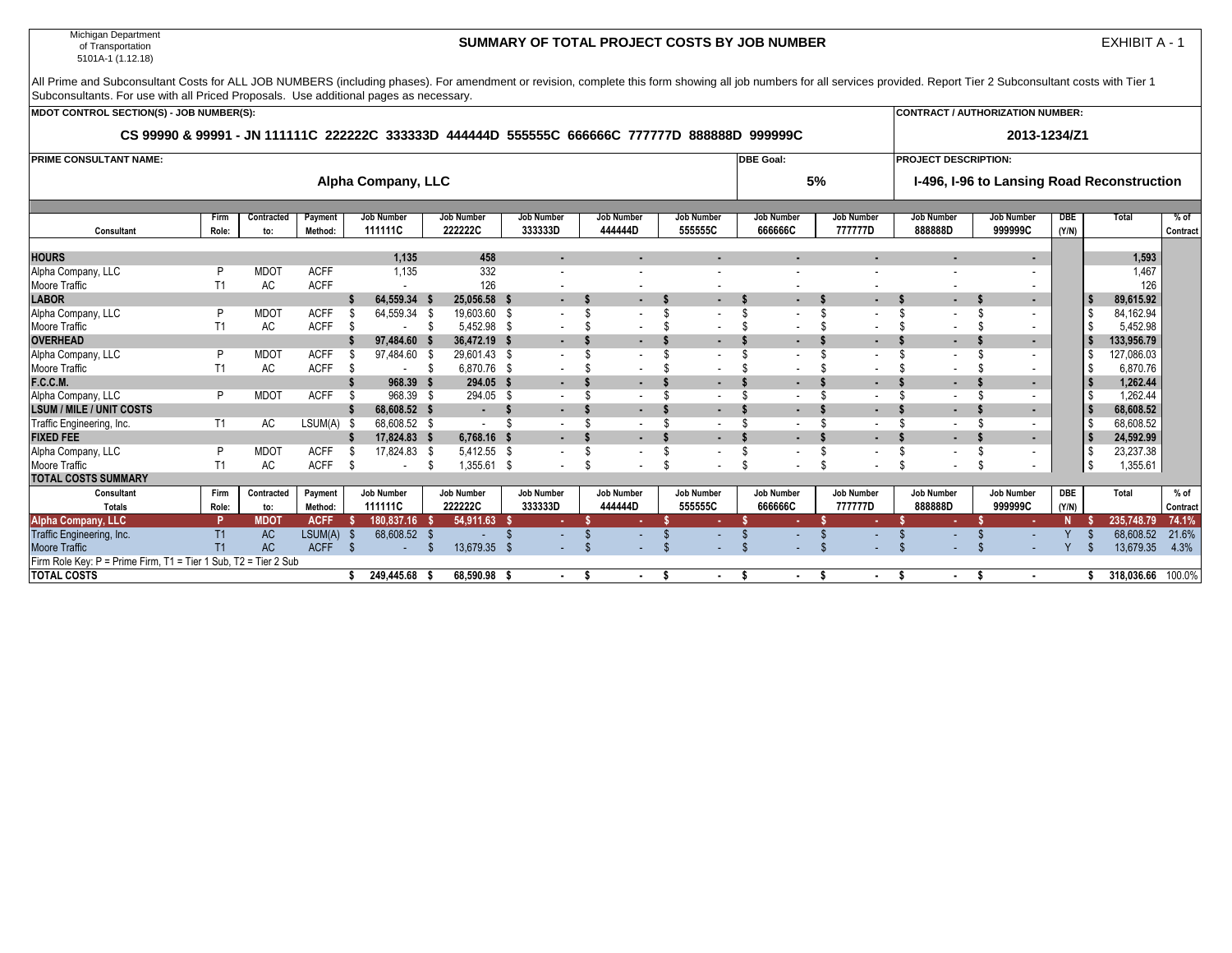| Michigan Department<br>of Transportation<br>5101A-2 (1.12.18)                                                                                                                                                                  |                         | SUMMARY OF TOTAL PROJECT COSTS AS AMENDED |                            |                      |                         |                                     |                                         |                                            |                                   |                                          |                                          |                                           |                                          |                                           |                                           |                     | EXHIBIT A - 2                 |                     |                    |  |
|--------------------------------------------------------------------------------------------------------------------------------------------------------------------------------------------------------------------------------|-------------------------|-------------------------------------------|----------------------------|----------------------|-------------------------|-------------------------------------|-----------------------------------------|--------------------------------------------|-----------------------------------|------------------------------------------|------------------------------------------|-------------------------------------------|------------------------------------------|-------------------------------------------|-------------------------------------------|---------------------|-------------------------------|---------------------|--------------------|--|
| All Prime and Subconsultant Costs for ALL JOB NUMBERS (including phases). For amendment or revision, complete this form showing all job numbers for all services provided. For use with all Amendments. Use additional pages a |                         |                                           |                            |                      |                         |                                     |                                         |                                            |                                   |                                          |                                          |                                           |                                          |                                           |                                           |                     |                               |                     |                    |  |
| <b>MDOT CONTROL SECTION(S) - JOB NUMBER(S):</b>                                                                                                                                                                                |                         |                                           |                            |                      |                         |                                     |                                         | CONTRACT / AUTHORIZATION NUMBER:           |                                   |                                          |                                          |                                           |                                          |                                           |                                           |                     |                               |                     |                    |  |
| CS 99990 & 99991 - JN 111111C 222222C 333333D 444444D 555555C 666666C                                                                                                                                                          | 777777D 888888D 999999C |                                           |                            |                      |                         |                                     |                                         | 2013-1234/Z1                               |                                   |                                          |                                          |                                           |                                          |                                           |                                           |                     |                               |                     |                    |  |
| PRIME CONSULTANT NAME:                                                                                                                                                                                                         |                         |                                           |                            |                      |                         | <b>DBE Goal:</b>                    | PROJECT DESCRIPTION:                    |                                            |                                   |                                          |                                          |                                           |                                          |                                           |                                           |                     |                               |                     |                    |  |
|                                                                                                                                                                                                                                | Alpha Company, LLC      |                                           |                            |                      |                         | 5%                                  |                                         | I-496, I-96 to Lansing Road Reconstruction |                                   |                                          |                                          |                                           |                                          |                                           |                                           |                     |                               |                     |                    |  |
| Consultant                                                                                                                                                                                                                     | Role:                   | Firm   Contracted<br>to:                  | Payment<br>Method:         | Original<br>Contract |                         | <b>Modification #1</b><br>Amendment | <b>Modification #2</b><br>(Select Type) | <b>Modification #3</b><br>(Select Type)    | Modification #14<br>(Select Type) | <b>Modification #15</b><br>(Select Type) | <b>Modification #16</b><br>(Select Type) | <b>Modification #17</b><br>(Select Type)  | <b>Modification #18</b><br>(Select Type) | <b>Modification #19</b><br>(Select Type)  | <b>Modification #20</b><br>(Select Type)  | <b>DBE</b><br>(Y/N) | <b>Total</b>                  |                     | $%$ of<br>Contract |  |
|                                                                                                                                                                                                                                |                         |                                           |                            |                      |                         |                                     |                                         |                                            |                                   |                                          |                                          |                                           |                                          |                                           |                                           |                     |                               |                     |                    |  |
| HOURS                                                                                                                                                                                                                          |                         |                                           |                            |                      | 25,060                  | 1,593                               |                                         |                                            |                                   |                                          |                                          |                                           |                                          |                                           |                                           |                     |                               | 26,653              |                    |  |
| Alpha Company, LLC                                                                                                                                                                                                             | P                       | <b>MDOT</b>                               | <b>ACFF</b>                |                      | 10,897                  | 1,467                               |                                         |                                            |                                   |                                          |                                          |                                           |                                          |                                           | $\overline{\phantom{a}}$                  |                     |                               | 12,364              |                    |  |
| Media Relations                                                                                                                                                                                                                | T1                      | AC                                        | <b>LDHRLY</b>              |                      | 450                     |                                     |                                         |                                            |                                   |                                          |                                          |                                           |                                          |                                           |                                           |                     |                               | 450                 |                    |  |
| Bravo Roads, LLC                                                                                                                                                                                                               | T1                      | AC                                        | <b>ACFF</b>                |                      | 2,571                   |                                     |                                         |                                            |                                   |                                          |                                          |                                           |                                          |                                           |                                           |                     |                               | 2,571               |                    |  |
| Charlie Structure Co.                                                                                                                                                                                                          | T1                      | AC                                        | <b>ACFF</b>                |                      | 5.352                   |                                     |                                         |                                            |                                   |                                          |                                          |                                           |                                          |                                           |                                           |                     |                               | 5,352               |                    |  |
| Geotechnicals R' Us, Inc.                                                                                                                                                                                                      | T1                      | AC                                        | <b>ACFF</b>                |                      | 1,350                   |                                     |                                         |                                            |                                   |                                          |                                          |                                           |                                          |                                           |                                           |                     |                               | 1,350               |                    |  |
| Surveyors, PC                                                                                                                                                                                                                  | T1                      | <b>AC</b>                                 | <b>AC</b>                  |                      | 1,368                   |                                     |                                         |                                            |                                   |                                          |                                          |                                           |                                          |                                           |                                           |                     |                               | 1,368               |                    |  |
| Moore Traffic                                                                                                                                                                                                                  | T1                      | AC                                        | <b>ACFF</b>                |                      | 3.072                   | 126                                 |                                         |                                            |                                   |                                          |                                          |                                           |                                          |                                           | $\blacksquare$                            |                     |                               | 3,198               |                    |  |
| FIXED FEE                                                                                                                                                                                                                      | P                       |                                           |                            | \$307,538.12<br>S.   |                         | 24,592.99                           | - S<br>$\overline{\phantom{a}}$         | -S                                         | $\mathbf{\hat{s}}$                | -S                                       | $\mathbf{\hat{s}}$                       | $\mathbf{\hat{s}}$                        | £.                                       | s.                                        | \$                                        |                     | 332,131.11<br>\$              |                     |                    |  |
| Alpha Company, LLC<br>Bravo Roads, LLC                                                                                                                                                                                         | T <sub>1</sub>          | <b>MDOT</b><br>AC                         | <b>ACFF</b><br><b>ACFF</b> | - \$                 | 173,714.63<br>30,328.83 | 23,237.38<br>- \$<br>- \$           | - \$                                    | \$.                                        |                                   | -S                                       | -S                                       |                                           | ß.                                       | $\overline{\phantom{a}}$<br>ß.            | $\overline{\phantom{a}}$<br>\$.           |                     | 196,952.01<br>30,328.83<br>\$ |                     |                    |  |
| Charlie Structure Co.                                                                                                                                                                                                          | T1                      | AC                                        | <b>ACFF</b>                | S.                   | 55,531.41 \$            | $\overline{a}$                      | S                                       | \$.                                        |                                   | -S                                       | -S                                       | - \$                                      | S                                        | S                                         | \$<br>$\overline{\phantom{a}}$            |                     | 55,531.41<br>\$               |                     |                    |  |
| Geotechnicals R' Us, Inc.                                                                                                                                                                                                      | T <sub>1</sub>          | AC                                        | <b>ACFF</b>                | - \$                 | 15,685.65               | - \$                                | S                                       | £.                                         |                                   |                                          |                                          |                                           | -S                                       | £.                                        | £.                                        |                     | 15,685.65<br>\$               |                     |                    |  |
| Moore Traffic                                                                                                                                                                                                                  | T1                      | AC                                        | <b>ACFF</b>                | - \$                 | 32,277.60               | 1,355.61<br>- \$                    | - \$                                    | \$.                                        | - \$                              | -S                                       |                                          |                                           |                                          | ß.                                        | £.                                        |                     | 33,633.21<br>\$               |                     |                    |  |
| TOTAL COSTS SUMMARY                                                                                                                                                                                                            |                         |                                           |                            |                      |                         |                                     |                                         |                                            |                                   |                                          |                                          |                                           |                                          |                                           |                                           |                     |                               |                     |                    |  |
| Consultant                                                                                                                                                                                                                     | Firm                    | Contracted                                | Payment                    | Original             |                         | Modification #1                     | <b>Modification #2</b>                  | <b>Modification #3</b>                     | Modification #14                  | Modification #15                         | Modification #16                         | <b>Modification #17</b>                   | <b>Modification #18</b>                  | Modification #19                          | <b>Modification #20</b>                   | DBE                 | Total                         |                     | % of               |  |
| <b>Totals</b>                                                                                                                                                                                                                  | Role                    | to:                                       | Method:                    | Contract             |                         | Amendment                           | (Select Type)                           | (Select Type)                              | (Select Type)                     | (Select Type)                            | (Select Type)                            | (Select Type)                             | (Select Type)                            | (Select Type)                             | (Select Type)                             | (Y/N)               |                               |                     | Contract           |  |
| <b>Alpha Company, LLC</b>                                                                                                                                                                                                      | P                       | <b>MDOT</b>                               | <b>ACFF</b>                | \$1,773,054.35       |                         | 235.748.79                          |                                         |                                            |                                   |                                          |                                          |                                           |                                          |                                           |                                           | N                   | 2,008,803.14<br>-S.           |                     | 47.6%              |  |
| <b>Media Relations</b>                                                                                                                                                                                                         | T1                      | <b>AC</b>                                 | <b>LDHRLY</b>              | -\$                  | 36,344.56               | - \$                                |                                         |                                            |                                   |                                          |                                          |                                           |                                          | $\mathbf{\hat{s}}$                        | $\mathbf{f}$                              | Y                   | - \$                          | 36.344.56<br>0.9%   |                    |  |
| VideoTaping, LLC                                                                                                                                                                                                               | T1                      | <b>AC</b>                                 | <b>UNIT</b>                | -\$                  | 25,000.00               | - \$                                |                                         |                                            |                                   |                                          |                                          |                                           |                                          | -S                                        |                                           |                     | - \$                          | 25,000.00<br>0.6%   |                    |  |
| We Buy ROW                                                                                                                                                                                                                     | T1                      | <b>AC</b>                                 | <b>MILE</b>                | - \$                 | 16.200.00               | - \$                                |                                         |                                            |                                   |                                          |                                          |                                           |                                          |                                           |                                           |                     | 16.200.00                     | 0.4%                |                    |  |
| Bravo Roads, LLC                                                                                                                                                                                                               | T1                      | <b>AC</b>                                 | <b>ACFF</b>                | $\mathbb{S}$         | 306,292.11 \$           |                                     |                                         |                                            |                                   |                                          |                                          |                                           |                                          |                                           |                                           |                     | -96                           | 306,292.11 7.3%     |                    |  |
| Charlie Structure Co.                                                                                                                                                                                                          | T1                      | <b>AC</b>                                 | <b>ACFF</b>                | -\$                  | 560.680.47 \$           |                                     |                                         |                                            |                                   |                                          |                                          |                                           |                                          |                                           |                                           |                     | 560.680.47                    | 13.3%               |                    |  |
| Traffic Engineering, Inc.                                                                                                                                                                                                      | T1                      | <b>AC</b>                                 | LSUM(A) \$                 |                      | 184,388.93              | 68,608.52<br>- \$                   |                                         |                                            |                                   |                                          |                                          |                                           |                                          | -S                                        |                                           |                     | 252,997.45<br>-S              | 6.0%                |                    |  |
| Geotechnicals R' Us, Inc.                                                                                                                                                                                                      | T1                      | <b>AC</b>                                 | <b>ACFF</b>                | -\$                  | 169.669.89              | - 5                                 |                                         |                                            |                                   |                                          |                                          |                                           |                                          |                                           |                                           |                     | 169.669.89                    | 4.0%                |                    |  |
| Lane Closure, Inc.                                                                                                                                                                                                             | T <sub>2</sub>          | GRU                                       | <b>LSUM</b>                | $\mathcal{S}$        | $9.000.00$ \$           | $\sim 100$                          | - \$<br>$\sim$                          | $\mathcal{S}$<br>$\overline{\phantom{a}}$  | $\overline{\phantom{a}}$          | -S<br>$\sim$                             | -S<br>$\sim$                             | <b>S</b><br>$\overline{\phantom{a}}$      | - \$<br>$\sim$                           | S<br>$\sim$                               | <b>S</b><br>$\overline{\phantom{a}}$      | Y                   | $\mathcal{S}$                 | 0.2%<br>9.000.00    |                    |  |
| Surveyors, PC                                                                                                                                                                                                                  | T1                      | <b>AC</b>                                 | <b>AC</b>                  | $\mathbb{S}$         | 105.908.76 \$           |                                     |                                         |                                            |                                   |                                          |                                          |                                           |                                          | $\mathbf{\hat{s}}$                        |                                           |                     | 105,908.76                    | 2.5%                |                    |  |
| <b>Give Them Traffic Contol</b>                                                                                                                                                                                                | T <sub>2</sub>          | <b>SU</b>                                 | <b>UNIT</b>                | $\mathcal{S}$        | 24,000.00 \$            | $\sim 10^{-1}$                      | - \$<br>$\sim$                          | $\mathcal{S}$<br>$\overline{\phantom{a}}$  | $\mathcal{S}$                     | S.<br>$\sim$                             | -S                                       | $\mathcal{S}$<br>$\overline{\phantom{a}}$ | $\mathcal{S}$                            | $\mathcal{S}$<br>$\overline{\phantom{a}}$ | $\mathcal{S}$<br>$\overline{\phantom{a}}$ | N                   | 24,000.00<br>-S               | 0.6%                |                    |  |
| <b>Moore Traffic</b>                                                                                                                                                                                                           | T1                      | <b>AC</b>                                 | <b>ACFF</b>                | $\mathbb{S}$         | 325,710.16 \$           | 13,679.35                           | - \$                                    |                                            |                                   |                                          |                                          |                                           |                                          | <b>S</b>                                  |                                           | Y                   | 339,389.51                    | 8.0%                |                    |  |
| Delta Quality                                                                                                                                                                                                                  | T1                      | <b>AC</b>                                 | $MILE(A)$ \$               |                      | 367.675.63 \$           |                                     |                                         | -S                                         |                                   | $\mathbf{\hat{s}}$                       |                                          | -\$                                       | \$<br>$\sim$                             | \$<br>$\sim$                              | $\mathbf{f}$<br>$\overline{\phantom{a}}$  | N.                  | 367,675.63<br>-\$             | 8.7%                |                    |  |
|                                                                                                                                                                                                                                |                         |                                           |                            | \$                   | $\sim$                  | - \$<br>$\sim$                      | -S                                      | \$                                         | \$                                | \$                                       | <b>S</b>                                 | s.                                        | -S                                       | s.<br>$\overline{\phantom{a}}$            | -S                                        |                     | -S                            |                     |                    |  |
| Firm Role Key: P = Prime Firm, T1 = Tier 1 Sub, T2 = Tier 2 Sub<br><b>TOTAL COSTS</b>                                                                                                                                          |                         |                                           |                            |                      |                         |                                     |                                         |                                            |                                   |                                          |                                          |                                           |                                          |                                           |                                           |                     |                               | 4.221.961.52 100.0% |                    |  |
|                                                                                                                                                                                                                                |                         |                                           |                            | $$3.903.924.86$ \$   |                         | 318.036.66 \$                       | $\sim$                                  | -S                                         | -S                                | -S                                       | -S                                       | - S                                       | - \$<br>۰.                               | - \$<br>٠.                                | - \$                                      |                     | s.                            |                     |                    |  |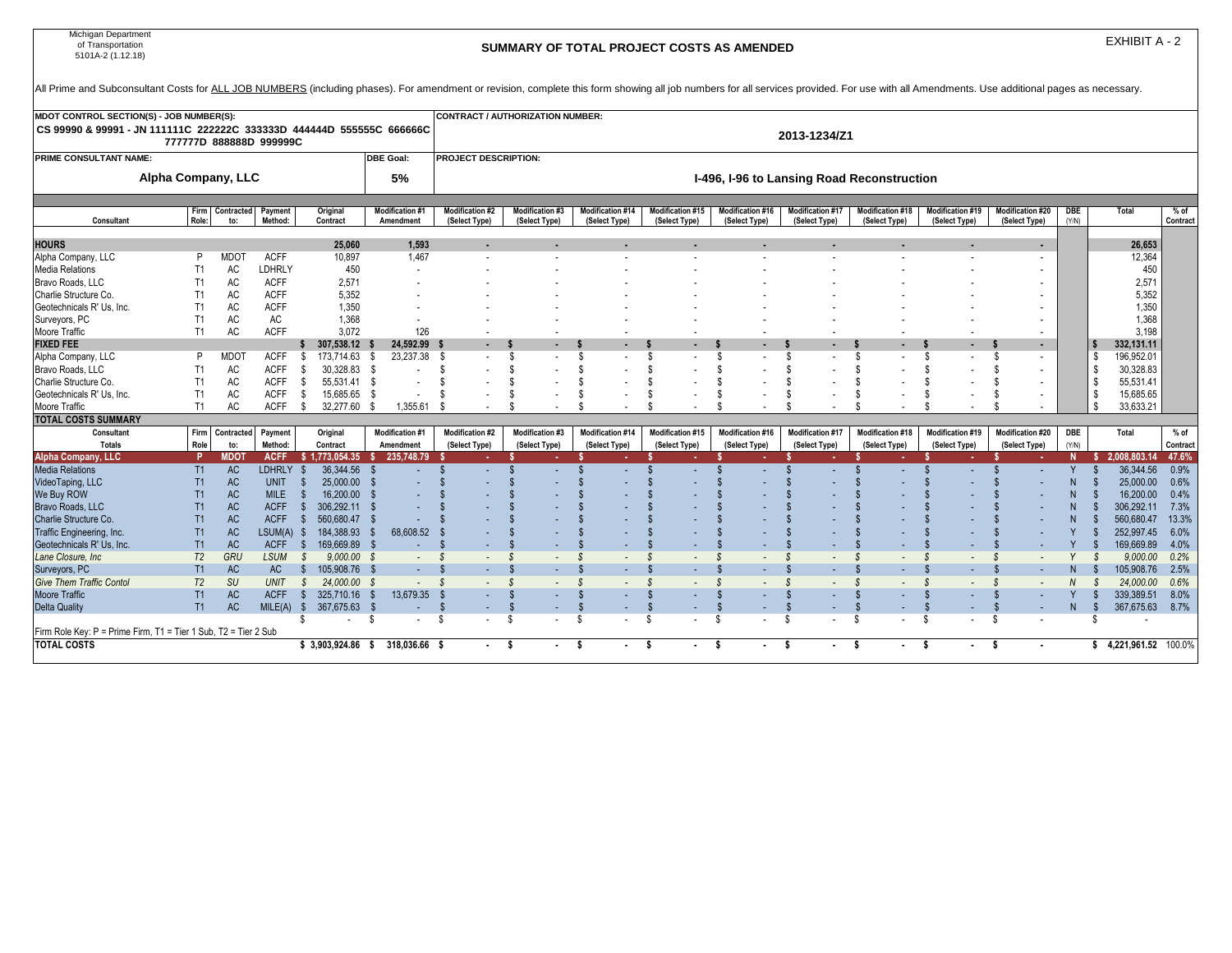| MDOT CONTROL SECTION(S) - JOB NUMBER(S)                                                 |                      |                                                                                               |                            |                              |                           |                                    |                                                                                                                      |                                    |                           |                                                    |                           |                        |                                                                                                                                                                                                                                                 |                                              | CONTRACT / AUTHORIZATION NUMBER                                                                                                           |                           |                        |                              |                                                                       |                           |                           |                                                                                                                               |                        |       |                                                     |          |
|-----------------------------------------------------------------------------------------|----------------------|-----------------------------------------------------------------------------------------------|----------------------------|------------------------------|---------------------------|------------------------------------|----------------------------------------------------------------------------------------------------------------------|------------------------------------|---------------------------|----------------------------------------------------|---------------------------|------------------------|-------------------------------------------------------------------------------------------------------------------------------------------------------------------------------------------------------------------------------------------------|----------------------------------------------|-------------------------------------------------------------------------------------------------------------------------------------------|---------------------------|------------------------|------------------------------|-----------------------------------------------------------------------|---------------------------|---------------------------|-------------------------------------------------------------------------------------------------------------------------------|------------------------|-------|-----------------------------------------------------|----------|
|                                                                                         |                      | CS 99990 & 99991 - JN 111111C 222222C 333333D 444444D 555555C 666666C 777777D 888888D 999999C |                            |                              |                           |                                    |                                                                                                                      |                                    |                           |                                                    |                           |                        |                                                                                                                                                                                                                                                 |                                              | 2013-1234/Z1                                                                                                                              |                           |                        |                              |                                                                       |                           |                           |                                                                                                                               |                        |       |                                                     |          |
| PRIME CONSULTANT NAME:                                                                  |                      |                                                                                               |                            |                              |                           |                                    |                                                                                                                      |                                    |                           |                                                    |                           |                        | <b>DBE Goal:</b>                                                                                                                                                                                                                                |                                              | <b>PROJECT DESCRIPTION:</b>                                                                                                               |                           |                        |                              |                                                                       |                           |                           |                                                                                                                               |                        |       |                                                     |          |
|                                                                                         |                      |                                                                                               |                            |                              |                           |                                    |                                                                                                                      |                                    |                           |                                                    |                           |                        |                                                                                                                                                                                                                                                 |                                              |                                                                                                                                           |                           |                        |                              |                                                                       |                           |                           |                                                                                                                               |                        |       |                                                     |          |
|                                                                                         |                      |                                                                                               |                            |                              |                           | Alpha Company, LLC                 |                                                                                                                      |                                    |                           |                                                    |                           |                        | 5%<br>I-496, I-96 to Lansing Road Reconstruction                                                                                                                                                                                                |                                              |                                                                                                                                           |                           |                        |                              |                                                                       |                           |                           |                                                                                                                               |                        |       |                                                     |          |
|                                                                                         |                      |                                                                                               |                            |                              |                           |                                    | <b>ORIGINAL &amp; PAST AMENDMENTS</b>                                                                                |                                    |                           |                                                    |                           |                        |                                                                                                                                                                                                                                                 | <b>TOTAL BY JN</b><br><b>Modification #1</b> |                                                                                                                                           |                           |                        |                              |                                                                       |                           |                           |                                                                                                                               |                        |       |                                                     |          |
|                                                                                         | Firm                 | Contracted                                                                                    | Payment                    |                              | Job Number                | Job Numbe                          | Job Numb                                                                                                             | ob Number                          | Job Number                | Job Numbe                                          |                           | Job Number             | ob Number                                                                                                                                                                                                                                       | Job Number                                   | ob Number                                                                                                                                 | Job Numbe                 | ob Numb                | Job Number                   | Job Num                                                               | <b>Job Number</b>         | Job Number                | Job Number                                                                                                                    | Job Numbeı             |       |                                                     | % of     |
| Consultant                                                                              | Role:                | to:                                                                                           | Method:                    | 111111C                      | 222222C                   | 333333D                            | 444444D                                                                                                              | 555555C                            | 666666C                   | 777777D                                            | 888888D                   | 999999C                | 111111C                                                                                                                                                                                                                                         | 222222C                                      | 111111C                                                                                                                                   | 222222C                   | 333333D                | 444444D                      | 555555C                                                               | 666666C                   | 777777D                   | 888888D                                                                                                                       | 999999C                | (Y/N) |                                                     | Contract |
| <b>HOURS</b>                                                                            |                      |                                                                                               |                            | 7,392                        | 2,394                     | 2,470                              | 2,550                                                                                                                | 1,718                              | 1,718                     | 2,550                                              | 2,550                     | 1,718                  | 1,135                                                                                                                                                                                                                                           | 458                                          | 8,527                                                                                                                                     | 2,852                     | 2,470                  | 2,550                        | 1,718                                                                 | 1,718                     | 2,550                     | 2,550                                                                                                                         | 1,718                  |       | 26,653                                              |          |
| Alpha Company, LLC<br>Media Relations                                                   | P<br>T <sub>1</sub>  | MDO <sup>-</sup><br>AC                                                                        | <b>ACFF</b><br>LDHRL'      | 6,640<br>450                 | 1,708                     | 1,784                              | -80                                                                                                                  | 175                                | 175                       | -80                                                | 80                        | 175                    | 1,135                                                                                                                                                                                                                                           | 332<br>$\sim$                                | 7,775<br>450                                                                                                                              | 2,040                     | 1,784                  | -80                          | 175                                                                   | 175                       | 80                        | -80                                                                                                                           | 175                    |       | 12,364<br>450                                       |          |
| Bravo Roads, LLC                                                                        | T <sub>1</sub>       | AC                                                                                            | <b>ACFF</b>                |                              |                           |                                    |                                                                                                                      | 85                                 | 85                        |                                                    |                           | 857                    |                                                                                                                                                                                                                                                 | $\sim$                                       |                                                                                                                                           |                           |                        |                              | 857                                                                   | 857                       |                           |                                                                                                                               | 857                    |       | 2,571                                               |          |
| Charlie Structure Co.                                                                   | T1                   |                                                                                               | <b>ACFF</b>                |                              |                           |                                    | 1,784                                                                                                                |                                    |                           | 1,784                                              | 1,784                     |                        |                                                                                                                                                                                                                                                 |                                              |                                                                                                                                           |                           |                        | 1,784                        |                                                                       |                           | 1,784                     | 1,784                                                                                                                         |                        |       | 5,352                                               |          |
| Geotechnicals R' Us, Inc.                                                               | T1                   | AC                                                                                            | <b>ACFF</b><br>AC          | 150<br>152                   | 150<br>152                | 150<br>152                         | 150<br>152                                                                                                           | 150<br>152                         | 150<br>152                | 150<br>152                                         | 150<br>152                | 150<br>152             |                                                                                                                                                                                                                                                 |                                              | 15(<br>152                                                                                                                                | 150<br>152                | 150<br>152             | 150<br>152                   | 150<br>152                                                            | 150                       | 150<br>152                | 150<br>152                                                                                                                    | 150                    |       | 1,350<br>1,368                                      |          |
| Surveyors, PC<br>Moore Traffic                                                          | T1<br>T1             | AC                                                                                            | <b>ACFF</b>                |                              | 384                       | 384                                | 384                                                                                                                  | 384                                | 384                       | 384                                                | 384                       | 384                    |                                                                                                                                                                                                                                                 | 126                                          |                                                                                                                                           | 510                       | 384                    | 384                          | 384                                                                   | 152<br>384                | 384                       | 384                                                                                                                           | 152<br>384             |       | 3.198                                               |          |
| <b>LABOR</b>                                                                            |                      |                                                                                               |                            | 426.675.67                   | 122.496.61                | 127.094.63                         | 98,921.25 \$                                                                                                         | 75.772.91                          | 75.772.91                 | 98.921.25 \$                                       | 98,921.25                 | 75,772.91              | 64.559.34                                                                                                                                                                                                                                       | 25,056.58                                    | 491,235                                                                                                                                   | 147,553                   | 127,095                | 98,921                       | 75,773                                                                | 75,773                    | 98,921                    | 98,921                                                                                                                        | 75,773                 |       | \$1,289,965.31                                      |          |
| Alpha Company, LLC                                                                      |                      | MDO <sup>-</sup>                                                                              | <b>ACFF</b>                |                              |                           | 100,774.36                         | 5.691.63                                                                                                             | 12.450.44                          | 12.450.44                 | 5,691.63                                           | 5.691.63                  | 12,450.44              | 64,559.34                                                                                                                                                                                                                                       | 19,603.60                                    | 444,871.99                                                                                                                                | 115,779.94                | 100,774.36             | 5,691.63                     | 12,450.44                                                             | 12,450.44                 | 5,691.63                  | 5,691.63                                                                                                                      | 12,450.44              |       | 715,852.5                                           |          |
| Media Relations                                                                         | T <sub>1</sub>       | AC                                                                                            |                            | 36.344.56                    |                           |                                    |                                                                                                                      |                                    |                           |                                                    |                           |                        |                                                                                                                                                                                                                                                 |                                              | 36.344.56                                                                                                                                 |                           |                        |                              |                                                                       | $\sim$                    |                           |                                                                                                                               |                        |       | 36,344.5                                            |          |
| Bravo Roads, LLC<br>Charlie Structure Co.                                               | T1<br>T <sub>1</sub> | AC                                                                                            | ACFF<br>ACFF               |                              |                           |                                    | 66,909.35                                                                                                            | 37,002.20                          | 37,002.20                 | 66,909.35                                          | 66.909.35                 | 37,002.20              |                                                                                                                                                                                                                                                 | $\sim$                                       |                                                                                                                                           |                           |                        | 66,909.35                    | 37,002.20                                                             | 37,002.20                 | 66,909.35                 | $\sim$<br>66,909.35                                                                                                           | 37,002.20              |       | 111,006.60<br>200,728.05                            |          |
| Geotechnicals R' Us, Inc.                                                               | T1                   |                                                                                               |                            | 5.761.50                     | 5,761.50                  | 5.761.50                           | 5.761.50                                                                                                             | 5.761.50                           | 5.761.50                  | 5.761.50                                           | 5.761.50                  | 5.761.50               |                                                                                                                                                                                                                                                 | $\overline{\phantom{a}}$                     |                                                                                                                                           | 5.761.50                  | 5.761.50               | 5,761.50                     | 5.761.50                                                              | 5,761.50                  | 5.761.50                  | 5,761.50                                                                                                                      | 5,761.50               |       | 51,853.50                                           |          |
| Surveyors, PC                                                                           | T1                   | AC                                                                                            | AC                         | 4.256.96                     | 4.256.96                  | 4.256.96                           | 4,256.96                                                                                                             | 4.256.96<br>- 8                    | 4,256.96                  | 4.256.96                                           | 4.256.96<br>- 56          | 4,256.96               |                                                                                                                                                                                                                                                 | $\sim$                                       | 4.256.96                                                                                                                                  | 4.256.96                  | 4,256.96               | 4,256.96                     | 4.256.96                                                              | 4,256.96                  | 4,256.96                  | 4,256.96                                                                                                                      | 4,256.96               |       | 38,312.64                                           |          |
| Moore Traffic                                                                           | T1                   |                                                                                               | ACFF                       |                              | 16,301.81                 | 16,301.81                          | 16,301.81                                                                                                            | 16,301.81<br>- S                   | 16,301.81<br>- \$         | 16,301.81                                          | 16,301.81<br>- S          | 16.301.8               |                                                                                                                                                                                                                                                 | 5,452.9                                      |                                                                                                                                           | 21,754.79                 | 16,301.81              | 16,301.81                    | 16,301.81                                                             | 16,301.81                 | 16,301.81                 | 16,301.81                                                                                                                     | 16,301.8               |       | 135,867.4                                           |          |
| <b>OVERHEAD</b>                                                                         |                      |                                                                                               |                            |                              |                           | 188.858.27                         | 147.601.83                                                                                                           | 111.275.76                         |                           |                                                    |                           | 1.275.76               | 97,484.60 \$                                                                                                                                                                                                                                    | 36,472.19                                    | 685,273                                                                                                                                   | 218,433                   | 88.858                 | 147.602                      | 111,276                                                               | 111,27                    | 147.602                   | 147.602                                                                                                                       | 111,276                |       | \$1,869,197.49                                      |          |
| Alpha Company, LLC<br>Bravo Roads, LLC                                                  | T1                   | MDO <sup>-</sup>                                                                              | <b>ACFF</b><br>ACFF        | 570.468.97                   | 144.264.51                | 151.161.55                         | 8.537.44                                                                                                             | 18.675.66<br>54.903.38             | 18,675.66<br>54.903.38    | 8.537.44                                           | 8.537.44                  | 18,675.66<br>54,903.38 | 97,484.60                                                                                                                                                                                                                                       | 29,601.43                                    | 667,953.57                                                                                                                                | 173,865.94                | 151,161.55             | 8.537.44                     | 18,675.66<br>54.903.38                                                | 18,675.66<br>54.903.38    | 8.537.44                  | 8.537.44                                                                                                                      | 18,675.66<br>54,903.38 |       | 6 1,074,620.36<br>164,710.14                        |          |
| Charlie Structure Co.                                                                   | T1                   | AC                                                                                            |                            |                              |                           |                                    |                                                                                                                      |                                    |                           |                                                    | 101.367                   |                        |                                                                                                                                                                                                                                                 | $\overline{\phantom{a}}$                     |                                                                                                                                           |                           |                        | 101.367.67                   |                                                                       |                           | 101.367.67                | 101.367.67                                                                                                                    |                        |       | 304,103.01                                          |          |
| Geotechnicals R' Us, Inc.                                                               | T1                   |                                                                                               | ACFF                       | 10,082.63                    | 10.082.63                 | 10,082.63                          | 10.082.63                                                                                                            | 10,082.63                          | 10,082.63                 | 10.082.63                                          | 10.082.63                 | 10,082.63              |                                                                                                                                                                                                                                                 |                                              | 10,082.63                                                                                                                                 | 10.082.63                 | 10,082.63              | 10,082.63                    | 10,082.63                                                             | 10,082.63                 | 10,082.63                 | 10,082.63                                                                                                                     | 10,082.63              |       | 90,743.67                                           |          |
| Surveyors, PC                                                                           | T1                   |                                                                                               | AC                         | 7.236.83                     | 7.236.83                  | 7.236.83                           | 7,236.83                                                                                                             | 7.236.83                           | 7.236.83                  | 7.236.83                                           | 7.236.83                  | 7,236.83               |                                                                                                                                                                                                                                                 |                                              | 7.236.83                                                                                                                                  | 7.236.83                  | 7,236.83               | 7.236.83                     | 7.236.83                                                              | 7,236.83                  | 7.236.83                  | 7,236.83                                                                                                                      | 7,236.83               |       | 65,131.47                                           |          |
| Moore Traffic                                                                           | T1                   | AC                                                                                            | <b>ACFF</b>                |                              | 20,377.26                 | 20,377.26                          | 20,377.26                                                                                                            | 20,377.26                          | 20,377.26                 | 20,377.26                                          | 20,377.26                 | 20,377.26              | $\sim$                                                                                                                                                                                                                                          | 6,870.76                                     |                                                                                                                                           | 27.248.02                 | 20,377.26              | 20,377.26                    | 20,377.26<br>- 56                                                     | 20,377.26 \$              | 20,377.26                 | 20,377.26                                                                                                                     | 20,377.26              |       | 169,888.84                                          |          |
| F.C.C.M.<br>Alpha Company, LLC                                                          | P                    | MDO <sup>-</sup>                                                                              | <b>ACFF</b>                | 7,785.33<br>7.606.25         | 2.102.61<br>1,923.53      | 2,194.57<br>2,015.49               | 292.91<br>113.83                                                                                                     | 428.09<br>249.01                   | 428.09<br>249.01          | 292.91<br>113.83                                   | 292.91<br>113.83          | 428.09<br>249.01       | 968.39 \$<br>968.39                                                                                                                                                                                                                             | 294.0<br>294.05                              | 8,754<br>8,574.64                                                                                                                         | 2.397<br>2,217.58         | 2,195<br>2,015.49      | 293<br>113.83                | 428<br>249.01                                                         | 428<br>249.01             | 293<br>113.83             | 293<br>113.83                                                                                                                 | 428<br>249.01          |       | 15,507.95<br>13,896.23                              |          |
| Geotechnicals R' Us, Inc.                                                               | T1                   | AC                                                                                            | <b>ACFF</b>                | 115.23                       | 115.23                    | 115.23                             | 115.23                                                                                                               | 115.23                             | 115.23                    | 115.23                                             | 115.23                    | 115.23                 |                                                                                                                                                                                                                                                 | $\overline{\phantom{a}}$                     | 115.23                                                                                                                                    | 115.23                    | 115.23                 | 115.23                       | 115.23                                                                | 115.23                    | 115.23                    | 115.23                                                                                                                        | 115.23                 |       | 1,037.07                                            |          |
| Surveyors, PC                                                                           | T1                   | AC                                                                                            | AC                         | 63.85                        | 63.85                     | 63.85                              | 63.85 \$                                                                                                             | 63.85                              | 63.85                     | 63.85 \$                                           | 63.85                     | 63.85                  | $\sim$                                                                                                                                                                                                                                          | $\sim$                                       | 63.85                                                                                                                                     | 63.85 \$                  | 63.85                  | 63.85                        | 63.85 \$                                                              | 63.85 \$                  | 63.85                     | 63.85                                                                                                                         | 63.85                  |       | 574.65                                              |          |
| <b>OTHER DIRECT EXPENSES</b>                                                            |                      |                                                                                               |                            |                              | .360.00                   |                                    | 1.466.00                                                                                                             | 1.424.00                           | 1.488.00                  | 1.466.00                                           | 1.466.00                  | 1,424.00               | <b>Contract Contract</b>                                                                                                                                                                                                                        | $\sim$                                       | 8.864                                                                                                                                     | 1.360                     | 1.360                  | 1.466                        | 1.424                                                                 | 1,488                     | 1.466                     | 1,466                                                                                                                         | 1,424                  |       | 20,318.00                                           |          |
| Alpha Company, LLC<br>Bravo Roads, LLC                                                  | T1                   | MDO.<br>AC                                                                                    | ACFF<br>ACFF               | 7,504.00                     |                           |                                    |                                                                                                                      | 64.00                              | 128.00                    |                                                    | $\sim$<br>$\sim$          | 64.00                  | $\sim$                                                                                                                                                                                                                                          | $\overline{\phantom{a}}$<br>$\sim$           | 504.00                                                                                                                                    |                           |                        |                              | 64.00                                                                 | $\sim$<br>128.00          | $\sim$                    | $\sim$ $-$<br>$\sim$                                                                                                          | 64.00                  |       | 7,504.00<br>256.00                                  |          |
| Charlie Structure Co.                                                                   | T1                   | AC                                                                                            | ACFF                       |                              |                           |                                    | 106.00                                                                                                               |                                    |                           | 106.00                                             | 106.00                    |                        |                                                                                                                                                                                                                                                 | $\sim$                                       |                                                                                                                                           |                           |                        | 106.00                       |                                                                       | $\sim$                    | 106.00                    | 106.00                                                                                                                        |                        |       | 318.00                                              |          |
| Geotechnicals R' Us, Inc.                                                               | T <sub>1</sub>       | AC                                                                                            | ACFF                       | 1,150.00                     | 1,150.00                  | 1,150.00                           | 1,150.00                                                                                                             | 1,150.00                           | 1,150.00                  | 1,150.00                                           | 1,150.00                  | 1,150.00               |                                                                                                                                                                                                                                                 | $\sim$                                       | .150.00                                                                                                                                   | 1,150.00                  | 1,150.00               | 1,150.00                     | 1,150.00                                                              | 1,150.00                  | 1,150.00                  | 1,150.00                                                                                                                      | 1,150.00               |       | 10,350.00                                           |          |
| Surveyors, PC                                                                           | T1                   | AC                                                                                            | AC                         | 210.00<br>- S                | 210.00                    | 210.00                             | 210.00                                                                                                               | 210.00                             | 210.00                    | $210.00$ \$                                        | 210.00                    | 210.00                 |                                                                                                                                                                                                                                                 | $\sim$                                       | 210.00                                                                                                                                    | 210.00                    | 210.00                 | 210.00                       | 210.00                                                                | $210.00$ \$               | 210.00                    | 210.00 \$                                                                                                                     | 210.00                 |       | 1,890.00                                            |          |
| <b>LSUM / MILE / UNIT COSTS</b>                                                         |                      |                                                                                               | UNIT                       | 265.082.80                   | 12.403.87                 |                                    |                                                                                                                      | 42.403.87                          | 42.403.87                 | 47,891.57                                          | 47.891.57                 | 42.403.87              | 68.608.52                                                                                                                                                                                                                                       | . .                                          | 333.691                                                                                                                                   | 42.404                    | 47.892                 | 47.892                       | 42.404                                                                | 42.404                    | 47.892                    | 47.892                                                                                                                        | 42,404                 |       | 694,873.08                                          |          |
| VideoTaping, LLC<br>We Buy ROW                                                          | T1<br>T1             | AC                                                                                            | <b>MILE</b>                | 25,000.00<br>16,200.00       | $\sim$                    |                                    |                                                                                                                      |                                    |                           |                                                    |                           |                        | $\sim$<br>$\sim$                                                                                                                                                                                                                                | $\sim$                                       | 25,000.00<br>16,200.00                                                                                                                    |                           |                        |                              |                                                                       | $\sim$                    |                           | $\sim$<br>$\sim$                                                                                                              |                        |       | 25,000.00<br>16,200.0                               |          |
| Traffic Engineering, Inc.                                                               | T1                   | AC                                                                                            | .SUM(A)                    | 184.388.93                   |                           |                                    |                                                                                                                      |                                    |                           |                                                    |                           |                        | 68,608.52                                                                                                                                                                                                                                       | $\sim$                                       | 252,997.45                                                                                                                                |                           |                        |                              |                                                                       |                           |                           | $\sim$                                                                                                                        |                        |       | 252,997.45                                          |          |
| Lane Closure, Inc.                                                                      | T2                   | GRI                                                                                           | LSUM                       | 1.080.00                     | 990.00                    | 990.00                             | 990.00                                                                                                               | 990.00                             | 990.00                    | 990.00                                             | 990.00                    | 990.00                 |                                                                                                                                                                                                                                                 | $\sim$                                       | 1,080.00                                                                                                                                  | 990.00                    | 990.00                 | 990.00                       | 990.00                                                                | 990.00                    | 990.00                    | 990.00                                                                                                                        | 990.00                 |       | 9,000.00                                            |          |
| Give Them Traffic Contol                                                                | T2                   | <b>SU</b>                                                                                     | <b>UNIT</b>                |                              | 3.000.00                  | 3,000.00                           | 3,000.00                                                                                                             | 3,000.00                           | 3,000.00                  | 3,000.00                                           | 3,000.00                  | 3,000.00               | $\overline{\phantom{a}}$                                                                                                                                                                                                                        | $\sim$                                       |                                                                                                                                           | 3,000.00                  | 3,000.00               | 3,000.00                     | 3,000.00                                                              | 3,000.00                  | 3,000.00                  | 3,000.00                                                                                                                      | 3,000.00               |       | 24,000.00                                           |          |
| <b>Delta Quality</b>                                                                    | T1                   | AC                                                                                            | MILE(A)                    | 38.413.87                    | 38,413.87                 | 43,901.57                          | 43.901.57                                                                                                            | 38,413.87                          | 38,413.87                 | 43.901.57<br>- 5                                   | 43,901.57                 | 38.413.87              |                                                                                                                                                                                                                                                 | $\sim$                                       | 38,413.87                                                                                                                                 | 38,413.87<br>- 55         | 43.901.57<br>33.491    | 43,901.57                    | 38,413.87<br>- 55                                                     | 38,413.87                 | 43,901.57                 | 43,901.57<br>- 5                                                                                                              | 38.413.87              |       | 367,675.63                                          |          |
| <b>FIXED FEE</b><br>Alpha Company, LLC                                                  |                      | MDO <sup>-</sup>                                                                              | <b>ACFF</b>                | 104.585.98                   | 26.448.49                 | 27.712.95                          | 25.853.22<br>1.565.20                                                                                                | 3,423.87                           | 3,423.87                  | 25.853.22<br>1,565.20                              | 25.853.22<br>1,565.20     | 19.311.03<br>3,423.87  | 17,824.83 \$<br>17,824.83                                                                                                                                                                                                                       | 6,768.16<br>5,412.55                         | 124,154<br>122,410.81                                                                                                                     | 38.994<br>31,861.04       | 27,712.95              | 25,853<br>1,565.20           | 19,31'<br>3,423.87                                                    | 19,311<br>3,423.87        | 25,853<br>1,565.20        | 25,853<br>1,565.20                                                                                                            | 19,311<br>3,423.87     |       | 332,131.11<br>196,952.01                            |          |
| Bravo Roads, LLC                                                                        | T1                   | AC                                                                                            | ACFF                       |                              |                           |                                    |                                                                                                                      | 10,109.61                          | 10,109.61                 |                                                    |                           | 10,109.61              |                                                                                                                                                                                                                                                 | $\overline{\phantom{a}}$                     |                                                                                                                                           |                           |                        |                              | 10,109.61                                                             | 10,109.61 \$              |                           |                                                                                                                               | 10,109.61              |       | 30,328.83                                           |          |
| Charlie Structure Co                                                                    | T1                   | AC                                                                                            | <b>ACFF</b>                |                              |                           |                                    | 18,510.47                                                                                                            |                                    |                           | 18,510.47 \$                                       | 18,510.47                 |                        |                                                                                                                                                                                                                                                 |                                              |                                                                                                                                           |                           |                        | 18,510.47                    | $\sim$                                                                | $\sim$                    | 18,510.47 \$              | 18,510.47                                                                                                                     |                        |       | 55,531.41                                           |          |
| Geotechnicals R' Us, Inc.                                                               | T1                   | AC                                                                                            |                            |                              |                           |                                    | ACFF \$ 1,742.85 \$ 1,742.85 \$ 1,742.85 \$ 1,742.85 \$ 1,742.85 \$ 1,742.85 \$ 1,742.85 \$ 1,742.85 \$ 1,742.85     |                                    |                           |                                                    |                           |                        | $\sim$ 100 $\mu$                                                                                                                                                                                                                                | $\sim$                                       |                                                                                                                                           |                           |                        |                              |                                                                       |                           |                           | 1,742.85 \$ 1,742.85 \$ 1,742.85 \$ 1,742.85 \$ 1,742.85 \$ 1,742.85 \$ 1,742.85 \$ 1,742.85 \$ 1,742.85                      |                        |       | 15,685.65                                           |          |
| Moore Traffic<br>TOTAL COSTS SUMMARY BY JN AND CONSULTANT                               | T1                   | AC                                                                                            | ACFF \$                    |                              |                           |                                    | $-$ \$ 4,034.70 \$ 4,034.70 \$ 4,034.70 \$ 4,034.70 \$ 4,034.70 \$ 4,034.70 \$ 4,034.70 \$ 4,034.70                  |                                    |                           |                                                    |                           |                        | - \$                                                                                                                                                                                                                                            | 1,355.61                                     | IS.                                                                                                                                       |                           |                        |                              |                                                                       |                           |                           | - \$ 5,390.31 \$ 4,034.70 \$ 4,034.70 \$ 4,034.70 \$ 4,034.70 \$ 4,034.70 \$ 4,034.70 \$ 4,034.70 \$ 4,034.70                 |                        |       | 33,633.21                                           |          |
| Consultant                                                                              |                      | Firm Contracted Payment                                                                       |                            | Job Number                   | Job Number                | Job Number                         | <b>Job Number</b>                                                                                                    | Job Number                         | <b>Job Number</b>         | Job Number                                         | Job Number                | Job Number             | Job Number                                                                                                                                                                                                                                      | Job Number                                   | <b>Job Number</b>                                                                                                                         | Job Number                | Job Number             | Job Number                   | <b>Job Number</b>                                                     | <b>Job Number</b>         | Job Number                | <b>Job Number</b>                                                                                                             | <b>Job Number</b>      | DBE   | Total                                               | % of     |
| Totals                                                                                  | Role:                | to:                                                                                           | Method:                    | 111111C                      | 222222C                   | 333333D                            | 444444D                                                                                                              | 555555C                            | 666666C                   | 777777D                                            | 888888D                   | 999999C                | 111111C                                                                                                                                                                                                                                         | 222222C                                      | 111111C                                                                                                                                   | 222222C                   | 333333D                | 444444D                      | 555555C                                                               | 666666C                   | 777777D                   | 888888D                                                                                                                       | 999999C                | (Y/N) |                                                     | Contract |
| Alpha Company, LLC<br>Media Relations                                                   | P.                   | <b>MDOT</b>                                                                                   | <b>ACFF</b>                | \$1,070,477.85 \$268,812.87  |                           | $$281,664.35$ \$                   | 15,908.10 \$                                                                                                         | 34,798.98 \$                       | 34,798.98 \$              |                                                    | 15,908.10 \$ 15,908.10 \$ | 34,798.98              | 180,837.16 \$                                                                                                                                                                                                                                   | 54,911.63                                    | $$1,251,315.01$ $$323,724.50$ $$281,664.35$ $$$<br>l S                                                                                    |                           |                        | 15,908.10                    | 34,798.98 \$                                                          | 34,798.98 \$              | 15,908.10 \$              | 15,908.10 \$                                                                                                                  |                        |       | 34,798.98 N \$ 2,008,825.10 47.6%<br>36.344.56 0.9% |          |
| VideoTaping, LLC                                                                        | T1<br>T1             | AC<br>AC                                                                                      | LDHRLY \$<br><b>UNIT</b>   | 36,344.56 \$<br>25,000.00 \$ | $\sim$                    |                                    |                                                                                                                      |                                    |                           |                                                    | $\sim$ $-$                | $\sim 100$             |                                                                                                                                                                                                                                                 | $\sim 10^{-1}$<br>$\sim$                     | 36,344.56<br>25,000.00 \$                                                                                                                 |                           |                        |                              |                                                                       |                           |                           |                                                                                                                               |                        |       | 25,000.00 0.6%                                      |          |
| We Buy ROW                                                                              | T1                   |                                                                                               | <b>MILE</b>                | 16,200.00                    | $\sim$ $-$                |                                    |                                                                                                                      |                                    |                           |                                                    |                           |                        |                                                                                                                                                                                                                                                 | $\sim$                                       | 16,200.00                                                                                                                                 |                           |                        |                              |                                                                       |                           |                           |                                                                                                                               |                        |       | 16,200.00 0.4%                                      |          |
| Bravo Roads, LLC                                                                        | T1                   | <b>AC</b>                                                                                     | <b>ACFF</b>                | . 9                          | <b>Contract</b>           |                                    |                                                                                                                      | 102,079.19                         | 102,143.19 \$             |                                                    | $\sim 100$                | 102,079.19<br>- \$     |                                                                                                                                                                                                                                                 | $\sim$ $-$                                   | <b>Contract</b>                                                                                                                           |                           |                        | $\sim$ $-$                   | 102,079.19                                                            | 102,143.19                |                           |                                                                                                                               | 102,079.19             |       | 306,301.57 7.3%                                     |          |
| Charlie Structure Co.                                                                   | T1                   | AC                                                                                            | <b>ACFF</b>                | - 5                          |                           |                                    | 186,893.49 \$                                                                                                        |                                    |                           | 186,893.49 \$                                      | 186,893.49                |                        |                                                                                                                                                                                                                                                 | $\sim$                                       | $\sim 100$                                                                                                                                |                           |                        | 186,893.49                   |                                                                       |                           | 186,893.49 \$             | 186,893.49 \$                                                                                                                 |                        |       | 560.680.47 13.3%                                    |          |
| Traffic Engineering, Inc.                                                               | T1                   | AC                                                                                            | $LSUM(A)$ \$               | 184,388.93 \$                | $\sim 100$                | $\sim$                             |                                                                                                                      |                                    |                           |                                                    | $\sim 100$                |                        | 68,608.52 \$                                                                                                                                                                                                                                    | $\sim 10^{-1}$                               | 252,997.45                                                                                                                                |                           |                        | <b>Contract</b>              | $\sim$                                                                |                           |                           | $\sim 100$                                                                                                                    |                        |       | 252,997.45 6.0%                                     |          |
| Geotechnicals R' Us, Inc.<br>Lane Closure, Inc                                          | T1<br>T2             | AC<br>GRU                                                                                     | <b>ACFF</b><br><b>LSUM</b> | 18,852.21 \$<br>1,080.00 \$  | 18,852.21 \$<br>990.00 \$ | 18,852.21<br>990.00 \$             | 18,852.21<br>990.00 \$                                                                                               | 18,852.21<br>990.00 \$             | 18,852.21 \$<br>990.00 \$ | 18,852.21 \$<br>$990.00$ \$                        | 18,852.21 \$<br>990.00 \$ | 18,852.21<br>990.00    | - 5                                                                                                                                                                                                                                             | - 1<br>$\sim$ $-$                            | 18,852.21 \$<br>$1,080.00$ \$                                                                                                             | 18,852.21 \$<br>990.00 \$ | 18,852.21<br>990.00 \$ | 18,852.21<br>S.<br>990.00 \$ | 18,852.21 \$<br>990.00 \$                                             | 18,852.21 \$<br>990.00 \$ | 18,852.21 \$<br>990.00 \$ | 18,852.21 \$<br>990.00 \$                                                                                                     | 18,852.21<br>990.00    | Y S   | 169,669.89 4.0%<br>$9.000.00$ $0.2\%$               |          |
| Surveyors, PC                                                                           | T1                   |                                                                                               | AC                         |                              |                           |                                    | \$ 11,767.64 \$ 11,767.64 \$ 11,767.64 \$ 11,767.64 \$ 11,767.64 \$ 11,767.64 \$ 11,767.64 \$ 11,767.64 \$ 11,767.64 |                                    |                           |                                                    |                           |                        | - 5                                                                                                                                                                                                                                             | $\sim 100$                                   | \$11,767.64 \$11,767.64 \$11,767.64 \$11,767.64 \$11,767.64 \$11,767.64 \$11,767.64 \$11,767.64 \$11,767.64 \$11,767.64 N                 |                           |                        |                              |                                                                       |                           |                           |                                                                                                                               |                        |       | 105,908.76 2.5%                                     |          |
| <b>Give Them Traffic Contol</b>                                                         | T2                   | SU                                                                                            | <b>UNIT</b>                | $- S$                        |                           | $3,000.00 \quad $3.000.00 \quad $$ |                                                                                                                      | $3,000.00 \quad $3,000.00 \quad $$ |                           | $3,000.00 \quad $3,000.00 \quad $3,000.00 \quad $$ |                           | 3,000.00               | $ s$                                                                                                                                                                                                                                            | $\sim 100$                                   | $- S$                                                                                                                                     | $3,000.00$ \$             |                        |                              | $3,000.00$ \$ $3,000.00$ \$ $3,000.00$ \$ $3,000.00$ \$ $3,000.00$ \$ |                           |                           |                                                                                                                               |                        |       | 3,000.00 \$ 3,000.00 N \$ 24,000.00 0.6%            |          |
| Moore Traffic                                                                           | T1                   | AC                                                                                            | ACFF \$                    |                              |                           |                                    | - \$ 40,713.77 \$ 40,713.77 \$ 40,713.77 \$ 40,713.77 \$ 40,713.77 \$ 40,713.77 \$ 40,713.77 \$ 40,713.77            |                                    |                           |                                                    |                           |                        | - \$                                                                                                                                                                                                                                            | 13,679.35                                    | - \$                                                                                                                                      |                           |                        |                              |                                                                       |                           |                           | 54,393.12 \$40,713.77 \$40,713.77 \$40,713.77 \$40,713.77 \$40,713.77 \$40,713.77 \$40,713.77 \$40,713.77 Y \$339,389.51 8.0% |                        |       |                                                     |          |
| <b>Delta Quality</b><br>Firm Role Key: P = Prime Firm, T1 = Tier 1 Sub, T2 = Tier 2 Sub | T1                   | AC                                                                                            |                            |                              |                           |                                    | MILE(A) \$38,413.87 \$38,413.87 \$43,901.57 \$43,901.57 \$38,413.87 \$38,413.87 \$43,901.57 \$43,901.57 \$38,413.87  |                                    |                           |                                                    |                           |                        |                                                                                                                                                                                                                                                 |                                              | \$ 38,413.87 \$ 38,413.87 \$ 43,901.57 \$ 43,901.57 \$ 38,413.87 \$ 38,413.87 \$ 43,901.57 \$ 43,901.57 \$ 38,413.87 N \$ 367,675.63 8.7% |                           |                        |                              |                                                                       |                           |                           |                                                                                                                               |                        |       |                                                     |          |
| <b>TOTAL COSTS</b>                                                                      |                      |                                                                                               |                            |                              |                           |                                    |                                                                                                                      |                                    |                           |                                                    |                           |                        | \$ 1,402,525.06 \$ 382,550.36 \$ 400,889.54 \$ 322,026.78 \$ 250,615.66 \$ 250,679.66 \$ 322,026.78 \$ 322,026.78 \$ 250,615.66 \$ 322,026.78 \$ 322,026.78 \$ 322,026.78 \$ 250,615.66 \$ 322,026.78 \$ 250,679.66 \$ 322,026.78 \$ 250,615.66 |                                              |                                                                                                                                           |                           |                        |                              |                                                                       |                           |                           |                                                                                                                               |                        |       | \$4,221,992.94 100.0%                               |          |

## **SUMMARY OF TOTAL PROJECT COSTS BY JOB NUMBER**  $\blacksquare$

All Prime and Subconsultant Costs for ALL JOB NUMBERS (including phases). For amendment or revision, complete this form showing all job numbers for all services provided. For use with all Amendments. Use additional pages a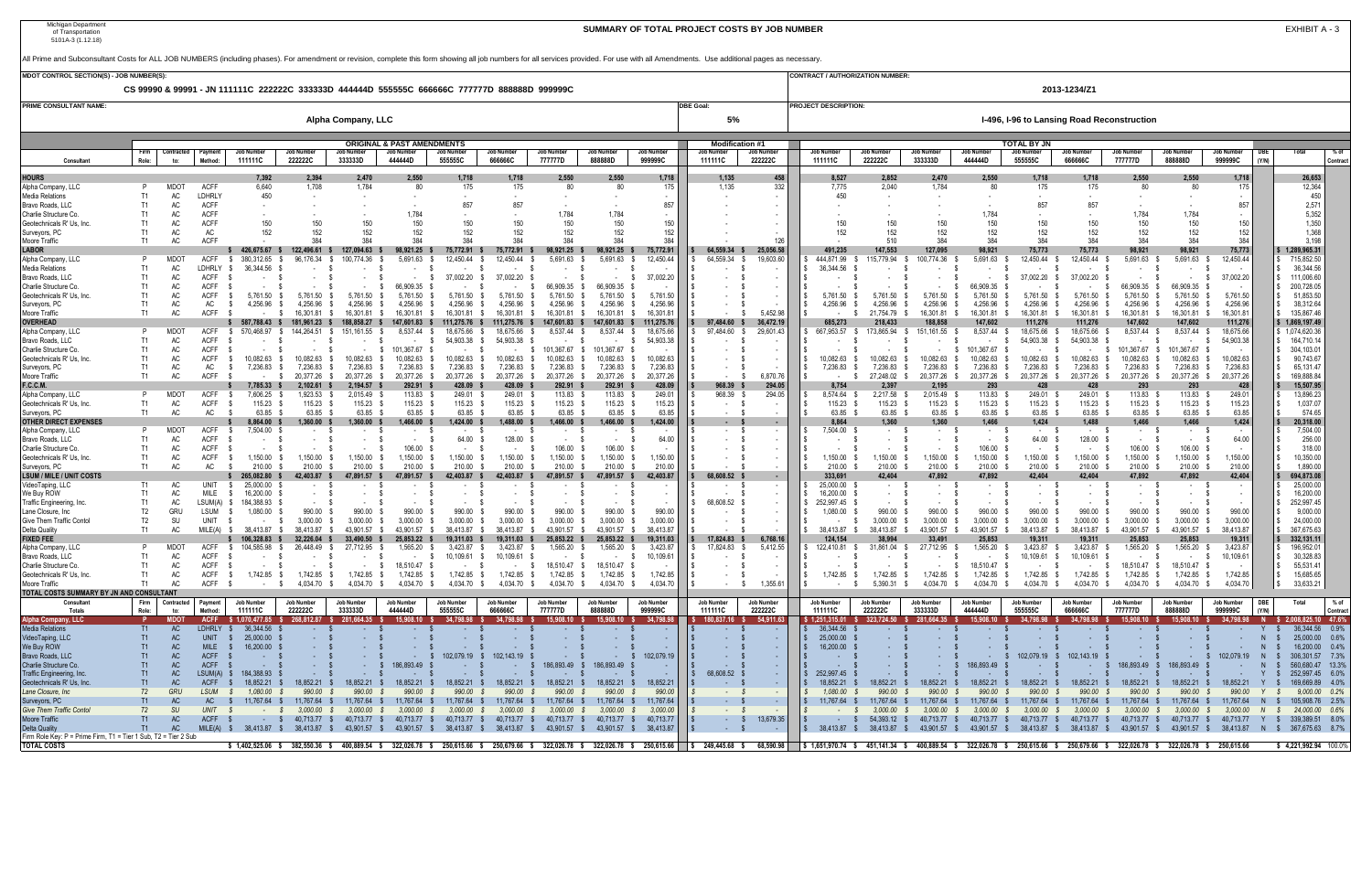| Michigan Department<br>of Transportation<br>5101B (1.12.18)                                                                     |                    | <b>DERIVATION OF PRIME CONSULTANT COSTS</b> |              |                                    |    |                     |                                            |                   | <b>Exhibit B</b>                 |  |  |
|---------------------------------------------------------------------------------------------------------------------------------|--------------------|---------------------------------------------|--------------|------------------------------------|----|---------------------|--------------------------------------------|-------------------|----------------------------------|--|--|
| Summary of all Prime Costs for ALL JOB NUMBERS (including phases) for all services provided. Use additional pages as necessary. |                    |                                             |              |                                    |    |                     |                                            |                   |                                  |  |  |
| MDOT CONTROL SECTION(S) - JOB NUMBER(S):                                                                                        |                    |                                             |              | <b>CONTRACT / AUTHORIZATION #:</b> |    |                     | <b>FIRM ROLE:</b>                          |                   |                                  |  |  |
| CS 99990 & 99991 - JN 111111C 222222C 333333D 444444D<br>555555C 666666C 777777D 888888D 999999C                                |                    |                                             | 2013-1234/Z1 |                                    |    |                     |                                            | <b>Prime Firm</b> |                                  |  |  |
| PRIME CONSULTANT NAME:                                                                                                          |                    |                                             |              | <b>PROJECT DESCRIPTION:</b>        |    |                     |                                            |                   |                                  |  |  |
| <b>Alpha Company, LLC</b>                                                                                                       |                    |                                             |              |                                    |    |                     | I-496, I-96 to Lansing Road Reconstruction |                   |                                  |  |  |
|                                                                                                                                 |                    |                                             |              |                                    |    |                     |                                            |                   |                                  |  |  |
| <b>PRIME LABOR:</b>                                                                                                             |                    |                                             |              |                                    |    |                     |                                            |                   |                                  |  |  |
| <b>CLASSIFICATION</b>                                                                                                           | <b>CODE</b>        | <b>HOURS</b>                                |              | x                                  |    | <b>RATE/HR</b>      | $=$                                        |                   | LABOR COST                       |  |  |
| <b>AC Class 36</b>                                                                                                              | <b>AC36</b>        | 160                                         |              | x                                  | \$ | 70.00               | $=$                                        | \$                | 11,200.00                        |  |  |
| <b>AC Class 32</b>                                                                                                              | <b>AC32</b>        | 151                                         |              | x                                  | \$ | 66.00               | $=$                                        | \$                | 9,966.00                         |  |  |
| <b>AC Class 28</b>                                                                                                              | <b>AC28</b>        | 229                                         |              | x                                  | \$ | 62.00               | $=$                                        | \$                | 14,198.00                        |  |  |
| <b>AC Class 20</b>                                                                                                              | <b>AC20</b>        | 255                                         |              | x                                  | \$ | 54.00               | $=$                                        | \$                | 13,770.00                        |  |  |
| <b>AC Class 18</b>                                                                                                              | <b>AC18</b>        | 292                                         |              | x                                  | \$ | 52.00               | $=$                                        | \$                | 15,184.00                        |  |  |
| <b>AC Class 16</b>                                                                                                              | <b>AC16</b>        | 310                                         |              | x                                  | \$ | 50.00               | $=$                                        | \$                | 15,500.00                        |  |  |
| <b>AC Class 14</b>                                                                                                              | <b>AC14</b>        | 20                                          |              | x                                  | \$ | 46.00               | $=$                                        | \$                | 920.00                           |  |  |
| <b>AC Class 12</b>                                                                                                              | <b>AC12</b>        | 20                                          |              | x                                  | \$ | 42.00               | $=$                                        | \$                | 840.00                           |  |  |
| <b>AC Class 10</b>                                                                                                              | <b>AC10</b>        | 10                                          |              | x                                  | \$ | 38.00               | $=$                                        | \$                | 380.00                           |  |  |
| <b>AC Class 8</b>                                                                                                               | AC <sub>8</sub>    | 10                                          |              | x                                  | \$ | 34.00               | $=$                                        | \$                | 340.00                           |  |  |
| (OTP) - AC Class 8                                                                                                              | AC <sub>8</sub>    | 10                                          |              | x                                  | \$ | 51.00               | $=$                                        | \$                | 510.00                           |  |  |
|                                                                                                                                 | Total Hours:       | 1467                                        |              |                                    |    |                     | Total Labor \$                             |                   | 82,808.00                        |  |  |
|                                                                                                                                 |                    |                                             |              |                                    |    |                     |                                            |                   |                                  |  |  |
| <b>LABOR ESCALATION:</b> (Total Labor x Escalation Rate)                                                                        |                    |                                             |              |                                    |    |                     |                                            |                   |                                  |  |  |
|                                                                                                                                 |                    | Anticipated % of                            |              | <b>Anticipated Direct</b>          |    | <b>Anticipated</b>  |                                            |                   |                                  |  |  |
|                                                                                                                                 | Dates / % Schedule | <b>Project Effort</b>                       |              | <b>Labor Spent</b>                 |    | <b>Escalation %</b> |                                            |                   |                                  |  |  |
|                                                                                                                                 | <b>Between</b>     | <b>Between</b>                              |              | <b>Between</b>                     |    | <b>Between</b>      | Compounded                                 |                   | <b>Anticipated Escalation \$</b> |  |  |
| <b>Milestone:</b>                                                                                                               | <b>Milestones</b>  | <b>Milestones</b>                           |              | <b>Milestones</b>                  |    | <b>Milestones:</b>  | <b>Escalation Rate</b>                     |                   | <b>Between Milestones</b>        |  |  |
| Project Start (Date):                                                                                                           | 3/15/2015          |                                             |              |                                    |    |                     |                                            |                   |                                  |  |  |
| % of Schedule =                                                                                                                 | 27.84%             | 20%                                         | \$           | 16,561.60                          |    | None Allowed        | None Allowed                               |                   | None Allowed                     |  |  |
| 1st Year Anniversary (Date):                                                                                                    | 3/14/2016          |                                             |              |                                    |    |                     |                                            |                   |                                  |  |  |
| $%$ of Schedule =                                                                                                               | 27.84%             | 20%                                         | \$           | 16,561.60                          |    | 2%                  | 2.0000%                                    | \$                | 331.233                          |  |  |
| 2nd Year Anniversary (Date):                                                                                                    | 3/14/2017          |                                             |              |                                    |    |                     |                                            |                   |                                  |  |  |
| % of Schedule =                                                                                                                 | 27.84%             | 30%                                         | \$           | 24,842.40                          |    | 2%                  | 2.0400%                                    | \$                | 506.786                          |  |  |
| 3rd Year Anniversary (Date):                                                                                                    | 3/14/2018          |                                             |              |                                    |    |                     |                                            |                   |                                  |  |  |
| % of Schedule $=$                                                                                                               | 16.48%             | 30%                                         | \$           | 24,842.40                          |    | 2%                  | 2.0808%                                    | \$                | 516.922                          |  |  |
| Service Completion (Date):                                                                                                      | 10/16/2018         |                                             |              |                                    |    |                     |                                            |                   |                                  |  |  |
| Totals:                                                                                                                         | 100.00%            | 100.00%                                     | \$           | 82,808.00                          |    |                     | <b>Overall Escalation Rate:</b>            |                   | 1.6362%                          |  |  |
|                                                                                                                                 |                    |                                             |              |                                    |    |                     | <b>Total Escalation:</b>                   | \$                | 1,354.94                         |  |  |
|                                                                                                                                 |                    |                                             |              |                                    |    |                     | Total Labor w/ Escalation \$               |                   | 84,162.94                        |  |  |
|                                                                                                                                 |                    |                                             |              |                                    |    |                     |                                            |                   |                                  |  |  |
|                                                                                                                                 |                    |                                             |              |                                    |    |                     |                                            |                   |                                  |  |  |
| <b>PRIME OVERHEAD:</b> (Total Labor x Overhead Rate)                                                                            |                    |                                             |              |                                    |    |                     |                                            |                   |                                  |  |  |
|                                                                                                                                 |                    |                                             |              |                                    |    |                     |                                            |                   |                                  |  |  |
|                                                                                                                                 | Overhead Rate:     | 151.00%                                     |              |                                    |    |                     | Total Overhead \$                          |                   | 127,086.03                       |  |  |
|                                                                                                                                 |                    |                                             |              |                                    |    |                     |                                            |                   |                                  |  |  |
| <b>PRIME FACILITIES CAPITAL COST OF MONEY (F.C.C.M.): (Total Labor x F.C.C.M. Rate)</b>                                         |                    |                                             |              |                                    |    |                     |                                            |                   |                                  |  |  |
|                                                                                                                                 |                    |                                             |              |                                    |    |                     |                                            |                   |                                  |  |  |
|                                                                                                                                 | F.C.C.M. Rate:     | 1.50%                                       |              |                                    |    |                     | Total F.C.C.M. \$                          |                   | 1,262.44                         |  |  |
|                                                                                                                                 |                    |                                             |              |                                    |    |                     |                                            |                   |                                  |  |  |
|                                                                                                                                 |                    |                                             |              |                                    |    |                     |                                            |                   |                                  |  |  |
| <b>PRIME FIXED FEE FOR PROFIT:</b> ((Total Labor + Total Overhead) x 11%)                                                       |                    |                                             |              |                                    |    |                     |                                            |                   |                                  |  |  |
|                                                                                                                                 |                    |                                             |              |                                    |    |                     |                                            |                   |                                  |  |  |
|                                                                                                                                 | Fixed Fee Rate:    | 11%                                         |              |                                    |    |                     | Total Fixed Fee \$                         |                   | 23,237.38                        |  |  |
|                                                                                                                                 |                    |                                             |              |                                    |    |                     |                                            |                   |                                  |  |  |
|                                                                                                                                 |                    |                                             |              |                                    |    |                     |                                            |                   |                                  |  |  |
|                                                                                                                                 |                    |                                             |              |                                    |    |                     | TOTAL PRIME FIRM COSTS \$                  |                   | 235,748.79                       |  |  |
| Firm Role: Prime Firm                                                                                                           |                    |                                             |              | Note: Payment Method = ACFF        |    |                     |                                            |                   |                                  |  |  |
|                                                                                                                                 |                    |                                             |              |                                    |    |                     |                                            |                   |                                  |  |  |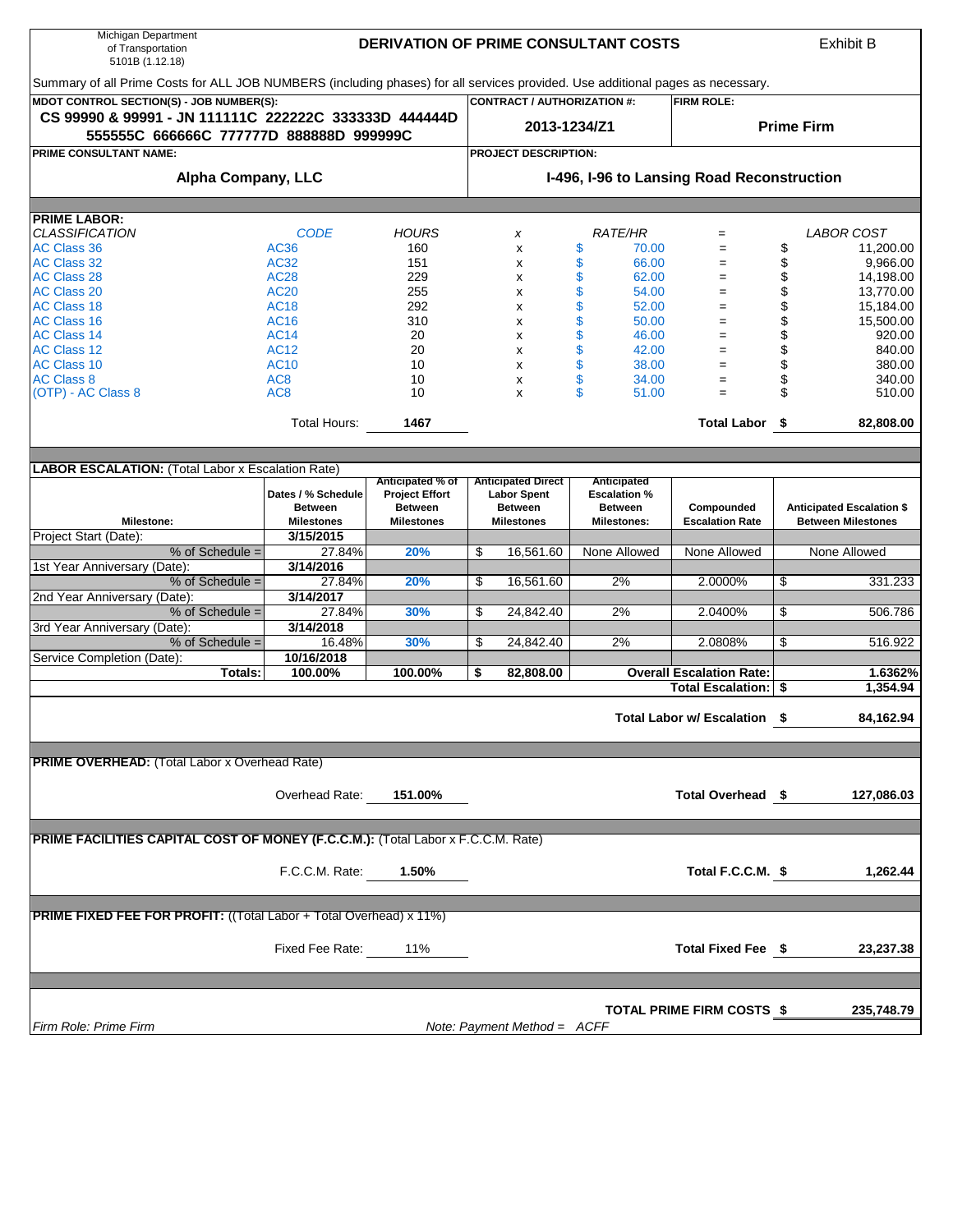| Michigan Department<br>of Transportation<br>5101C (1.12.18)                                                                   |                                            | <b>DERIVATION OF SUBCONSULTANT COSTS</b> |    |                                    |                            |                                 |                   | Exhibit C                        |  |  |
|-------------------------------------------------------------------------------------------------------------------------------|--------------------------------------------|------------------------------------------|----|------------------------------------|----------------------------|---------------------------------|-------------------|----------------------------------|--|--|
| Summary of all Sub Costs for ALL JOB NUMBERS (including phases) for all services provided. Use additional pages as necessary. |                                            |                                          |    |                                    |                            |                                 |                   |                                  |  |  |
| MDOT CONTROL SECTION(S) - JOB NUMBER(S):                                                                                      |                                            |                                          |    | <b>CONTRACT / AUTHORIZATION #:</b> |                            | <b>FIRM ROLE:</b>               |                   |                                  |  |  |
| CS 99990 & 99991 - JN 111111C 222222C 333333D 444444D                                                                         |                                            |                                          |    |                                    | 2013-1234/Z1               |                                 |                   |                                  |  |  |
| 555555C 666666C 777777D 888888D 999999C                                                                                       |                                            |                                          |    |                                    |                            |                                 | <b>Tier 1 Sub</b> |                                  |  |  |
| <b>SUBCONSULTANT NAME:</b>                                                                                                    |                                            |                                          |    | PROJECT DESCRIPTION:               |                            |                                 |                   |                                  |  |  |
| <b>Traffic Engineering, Inc.</b>                                                                                              | I-496, I-96 to Lansing Road Reconstruction |                                          |    |                                    |                            |                                 |                   |                                  |  |  |
|                                                                                                                               |                                            |                                          |    |                                    |                            |                                 |                   |                                  |  |  |
| <b>SUB LABOR:</b>                                                                                                             |                                            |                                          |    |                                    |                            |                                 |                   |                                  |  |  |
| <b>CLASSIFICATION</b>                                                                                                         |                                            | <b>HOURS</b>                             |    | x                                  | <i>RATE/HR</i>             | $=$                             |                   | <i>LABOR COST</i>                |  |  |
| TE Class 1<br><b>TE Class 2</b>                                                                                               |                                            | 60<br>56                                 |    | x                                  | \$<br>60.00<br>\$<br>50.00 | $=$<br>$=$                      | \$                | 3,600.00                         |  |  |
| <b>TE Class 3</b>                                                                                                             |                                            | 232                                      |    | x<br>x                             | \$<br>40.00                | $=$                             | \$<br>\$          | 2,800.00<br>9,280.00             |  |  |
| <b>TE Class 4</b>                                                                                                             |                                            | 340                                      |    | x                                  | \$<br>30.00                | $=$                             | \$                | 10,200.00                        |  |  |
|                                                                                                                               |                                            |                                          |    |                                    |                            |                                 |                   |                                  |  |  |
|                                                                                                                               | Total Hours:                               | 688                                      |    |                                    |                            | Total Labor \$                  |                   | 25,880.00                        |  |  |
|                                                                                                                               |                                            |                                          |    |                                    |                            |                                 |                   |                                  |  |  |
| <b>LABOR ESCALATION: (Total Labor x Escalation Rate)</b>                                                                      |                                            |                                          |    |                                    |                            |                                 |                   |                                  |  |  |
|                                                                                                                               |                                            | Anticipated % of                         |    | <b>Anticipated Direct</b>          | Anticipated                |                                 |                   |                                  |  |  |
|                                                                                                                               | Dates / % Schedule                         | <b>Project Effort</b>                    |    | <b>Labor Spent</b>                 | <b>Escalation %</b>        |                                 |                   |                                  |  |  |
|                                                                                                                               | <b>Between</b>                             | <b>Between</b>                           |    | <b>Between</b>                     | <b>Between</b>             | Compounded                      |                   | <b>Anticipated Escalation \$</b> |  |  |
| <b>Milestone:</b>                                                                                                             | <b>Milestones</b>                          | <b>Milestones</b>                        |    | <b>Milestones</b>                  | <b>Milestones:</b>         | <b>Escalation Rate</b>          |                   | <b>Between Milestones</b>        |  |  |
| Project Start (Date):                                                                                                         | 3/15/2015                                  |                                          |    |                                    |                            |                                 |                   |                                  |  |  |
| % of Schedule =                                                                                                               | 27.84%                                     |                                          | \$ |                                    | None Allowed               | None Allowed                    |                   | None Allowed                     |  |  |
| 1st Year Anniversary (Date):<br>$%$ of Schedule =                                                                             | 3/14/2016<br>27.84%                        | 10%                                      | \$ |                                    | 2.00%                      | 2.0000%                         | \$                | 51.760                           |  |  |
| 2nd Year Anniversary (Date):                                                                                                  | 3/14/2017                                  |                                          |    | 2,588.00                           |                            |                                 |                   |                                  |  |  |
| % of Schedule =                                                                                                               | 27.84%                                     | 20%                                      | \$ | 5,176.00                           | 2.00%                      | 2.0400%                         | \$                | 105.591                          |  |  |
| 3rd Year Anniversary (Date):                                                                                                  | 3/14/2018                                  |                                          |    |                                    |                            |                                 |                   |                                  |  |  |
| % of Schedule =                                                                                                               | 16.48%                                     | 70%                                      | \$ | 18,116.00                          | 2.00%                      | 2.0808%                         | \$                | 376.959                          |  |  |
| Service Completion (Date):                                                                                                    | 10/16/2018                                 |                                          |    |                                    |                            |                                 |                   |                                  |  |  |
| Totals:                                                                                                                       | 100.00%                                    | 100.00%                                  | \$ | 25,880.00                          |                            | <b>Overall Escalation Rate:</b> |                   | 2.0646%                          |  |  |
|                                                                                                                               |                                            |                                          |    |                                    |                            | <b>Total Escalation:</b>        | \$                | 534.31                           |  |  |
|                                                                                                                               |                                            |                                          |    |                                    |                            |                                 |                   |                                  |  |  |
|                                                                                                                               |                                            |                                          |    |                                    |                            | Total Labor w/ Escalation \$    |                   | 26,414.31                        |  |  |
|                                                                                                                               |                                            |                                          |    |                                    |                            |                                 |                   |                                  |  |  |
| <b>SUB OVERHEAD:</b> (Total Labor x Overhead Rate)                                                                            |                                            |                                          |    |                                    |                            |                                 |                   |                                  |  |  |
|                                                                                                                               |                                            |                                          |    |                                    |                            |                                 |                   |                                  |  |  |
|                                                                                                                               | Overhead Rate:                             | 134.00%                                  |    |                                    |                            | Total Overhead \$               |                   | 35,395.17                        |  |  |
|                                                                                                                               |                                            |                                          |    |                                    |                            |                                 |                   |                                  |  |  |
| <b>SUB FIXED FEE FOR PROFIT:</b> ((Total Labor + Total Overhead) x 11%)                                                       |                                            |                                          |    |                                    |                            |                                 |                   |                                  |  |  |
|                                                                                                                               |                                            |                                          |    |                                    |                            |                                 |                   |                                  |  |  |
|                                                                                                                               | Fixed Fee Rate:                            | 11%                                      |    |                                    |                            | Total Fixed Fee \$              |                   | 6,799.04                         |  |  |
|                                                                                                                               |                                            |                                          |    |                                    |                            |                                 |                   |                                  |  |  |
|                                                                                                                               |                                            |                                          |    |                                    |                            |                                 |                   |                                  |  |  |
|                                                                                                                               |                                            |                                          |    |                                    |                            |                                 |                   |                                  |  |  |
|                                                                                                                               |                                            |                                          |    |                                    |                            | TOTAL SUBCONSULTANT COSTS \$    |                   | 68,608.52                        |  |  |
| Firm Role: Tier 1 Sub to AC                                                                                                   |                                            |                                          |    | Note: Payment Method = $LSUM(A)$   |                            |                                 |                   |                                  |  |  |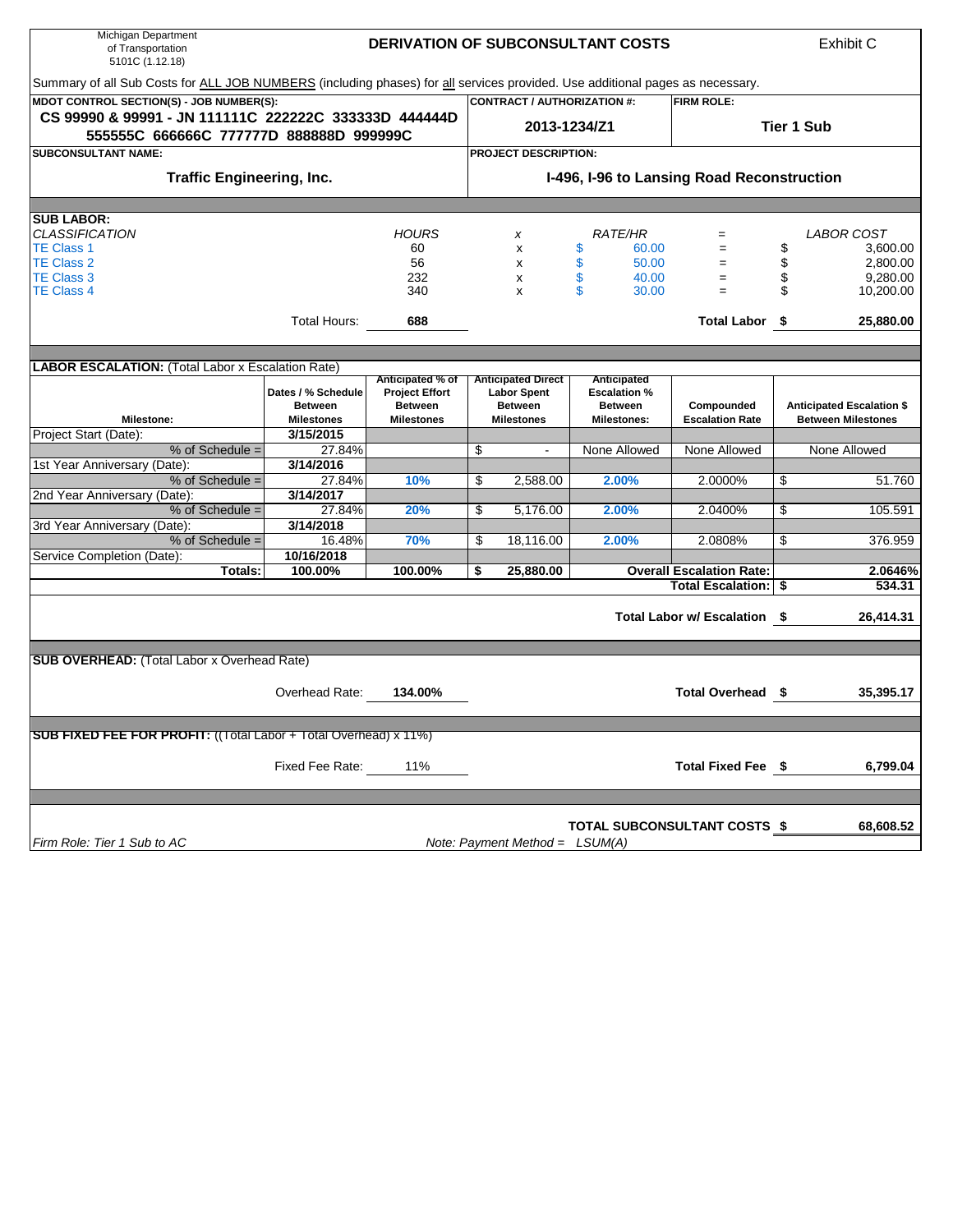| Michigan Department<br>of Transportation<br>5101C (1.12.18)                                                                   |                    |                                           |                                                 | <b>DERIVATION OF SUBCONSULTANT COSTS</b> |                                            |                   | Exhibit C                        |  |  |
|-------------------------------------------------------------------------------------------------------------------------------|--------------------|-------------------------------------------|-------------------------------------------------|------------------------------------------|--------------------------------------------|-------------------|----------------------------------|--|--|
| Summary of all Sub Costs for ALL JOB NUMBERS (including phases) for all services provided. Use additional pages as necessary. |                    |                                           |                                                 |                                          |                                            |                   |                                  |  |  |
| MDOT CONTROL SECTION(S) - JOB NUMBER(S):                                                                                      |                    |                                           | <b>CONTRACT / AUTHORIZATION #:</b>              |                                          | <b>FIRM ROLE:</b>                          |                   |                                  |  |  |
| CS 99990 & 99991 - JN 111111C 222222C 333333D 444444D                                                                         |                    |                                           | 2013-1234/Z1                                    |                                          |                                            | <b>Tier 1 Sub</b> |                                  |  |  |
| 555555C 666666C 777777D 888888D 999999C                                                                                       |                    |                                           |                                                 |                                          |                                            |                   |                                  |  |  |
| <b>SUBCONSULTANT NAME:</b>                                                                                                    |                    |                                           | <b>PROJECT DESCRIPTION:</b>                     |                                          |                                            |                   |                                  |  |  |
| <b>Moore Traffic</b>                                                                                                          |                    |                                           |                                                 |                                          | I-496, I-96 to Lansing Road Reconstruction |                   |                                  |  |  |
|                                                                                                                               |                    |                                           |                                                 |                                          |                                            |                   |                                  |  |  |
| <b>SUB LABOR:</b>                                                                                                             |                    |                                           |                                                 |                                          |                                            |                   |                                  |  |  |
| <b>CLASSIFICATION</b>                                                                                                         |                    | <b>HOURS</b>                              | x                                               | <b>RATE/HR</b>                           | $=$                                        |                   | LABOR COST                       |  |  |
| <b>MT Class 1</b>                                                                                                             |                    | 12                                        | X                                               | \$<br>64.00                              | $=$                                        | \$                | 768.00                           |  |  |
| <b>MT Class 2</b>                                                                                                             |                    | 16                                        | x                                               | \$<br>54.00                              | $=$                                        | \$                | 864.00                           |  |  |
| <b>MT Class 3</b>                                                                                                             |                    | 38                                        | x                                               | \$<br>44.00                              | $=$                                        | \$                | 1,672.00                         |  |  |
| <b>MT Class 4</b>                                                                                                             |                    | 60                                        | X                                               | \$<br>34.00                              | $=$                                        | \$                | 2,040.00                         |  |  |
|                                                                                                                               | Total Hours:       | 126                                       |                                                 |                                          | Total Labor \$                             |                   | 5,344.00                         |  |  |
|                                                                                                                               |                    |                                           |                                                 |                                          |                                            |                   |                                  |  |  |
|                                                                                                                               |                    |                                           |                                                 |                                          |                                            |                   |                                  |  |  |
| <b>LABOR ESCALATION:</b> (Total Labor x Escalation Rate)                                                                      |                    |                                           |                                                 |                                          |                                            |                   |                                  |  |  |
|                                                                                                                               | Dates / % Schedule | Anticipated % of<br><b>Project Effort</b> | <b>Anticipated Direct</b><br><b>Labor Spent</b> | Anticipated<br><b>Escalation %</b>       |                                            |                   |                                  |  |  |
|                                                                                                                               | <b>Between</b>     | <b>Between</b>                            | <b>Between</b>                                  | <b>Between</b>                           | Compounded                                 |                   | <b>Anticipated Escalation \$</b> |  |  |
| <b>Milestone:</b>                                                                                                             | <b>Milestones</b>  | <b>Milestones</b>                         | <b>Milestones</b>                               | <b>Milestones:</b>                       | <b>Escalation Rate</b>                     |                   | <b>Between Milestones</b>        |  |  |
| Project Start (Date):                                                                                                         | 3/15/2015          |                                           |                                                 |                                          |                                            |                   |                                  |  |  |
| % of Schedule =                                                                                                               | 27.84%             |                                           | \$                                              | None Allowed                             | None Allowed                               |                   | None Allowed                     |  |  |
| 1st Year Anniversary (Date):                                                                                                  | 3/14/2016          |                                           |                                                 |                                          |                                            |                   |                                  |  |  |
| $%$ of Schedule =                                                                                                             | 27.84%             | 20%                                       | \$<br>1.068.80                                  | 2.00%                                    | 2.0000%                                    | \$                | 21.376                           |  |  |
| 2nd Year Anniversary (Date):                                                                                                  | 3/14/2017          |                                           |                                                 |                                          |                                            |                   |                                  |  |  |
| % of Schedule =                                                                                                               | 27.84%             | 62%                                       | \$<br>3,313.28                                  | 2.00%                                    | 2.0400%                                    | \$                | 67.589                           |  |  |
| 3rd Year Anniversary (Date):                                                                                                  | 3/14/2018          |                                           |                                                 |                                          |                                            |                   |                                  |  |  |
| % of Schedule =                                                                                                               | 16.48%             | 18%                                       | \$<br>961.92                                    | 2.00%                                    | 2.0808%                                    | \$                | 20.015                           |  |  |
| Service Completion (Date):                                                                                                    | 10/16/2018         |                                           |                                                 |                                          |                                            |                   |                                  |  |  |
| Totals:                                                                                                                       | 100.00%            | 100.00%                                   | \$<br>5,344.00                                  |                                          | <b>Overall Escalation Rate:</b>            |                   | 2.03934%                         |  |  |
|                                                                                                                               |                    |                                           |                                                 |                                          | <b>Total Escalation:</b>                   |                   | 108.98                           |  |  |
|                                                                                                                               |                    |                                           |                                                 |                                          | Total Labor w/ Escalation \$               |                   | 5,452.98                         |  |  |
|                                                                                                                               |                    |                                           |                                                 |                                          |                                            |                   |                                  |  |  |
| <b>SUB OVERHEAD:</b> (Total Labor x Overhead Rate)                                                                            |                    |                                           |                                                 |                                          |                                            |                   |                                  |  |  |
|                                                                                                                               |                    |                                           |                                                 |                                          |                                            |                   |                                  |  |  |
|                                                                                                                               | Overhead Rate:     | 126.00%                                   |                                                 |                                          | Total Overhead \$                          |                   | 6,870.76                         |  |  |
|                                                                                                                               |                    |                                           |                                                 |                                          |                                            |                   |                                  |  |  |
| <b>SUB FIXED FEE FOR PROFIT:</b> ((Total Labor + Total Overhead) x 11%)                                                       |                    |                                           |                                                 |                                          |                                            |                   |                                  |  |  |
|                                                                                                                               |                    |                                           |                                                 |                                          |                                            |                   |                                  |  |  |
|                                                                                                                               | Fixed Fee Rate:    | 11%                                       |                                                 |                                          | Total Fixed Fee \$                         |                   | 1,355.61                         |  |  |
|                                                                                                                               |                    |                                           |                                                 |                                          |                                            |                   |                                  |  |  |
|                                                                                                                               |                    |                                           |                                                 |                                          |                                            |                   |                                  |  |  |
|                                                                                                                               |                    |                                           |                                                 |                                          | TOTAL SUBCONSULTANT COSTS \$               |                   | 13,679.35                        |  |  |
| Firm Role: Tier 1 Sub to AC                                                                                                   |                    |                                           | Note: Payment Method = ACFF                     |                                          |                                            |                   |                                  |  |  |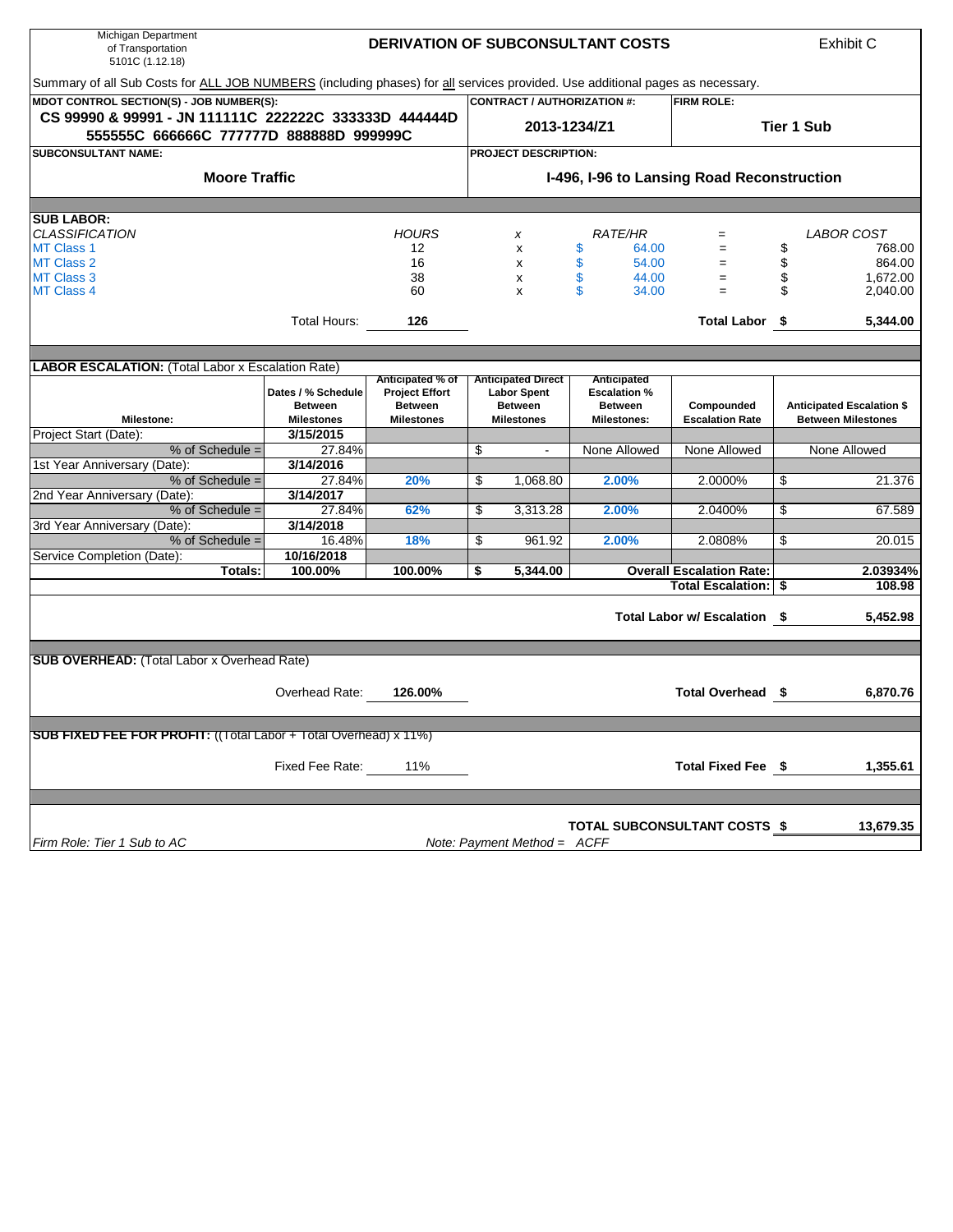| Michigan Department |  |
|---------------------|--|
| of Transportation   |  |
| 5101D (1.12.18)     |  |

## **SUMMARY OF PERSON HOURS BY PPMS TASK**

EXHIBIT D

*All Prime and Subconsultant Hours for EACH JOB NUMBER (including phases). For amendment/revision, complete this form showing all job numbers for all services provided. Use additional pages as necessary.*

|                        | MDOT CONTROL SECTION(S) - JOB NUMBER(S):              | <b>CONTRACT / AUTHORIZATION NUMBER:</b> |                          |                                      |                                 |                                    |                          |                          |                          |                                |                          |                         |  |  |
|------------------------|-------------------------------------------------------|-----------------------------------------|--------------------------|--------------------------------------|---------------------------------|------------------------------------|--------------------------|--------------------------|--------------------------|--------------------------------|--------------------------|-------------------------|--|--|
|                        | CS 99990 & 99991 - JN 111111C 222222C 333333D 444444D |                                         | 2013-1234/Z1             |                                      |                                 |                                    |                          |                          |                          |                                |                          |                         |  |  |
|                        | 555555C 666666C 777777D 888888D 999999C               |                                         |                          |                                      |                                 |                                    |                          |                          |                          |                                |                          |                         |  |  |
| PRIME CONSULTANT NAME: |                                                       | <b>PROJECT DESCRIPTION:</b>             |                          |                                      |                                 |                                    |                          |                          |                          |                                |                          |                         |  |  |
|                        | I-496, I-96 to Lansing Road Reconstruction            |                                         |                          |                                      |                                 |                                    |                          |                          |                          |                                |                          |                         |  |  |
|                        | <b>Alpha Company, LLC</b>                             |                                         |                          |                                      |                                 |                                    |                          |                          |                          |                                |                          |                         |  |  |
|                        |                                                       |                                         |                          | <b>SUMMARY OF HOURS BY PPMS TASK</b> |                                 |                                    |                          |                          |                          |                                |                          |                         |  |  |
|                        |                                                       |                                         | <b>MDOT JN</b>           | <b>MDOT JN</b>                       | <b>MDOT JN</b>                  | <b>MDOT JN</b>                     | <b>MDOT JN</b>           | <b>MDOT JN</b>           | <b>MDOT JN</b>           | <b>MDOT JN</b>                 | <b>MDOT JN</b>           |                         |  |  |
| <b>PPMS Task Code</b>  | <b>Task Description</b>                               | Firm Init.                              | 111111C                  | 222222C                              | 333333D                         | 444444D                            | 555555C                  | 666666C                  | 77777D                   | 88888D                         | 999999C                  | Total                   |  |  |
| 3821                   | Prepare / Review Final Traffic Signal Design Plan     | <b>Total</b>                            | $\sim$                   | 10                                   | $\sim$                          | $\blacksquare$                     | $\sim$                   | $\sim$                   | $\sim$                   | $\sim$                         | $\sim$                   | 10                      |  |  |
|                        |                                                       | <b>AC</b>                               | $\sim$                   | 10                                   | $\overline{\phantom{a}}$        | $\overline{\phantom{a}}$           | $\overline{\phantom{a}}$ | $\overline{\phantom{a}}$ | $\blacksquare$           | $\overline{\phantom{a}}$       | $\overline{\phantom{a}}$ | 10                      |  |  |
| 3822                   | Complete Permanent Pavement Marking Plan              | <b>Total</b>                            | 140                      | 100                                  | $\sim$                          |                                    | ۰                        | $\sim$                   | $\blacksquare$           | ٠.                             |                          | 240                     |  |  |
|                        |                                                       | <b>AC</b>                               | 140                      | 100<br>52                            | $\overline{\phantom{a}}$        | $\sim$                             | $\sim$                   | $\sim$                   | $\sim$                   | $\sim$                         | $\sim$                   | 240                     |  |  |
| 3823                   | Complete Non-Freeway Signing Plan                     | <b>Total</b>                            | $\blacksquare$           |                                      | н.                              | $\overline{\phantom{a}}$           | ۰                        | $\sim$                   | $\overline{\phantom{a}}$ | ۰.                             |                          | 52<br>10                |  |  |
|                        |                                                       | <b>AC</b><br>MT                         | $\sim$                   | 10<br>42                             | $\overline{\phantom{a}}$        |                                    | $\overline{\phantom{a}}$ | $\sim$                   | $\blacksquare$           | $\overline{\phantom{a}}$       |                          | 42                      |  |  |
| 3824                   | Complete Freeway Signing Plan                         | <b>Total</b>                            | $\sim$<br>86             |                                      | $\sim$<br>$\sim$                | $\sim$<br>$\overline{\phantom{a}}$ | $\sim$<br>٠              | $\sim$<br>٠.             | $\sim$<br>$\blacksquare$ | $\sim$                         | $\overline{\phantom{a}}$ | 86                      |  |  |
|                        |                                                       | AC                                      | 10                       | $\overline{\phantom{a}}$             | $\overline{\phantom{a}}$        |                                    | $\overline{\phantom{a}}$ | $\overline{\phantom{a}}$ | $\blacksquare$           | ٠.<br>$\overline{\phantom{a}}$ |                          | $\overline{10}$         |  |  |
|                        |                                                       | TEI                                     | 76                       | $\sim$                               | $\overline{\phantom{a}}$        | $\overline{\phantom{a}}$           | $\sim$                   | $\sim$                   | $\sim$                   | $\blacksquare$                 | $\overline{\phantom{a}}$ | 76                      |  |  |
| 3825                   | <b>Prepare/Review Final Traffic Signal Operations</b> | <b>Total</b>                            | ۰.                       | 10                                   |                                 | $\overline{\phantom{a}}$           | ۰                        | ٠.                       | ٠                        | ٠.                             |                          | 10                      |  |  |
|                        |                                                       | <b>AC</b>                               | $\blacksquare$           | 10                                   | $\overline{\phantom{a}}$        |                                    | $\overline{\phantom{a}}$ | $\overline{\phantom{a}}$ | $\overline{\phantom{a}}$ | $\overline{\phantom{a}}$       |                          | 10                      |  |  |
| 3830                   | Complete the Maintaining Traffic Plan                 | <b>Total</b>                            | 308                      | 48                                   | $\sim$                          | $\blacksquare$                     | ٠                        | $\sim$                   | $\overline{\phantom{a}}$ | ٠.                             | $\sim$                   | 356                     |  |  |
|                        |                                                       | <b>AC</b>                               | 10                       | 10                                   | $\overline{\phantom{a}}$        | $\overline{a}$                     | $\sim$                   | $\sim$                   | $\overline{\phantom{a}}$ | $\sim$                         | $\overline{\phantom{a}}$ | 20                      |  |  |
|                        |                                                       | TEI                                     | 298                      |                                      |                                 |                                    | $\blacksquare$           | $\overline{\phantom{a}}$ | $\overline{\phantom{a}}$ | $\overline{\phantom{a}}$       |                          | 298                     |  |  |
|                        |                                                       | MT                                      | $\sim$                   | 38                                   | $\overline{\phantom{a}}$        | $\sim$                             | $\sim$                   | $\sim$                   | $\blacksquare$           | $\sim$                         | $\overline{\phantom{a}}$ | 38                      |  |  |
| 3840                   | <b>Develop Final Plans and Specifications</b>         | <b>Total</b>                            | 800                      | 122                                  | ٠                               | ÷                                  | ۰                        | ۰.                       | ٠                        |                                |                          | 922                     |  |  |
|                        |                                                       | <b>AC</b>                               | 800                      | 122                                  | $\overline{\phantom{a}}$        |                                    | $\blacksquare$           | $\overline{\phantom{a}}$ | $\sim$                   | $\overline{\phantom{a}}$       |                          | $\overline{922}$        |  |  |
| 3850                   | <b>Develop Structure Final Plans and Specs</b>        | <b>Total</b>                            | 20                       | $\sim$                               | $\sim$                          | $\blacksquare$                     | ٠                        | $\sim$                   | $\sim$                   | ٠.                             | $\sim$                   | 20                      |  |  |
|                        |                                                       | AC                                      | $\overline{20}$          | $\overline{a}$                       | $\overline{\phantom{a}}$        | $\overline{\phantom{a}}$           | $\sim$                   | $\sim$                   | $\overline{\phantom{a}}$ | $\overline{\phantom{a}}$       | $\overline{\phantom{a}}$ | $\overline{20}$         |  |  |
| 3870                   | Hold Omissions/Errors Check (OEC) Meeting             | <b>Total</b>                            | 31                       | 16                                   |                                 |                                    | ۰                        | $\sim$                   | $\blacksquare$           |                                |                          | 47                      |  |  |
|                        |                                                       | <b>AC</b>                               | 15                       | 8                                    | $\sim$                          | $\sim$                             | $\sim$                   | $\sim$                   | $\sim$                   | $\sim$                         | $\sim$                   | 23                      |  |  |
|                        |                                                       | TEI                                     | 16                       | $\overline{a}$                       | $\overline{\phantom{a}}$        | $\sim$                             | $\sim$                   | $\overline{\phantom{a}}$ | $\sim$                   | $\overline{\phantom{a}}$       | $\overline{\phantom{a}}$ | 16                      |  |  |
|                        |                                                       | MT                                      | $\overline{\phantom{a}}$ | 8                                    |                                 |                                    | $\blacksquare$           | $\overline{\phantom{a}}$ | $\overline{\phantom{a}}$ | $\overline{\phantom{a}}$       |                          | $\overline{\mathbf{8}}$ |  |  |
| 3910                   | <b>Prepare Final Package</b>                          | <b>Total</b>                            | 438                      | 100                                  | $\sim$                          | $\sim$                             | ٠                        | $\sim$                   | $\overline{\phantom{a}}$ | $\blacksquare$                 | $\sim$                   | 538                     |  |  |
|                        |                                                       | <b>AC</b>                               | 140                      | 62                                   | $\overline{\phantom{a}}$        | $\sim$                             | $\sim$                   | $\overline{\phantom{a}}$ | $\sim$                   | $\sim$                         | $\overline{\phantom{a}}$ | 202                     |  |  |
|                        |                                                       | TEI                                     | 298                      |                                      |                                 |                                    | $\overline{\phantom{a}}$ | $\overline{\phantom{a}}$ | $\overline{\phantom{a}}$ | $\overline{\phantom{a}}$       |                          | 298                     |  |  |
|                        |                                                       | MT                                      | $\sim$                   | $\overline{38}$                      |                                 | $\overline{a}$                     | $\sim$                   | $\sim$                   | $\overline{\phantom{a}}$ | $\overline{a}$                 | $\overline{\phantom{a}}$ | 38                      |  |  |
|                        |                                                       |                                         |                          |                                      | <b>SUMMARY OF HOURS BY FIRM</b> |                                    |                          |                          |                          |                                |                          |                         |  |  |
|                        |                                                       |                                         | <b>MDOT JN</b>           | <b>MDOT JN</b>                       | <b>MDOT JN</b>                  | <b>MDOT JN</b>                     | <b>MDOT JN</b>           | <b>MDOT JN</b>           | <b>MDOT JN</b>           | <b>MDOT JN</b>                 | <b>MDOT JN</b>           |                         |  |  |
| Role                   | <b>Firm Name</b>                                      | Firm Init.                              | 111111C                  | 222222C                              | 333333D                         | 444444D                            | 555555C                  | 66666C                   | 77777D                   | 888888D                        | 999999C                  | Total                   |  |  |
| Prime Firm             | Alpha Company, LLC                                    | <b>AC</b>                               | 1,135                    | 332                                  |                                 |                                    |                          | $\blacksquare$           | $\overline{a}$           |                                |                          | 1,467                   |  |  |
| Tier 1 Sub             | Traffic Engineering, Inc.                             | TEI                                     | 688                      |                                      |                                 |                                    | $\blacksquare$           | $\overline{\phantom{a}}$ |                          |                                |                          | 688                     |  |  |
| Tier 1 Sub             | Moore Traffic                                         | <b>MT</b>                               | $\sim$                   | 126                                  | $\sim$                          | $\sim$                             | $\sim$                   | $\sim$                   | $\sim$                   | $\sim$                         | $\sim$                   | 126                     |  |  |
|                        |                                                       | <b>Totals</b>                           | 1,823                    | 458                                  |                                 | $\blacksquare$                     | $\overline{\phantom{a}}$ | $\overline{\phantom{a}}$ | $\blacksquare$           | $\overline{\phantom{a}}$       |                          | 2,281                   |  |  |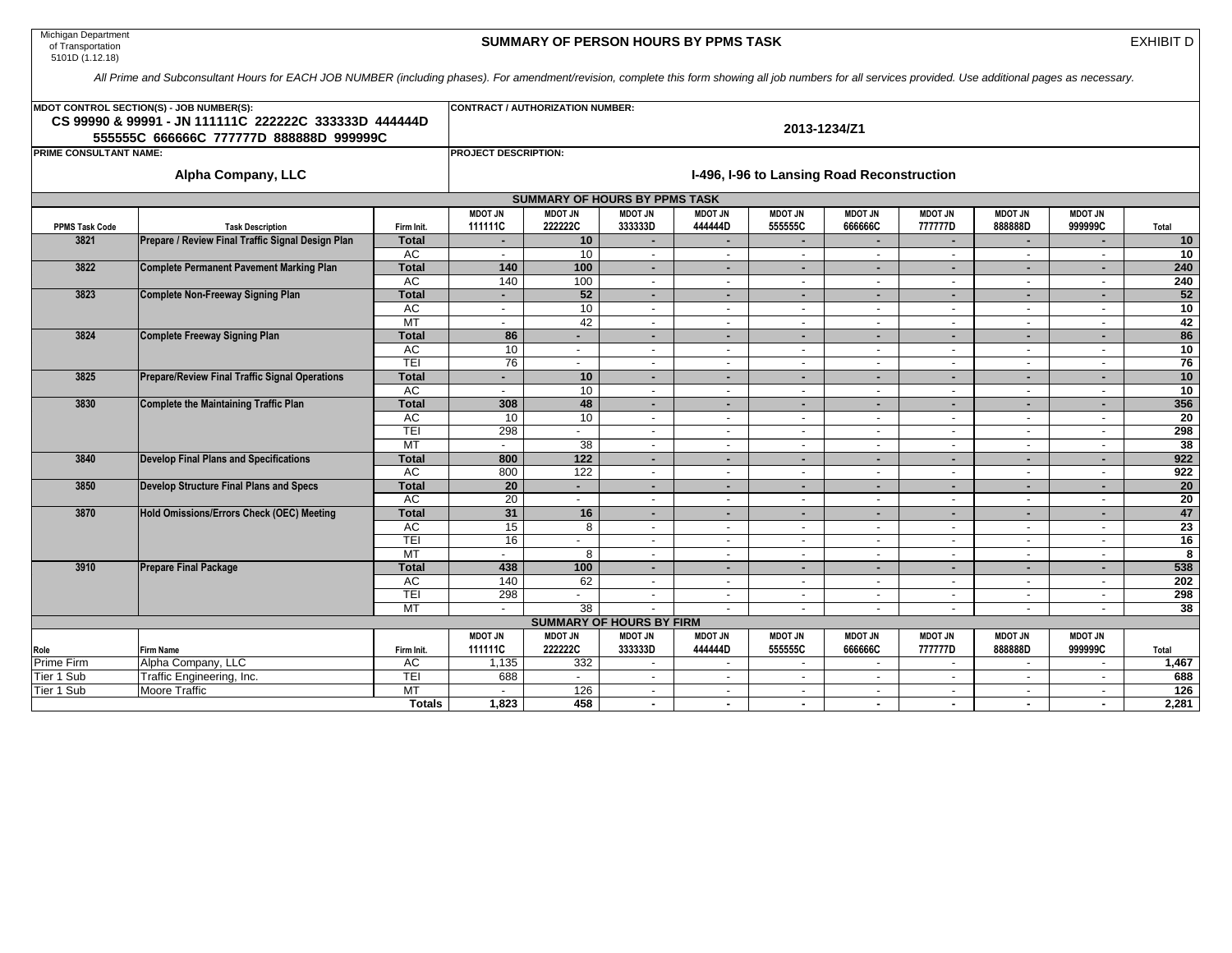|                                                                                               | Michigan Department<br>of Transportation                                                                                                                                                                                                                                        |                    |             |                    |             |                    | <b>PROPOSED PERSON HOURS BY PPMS TASK</b> |             |                    |                 |                                            |                         |                   | <b>EXHIBIT E</b>                |  |
|-----------------------------------------------------------------------------------------------|---------------------------------------------------------------------------------------------------------------------------------------------------------------------------------------------------------------------------------------------------------------------------------|--------------------|-------------|--------------------|-------------|--------------------|-------------------------------------------|-------------|--------------------|-----------------|--------------------------------------------|-------------------------|-------------------|---------------------------------|--|
|                                                                                               | 5101E (1.12.18)<br>Summary of all Prime or Subconsultant Hours for ALL JOB NUMBERS (including phases). For amendment/revision, complete this form showing all job numbers for all services provided. Submit only one form per consultant. Use<br>additional pages as necessary. |                    |             |                    |             |                    |                                           |             |                    |                 |                                            |                         |                   |                                 |  |
|                                                                                               | MDOT CONTROL SECTION(S) - JOB NUMBER(S):                                                                                                                                                                                                                                        |                    |             |                    |             |                    | CONTRACT / AUTHORIZATION #:               |             |                    |                 |                                            |                         | <b>FIRM ROLE:</b> |                                 |  |
| CS 99990 & 99991 - JN 111111C 222222C 333333D 444444D 555555C 666666C 777777D 888888D 999999C |                                                                                                                                                                                                                                                                                 |                    |             |                    |             |                    |                                           |             | 2013-1234/Z1       |                 |                                            |                         |                   | <b>Prime Firm</b>               |  |
| <b>CONSULTANT NAME:</b>                                                                       |                                                                                                                                                                                                                                                                                 |                    |             |                    |             |                    |                                           |             |                    |                 | <b>PROJECT DESCRIPTION:</b>                |                         |                   |                                 |  |
|                                                                                               |                                                                                                                                                                                                                                                                                 | Alpha Company, LLC |             |                    |             |                    |                                           |             |                    |                 | I-496, I-96 to Lansing Road Reconstruction |                         |                   |                                 |  |
|                                                                                               | SUMMARY OF PERSON HOURS FOR ALL MDOT JN'S PER PPMS TASK AND CLASSIFICATION                                                                                                                                                                                                      |                    |             |                    |             |                    |                                           |             |                    |                 |                                            |                         |                   |                                 |  |
| <b>PPMS Task</b><br>Code                                                                      | <b>Task Description</b>                                                                                                                                                                                                                                                         | AC Class 36        | AC Class 32 | <b>AC Class 28</b> | AC Class 20 | <b>AC Class 18</b> | AC Class 16                               | AC Class 14 | <b>AC Class 12</b> | AC Class 10     | <b>AC Class 8</b>                          | $(OTP) - AC$<br>Class 8 |                   | <b>HOURS FOR</b><br><b>TASK</b> |  |
| 3821                                                                                          | Prepare / Review Final Traffic Signal Design Plan                                                                                                                                                                                                                               | 5                  | 5           |                    |             |                    |                                           |             |                    |                 |                                            |                         |                   | 10                              |  |
| 3822                                                                                          | Complete Permanent Pavement Marking Plan                                                                                                                                                                                                                                        | 20                 | 20          |                    |             | 70                 | 130                                       |             |                    |                 |                                            |                         |                   | 240                             |  |
| 3823                                                                                          | Complete Non-Freeway Signing Plan                                                                                                                                                                                                                                               |                    | 5           |                    |             |                    |                                           |             |                    |                 |                                            |                         |                   | 10                              |  |
| 3824                                                                                          | Complete Freeway Signing Plan                                                                                                                                                                                                                                                   |                    | 5           |                    |             |                    |                                           |             |                    |                 |                                            |                         |                   | 10                              |  |
| 3825                                                                                          | Prepare/Review Final Traffic Signal Operations                                                                                                                                                                                                                                  |                    | 5           |                    |             |                    |                                           |             |                    |                 |                                            |                         |                   | 10                              |  |
| 3830                                                                                          | Complete the Maintaining Traffic Plan                                                                                                                                                                                                                                           | 10 <sup>1</sup>    | 10          |                    |             |                    |                                           |             |                    |                 |                                            |                         |                   | 20                              |  |
| 3840                                                                                          | Develop Final Plans and Specifications                                                                                                                                                                                                                                          | 88                 | 88          | 184                | 210         | 192                | 160                                       |             |                    |                 |                                            |                         |                   | 922                             |  |
| 3850                                                                                          | Develop Structure Final Plans and Specs                                                                                                                                                                                                                                         |                    |             |                    |             |                    |                                           | 10          | 10                 |                 |                                            |                         |                   | 20                              |  |
| 3870                                                                                          | Hold Omissions/Errors Check (OEC) Meeting                                                                                                                                                                                                                                       | 13                 |             |                    | 5           |                    |                                           |             |                    |                 |                                            |                         |                   | 23                              |  |
| 3910                                                                                          | Prepare Final Package                                                                                                                                                                                                                                                           | $\alpha$           | 13          | 40                 | 40          | 30                 | 20                                        | 10          | 10                 | 10 <sup>1</sup> | 10                                         | 10                      |                   | 202                             |  |
|                                                                                               | SUMMARY OF PERSON HOURS FOR ALL MDOT JN'S                                                                                                                                                                                                                                       |                    |             |                    |             |                    |                                           |             |                    |                 |                                            |                         |                   |                                 |  |
|                                                                                               | <b>Classification:</b>                                                                                                                                                                                                                                                          | AC Class 36        | AC Class 32 | AC Class 28        | AC Class 20 | AC Class 18        | AC Class 16                               | AC Class 14 | AC Class 12        | AC Class 10     | <b>AC Class 8</b>                          | $(OTP) - AC$<br>Class 8 |                   | <b>HOURS</b><br><b>FOR FIRM</b> |  |
|                                                                                               | <b>Total Hours:</b>                                                                                                                                                                                                                                                             | 160                | 151         | 229                | 255         | 292                | 310                                       | 20          | 20                 | 10              | 10                                         | 10                      |                   | 1467                            |  |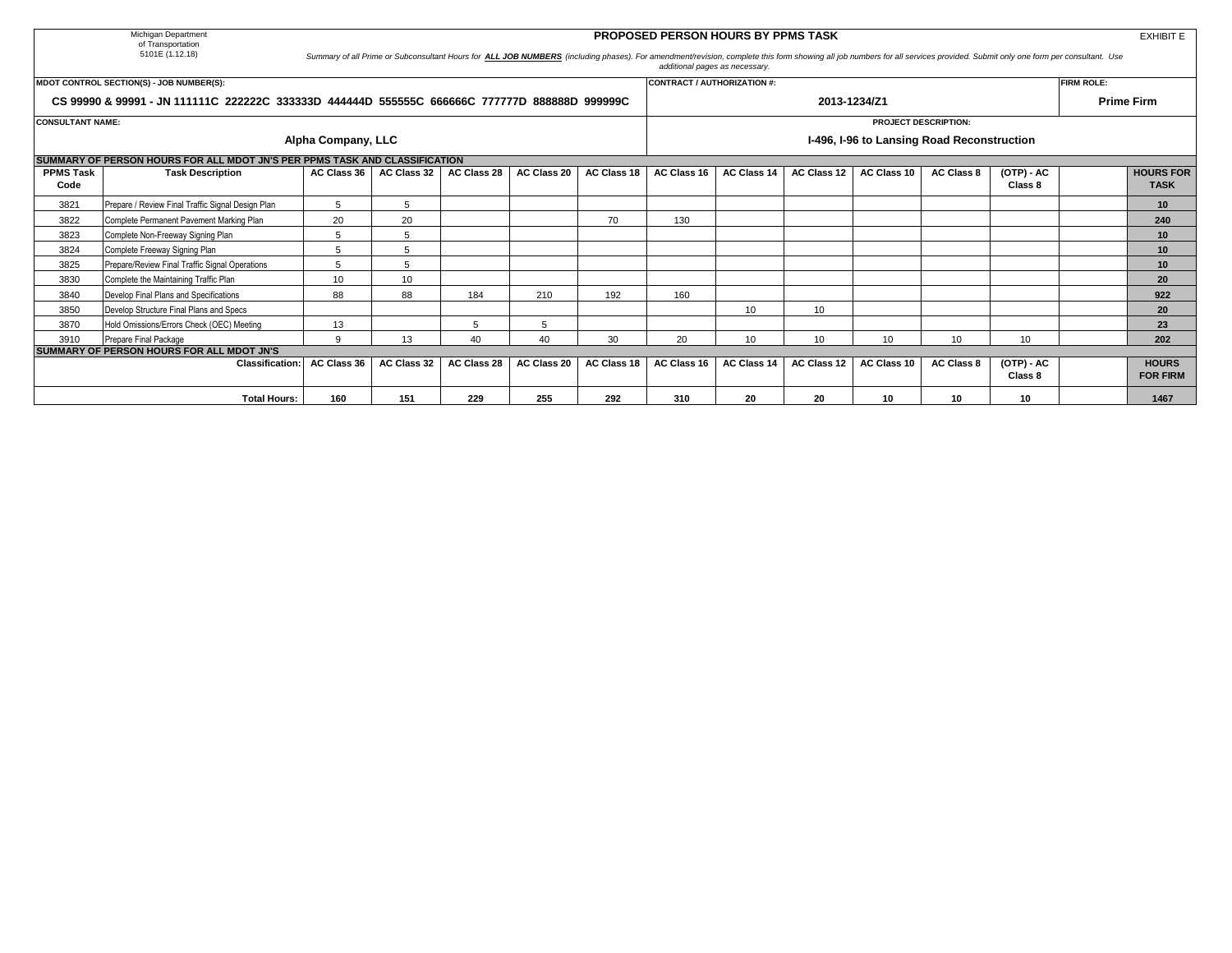Michigan Department of Transportation 5101E (1.12.18)

## **PROPOSED PERSON HOURS BY PPMS TASK**

EXHIBIT E

*Summary of all Prime or Subconsultant Hours for ALL JOB NUMBERS (including phases). For amendment/revision, complete this form showing all job numbers for all services provided. Submit only one form per consultant. Use additional pages as necessary.*

|                          | <b>MDOT CONTROL SECTION(S) - JOB NUMBER(S):</b>                                                  |                                            |                             |                   |                   | <b>CONTRACT / AUTHORIZATION #:</b> | <b>FIRM ROLE:</b> |                                 |  |  |  |  |  |  |
|--------------------------|--------------------------------------------------------------------------------------------------|--------------------------------------------|-----------------------------|-------------------|-------------------|------------------------------------|-------------------|---------------------------------|--|--|--|--|--|--|
|                          | CS 99990 & 99991 - JN 111111C 222222C 333333D 444444D 555555C 666666C 777777D 888888D<br>999999C | 2013-1234/Z1                               | Tier 1 Sub                  |                   |                   |                                    |                   |                                 |  |  |  |  |  |  |
| <b>CONSULTANT NAME:</b>  |                                                                                                  |                                            | <b>PROJECT DESCRIPTION:</b> |                   |                   |                                    |                   |                                 |  |  |  |  |  |  |
|                          | <b>Traffic Engineering, Inc.</b>                                                                 | I-496, I-96 to Lansing Road Reconstruction |                             |                   |                   |                                    |                   |                                 |  |  |  |  |  |  |
|                          | SUMMARY OF PERSON HOURS FOR ALL MDOT JN'S PER PPMS TASK AND CLASSIFICATION                       |                                            |                             |                   |                   |                                    |                   |                                 |  |  |  |  |  |  |
| <b>PPMS Task</b><br>Code | <b>Task Description</b>                                                                          | <b>TE Class 1</b>                          | <b>TE Class 2</b>           | <b>TE Class 3</b> | <b>TE Class 4</b> |                                    |                   | <b>HOURS FOR</b><br><b>TASK</b> |  |  |  |  |  |  |
| 3824                     | Complete Freeway Signing Plan                                                                    | 4                                          | 8                           | 24                | 40                |                                    |                   | 76                              |  |  |  |  |  |  |
| 3830                     | Complete the Maintaining Traffic Plan                                                            | 24                                         | 24                          | 100               | 150               |                                    |                   | 298                             |  |  |  |  |  |  |
| 3870                     | Hold Omissions/Errors Check (OEC) Meeting                                                        | 8                                          |                             | 8                 |                   |                                    |                   | 16                              |  |  |  |  |  |  |
| 3910                     | Prepare Final Package                                                                            | 24                                         | 24                          | 100               | 150               |                                    |                   | 298                             |  |  |  |  |  |  |
|                          | <b>SUMMARY OF PERSON HOURS FOR ALL MDOT JN'S</b>                                                 |                                            |                             |                   |                   |                                    |                   |                                 |  |  |  |  |  |  |
|                          | <b>Classification:</b>                                                                           | <b>TE Class 1</b>                          | <b>TE Class 2</b>           | TE Class 3        | <b>TE Class 4</b> |                                    |                   | <b>HOURS</b><br><b>FOR FIRM</b> |  |  |  |  |  |  |
|                          | <b>Total Hours:</b>                                                                              | 60                                         | 56                          | 232               | 340               |                                    |                   | 688                             |  |  |  |  |  |  |